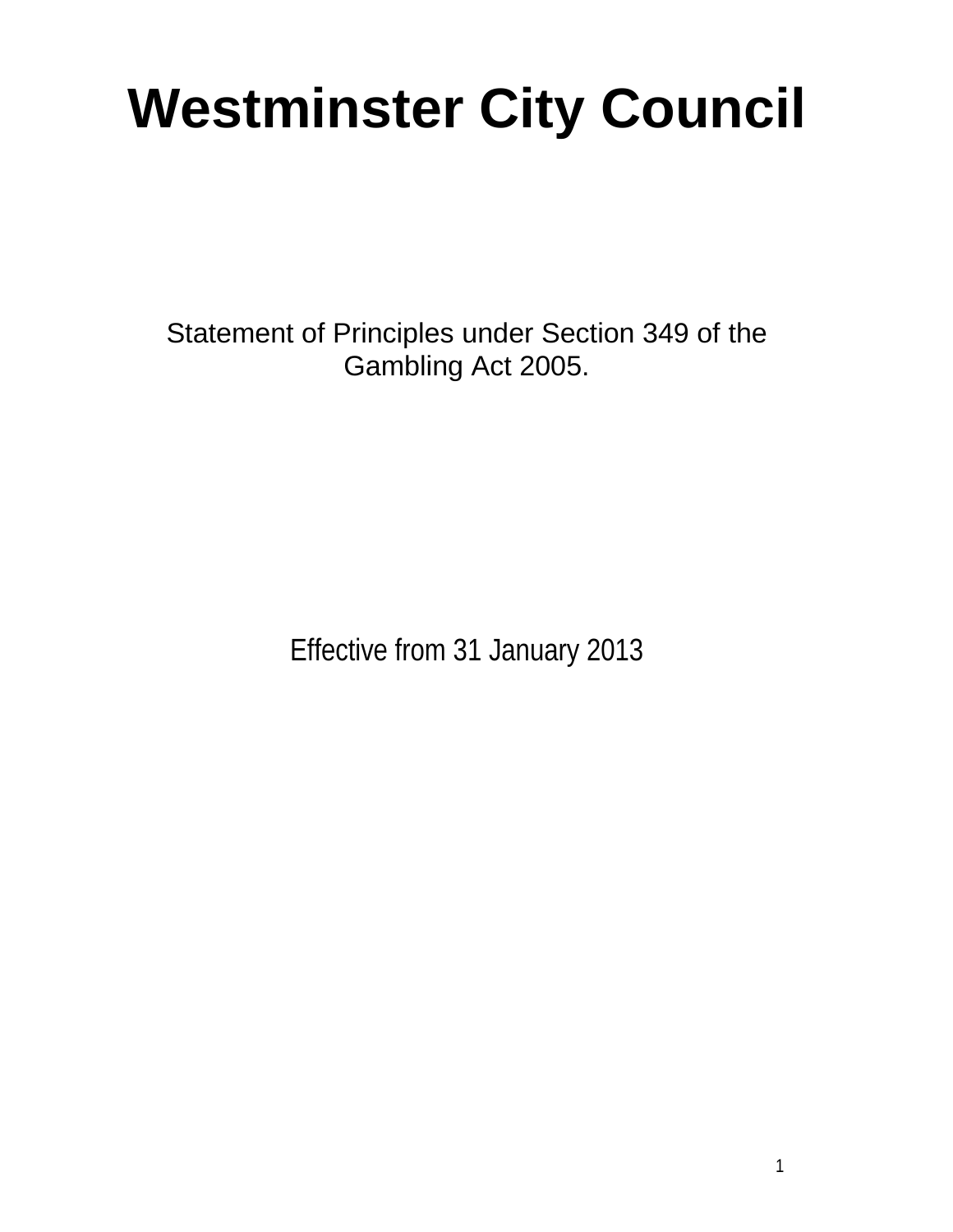# **CITY OF WESTMINSTER STATEMENT OF PRINCIPLES**

## **Under Section 349 of the Gambling Act 2005**

**Effective: 31 January 2013**

#### **Contents**

|                                   | Introduction<br>1.                                                                                                                                           | Page<br>4             |
|-----------------------------------|--------------------------------------------------------------------------------------------------------------------------------------------------------------|-----------------------|
|                                   | 2. Westminster's Geographical Area                                                                                                                           | 5                     |
|                                   | 3. Declaration                                                                                                                                               | 6                     |
|                                   | 4. Responsible Authorities                                                                                                                                   | 6                     |
|                                   | 5. Interested parties                                                                                                                                        | $\,6$                 |
|                                   | 6.<br>Exchange of information                                                                                                                                | $\overline{7}$        |
|                                   | 7. Enforcement                                                                                                                                               | $\overline{7}$        |
|                                   | 8. City Council functions                                                                                                                                    | $\,8\,$               |
|                                   | Duplication with other regulatory regimes<br>9.<br>10. Gambling prevalence and problem gambling                                                              | $\boldsymbol{9}$<br>9 |
| Licensing                         |                                                                                                                                                              |                       |
| <b>Objectives and</b><br>Location |                                                                                                                                                              |                       |
|                                   | 11. Policies supporting each of the licensing objectives                                                                                                     | 10                    |
|                                   | 12. Preventing gambling from being a source of crime or<br>disorder, being associated with crime or disorder or being used<br>to support crime - Policy OBJ1 | 10                    |
|                                   | 13. Ensuring that gambling is conducted in a fair and open<br>way - Policy OBJ2                                                                              | 11                    |
|                                   | 14. Protecting children and other vulnerable persons from<br>being harmed or exploited by gambling - Policy OBJ3                                             | 12                    |
|                                   | 15. Location Policy                                                                                                                                          | 13                    |
| <b>Premises</b>                   |                                                                                                                                                              |                       |
| <b>Licences</b>                   |                                                                                                                                                              |                       |
|                                   | 16. Premises                                                                                                                                                 | 15                    |
|                                   | 17. Primary gambling activity                                                                                                                                | 15                    |
|                                   | 18.<br>Conditions<br>Buildings divided into more than one premises<br>19.                                                                                    | 16<br>17              |
|                                   | Separation of premises within a single building<br>20.                                                                                                       | 17                    |
|                                   | 21. Access to premises                                                                                                                                       | 18                    |
|                                   | 22. More than one licence and division of premises and                                                                                                       | 19                    |
|                                   | access between premises policy                                                                                                                               |                       |
|                                   | 23. Casinos.                                                                                                                                                 | 21                    |
|                                   | 24. Bingo.                                                                                                                                                   | 22                    |
|                                   | 25. Betting (Other).                                                                                                                                         | 22                    |
|                                   | 26.<br>Betting Tracks.                                                                                                                                       | 23                    |
|                                   | 27.<br>Adult gaming centres (AGC).                                                                                                                           | 25                    |
|                                   | 28.<br>Family entertainment centres (FEC).<br>29.<br><b>Travelling fairs</b>                                                                                 | 26<br>27              |
|                                   | 30.<br>Door supervisors                                                                                                                                      | 27                    |
|                                   | <b>Provisional Statements</b><br>31.                                                                                                                         | 28                    |
|                                   | 32.<br><b>Reviews</b>                                                                                                                                        | 28                    |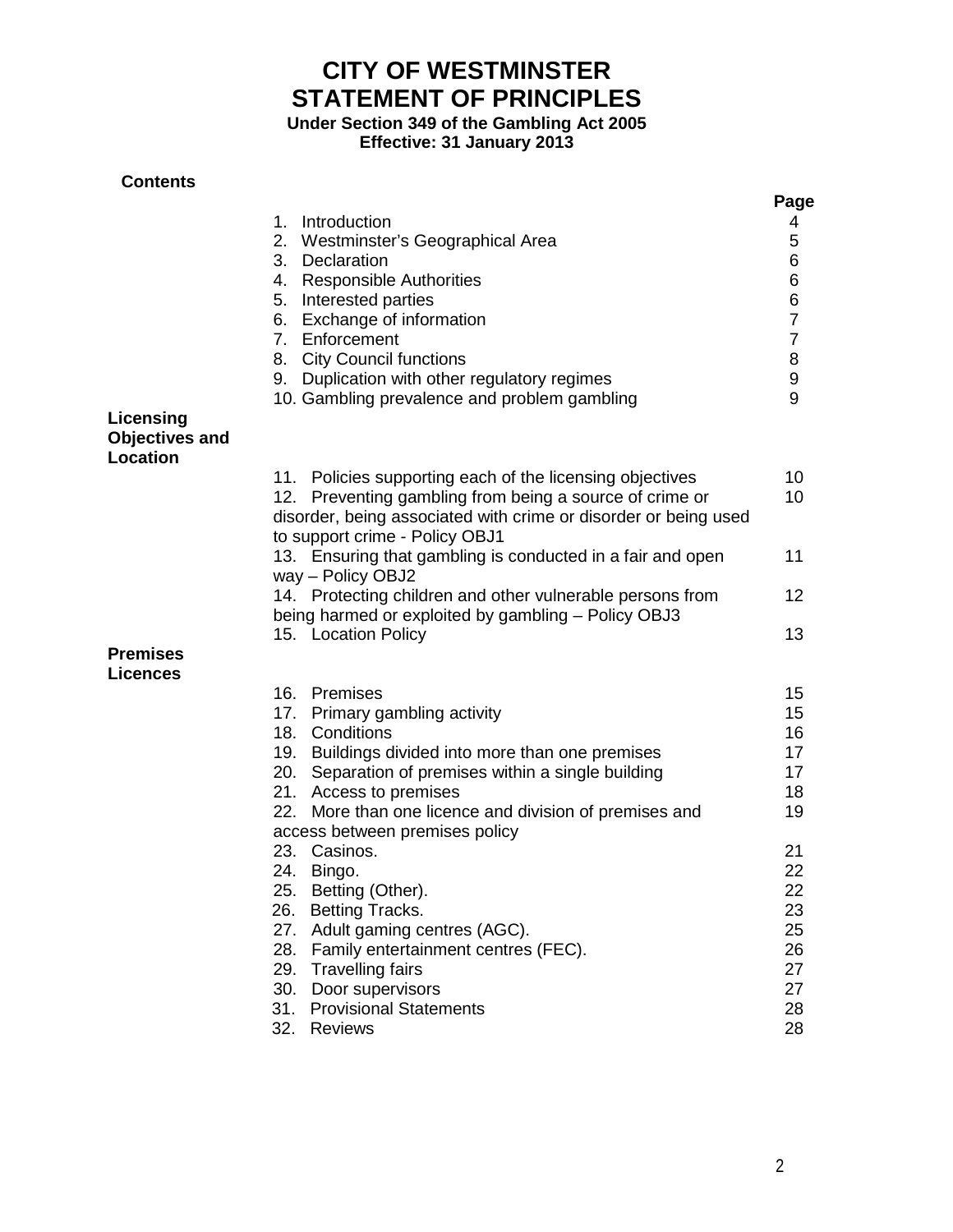## **Permits**

**Appendices**

| 33. Permits                                              | 30 |
|----------------------------------------------------------|----|
| 34. Unlicensed Family Entertainment Centre (UFEC) gaming | 30 |
| machine permits                                          |    |
| 35. Alcohol Licensed premises gaming machine permits     | 31 |
| 36. Prize Gaming Permits                                 | 32 |
| Club Gaming and Club Machines Permits<br>37              | 33 |
|                                                          |    |
| <b>Notices</b>                                           |    |
| 38. Temporary Use Notices                                | 35 |
| 39. Occasional Use Notices                               | 35 |
|                                                          |    |
|                                                          |    |
| List of consultance                                      |    |

- 1. List of consultees
- 2. Glossary
- 3. Pleasure Fairs (Amusement Premises) Byelaws

*All references to Guidance refer to the Gambling Commission's Guidance to Local Authorities 4th Edition dated September 2012.*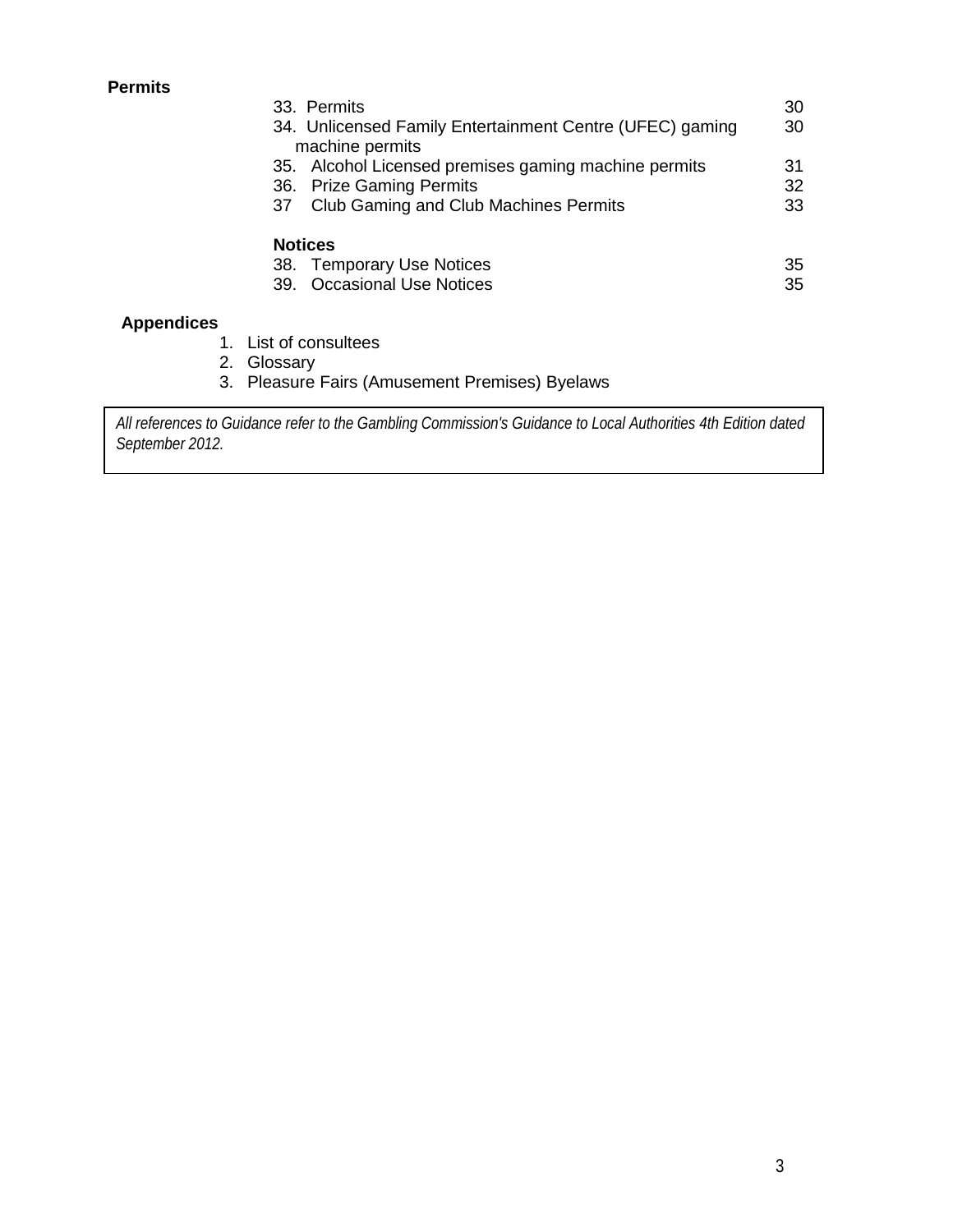## **1. Introduction**

- 1.1 Under section 349 of the Gambling Act 2005 (the Act) the council is required to publish a statement of principles which it proposes to apply when exercising its functions under the Act. The form of the statement of principles is set out in The Gambling Act 2005 (Licensing Authority Policy Statement) (England and Wales) Regulations 2007. The Gambling Commission's Guidance to licensing authorities contains further detail on the form of the council's statement of principles.
- 1.2 The council's statement of principles is intended to promote the three licensing objectives set out in the Act. These objectives are:
	- Preventing gambling from being a source of crime or disorder, being associated with crime or disorder or being used to support crime;
	- Ensuring that gambling is conducted in a fair and open way;
	- Protecting children and other vulnerable persons from being harmed or exploited by gambling.
- 1.3 At a hearing of the full council on the 24 January 2007 the first statement of principles was agreed. This followed formal consultation on the draft statement of principles where the council consulted widely on the new document. The agreed statement of principles came into effect on the 31 January 2007 for a period of three years. Since then, licences for 137 gambling premises have been converted. These include casino licences granted by the Magistrates under the previous licensing regime and that were applied for under the previous legalisation. Nineteen of these have had their hours increased from the default hours. Applications have been granted for 23 new betting shops and 22 have been varied. The statement of principles was reviewed in 2009 and a revised Statement came into effect on 31 January 2010. From mid 2012 the council began a second formal review and consultation of its Statement resulting in this Statement of Principles, which was published on 3 January 2013 and which has effect from 31 January 2013.
- 1.4 The Act requires that the following people and bodies be consulted in the revision of the statement:
	- The Chief Officer of Police;
	- People and bodies representing the interests of persons in gambling businesses in the area;
	- People and bodies who represent the interests of persons who are likely to be affected by the exercise of the authority's functions under the Act.
- 1.5 The council consulted widely upon the revised statement of principles from  $23<sup>rd</sup>$  July to 14<sup>th</sup> September 2012. A list of those consulted on the revision of the statement of principles is attached at Appendix 1.
- 1.6 It should be noted that this policy statement will not override the right of any person to make an application, or to make representations about an application, or to apply for a review of a licence, as each will be considered on its own merits and in accordance with the statutory requirements of the Act.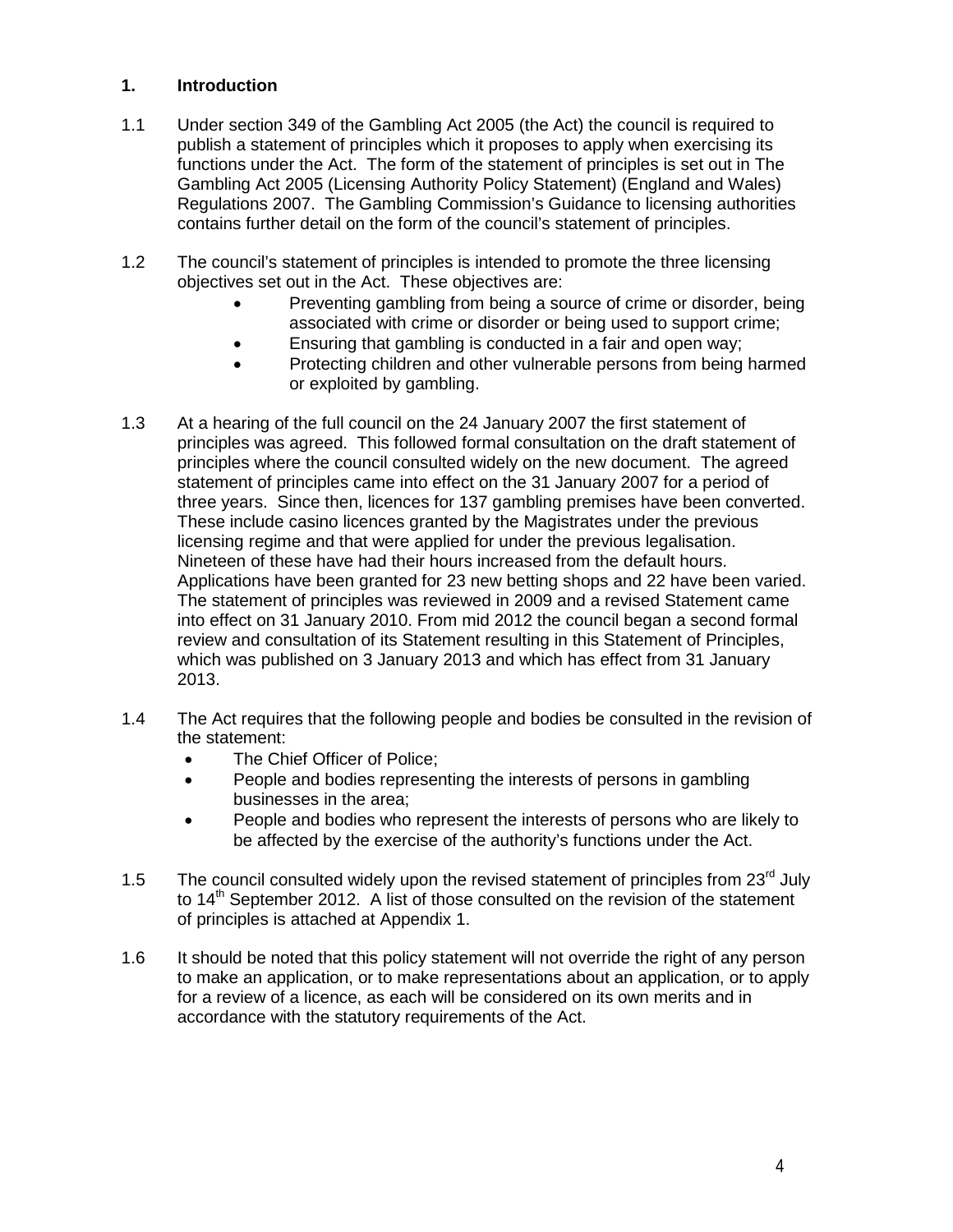#### **2 Westminster's Geographical Area**

2.1 Westminster is the centre of many functions of the state: Buckingham Palace, the Houses of Parliament and the Royal Courts of Justice are within the boundaries. Westminster is also an important commercial centre and is a base for the headquarters of many national and international organisations and home to 4 of London's top universities. Its residents, numbering over 230,000, are outnumbered every day by the 550,000 people who work in the 47,000 businesses in Westminster and the other daily visitors who swell the daytime population to over 1 million. It contains 9 million square metres of office space, 2.3 million square metres of shops (1.6 million in the West End alone) and 1.1 million square metres of hotels. The City of Westminster is the gateway to the UK. Over 90% of visitors to the UK spend at least part of their stay in Westminster. Tourism in Westminster contributes £5 billion per annum to the economy in Westminster, and it supports 65,000 jobs in the City. The City has over 430 hotels, which makes up 40% of the hotel stock in London. The City has a wealth of entertainment and leisure venues including 38 theatres, 60 cinema screens, 20 casinos and over 3,000 eating, drinking and nightlife establishments. Westminster is at the centre of the London transport infrastructure and has both of its busiest underground stations. It also has four main line rail termini and direct rail connections to Heathrow and Gatwick.



#### **Map of Westminster showing parks and main roads**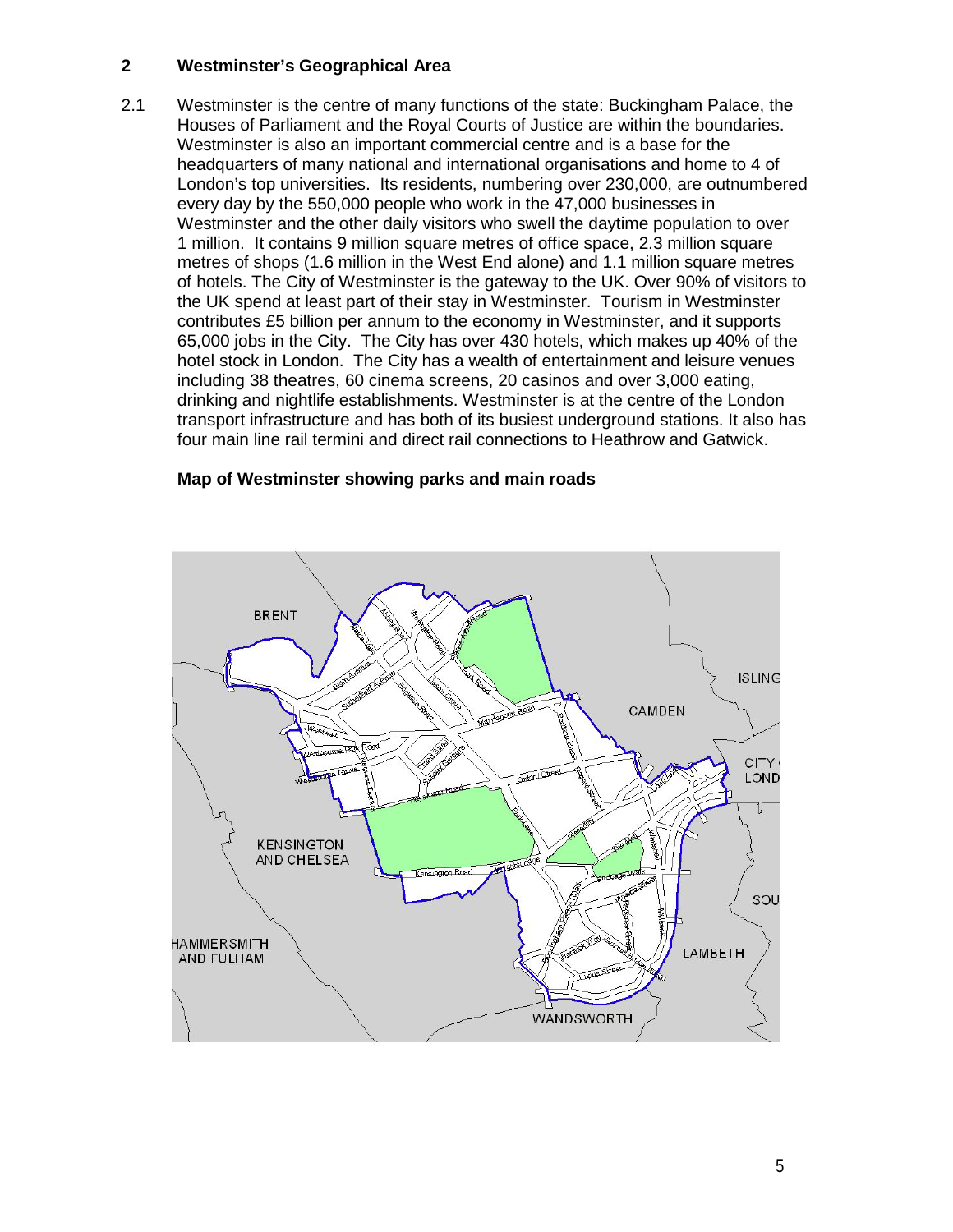## **3. Declaration**

3.1 In reviewing this Statement of Principles, the council has had regard to the licensing objectives of the Act, and Guidance to licensing authorities issued by the Gambling Commission and has had regard to the responses arising from consultation.

## **4. Responsible Authorities**

4.1 The council is required by regulations to state the principles it will apply in exercising its powers under Section 157(h) of the Act to designate, in writing, a body which is competent to advise the authority about the protection of children from harm.

The principles are:

- the need for the body to be responsible for an area covering the whole of the council's area; and
- the need for the body to be answerable to democratically elected persons, rather than any particular vested interest group.
- 4.2 In common with its practice under the Licensing Act 2003, the council designates the Area Child Committee to advise on the protection of children from harm. The Responsible Authorities are therefore:
	- The council's Licensing Service (as licensing authority)
	- The Gambling Commission
	- The Metropolitan Commissioner of Police
	- The London Fire and Emergency Planning Authority
	- The council's Planning Department (as planning authority)
	- The council's Environmental Health Consultation Team (as the authority minimising or preventing the risk of environmental pollution and/or harm to human health)
	- The Area Child Committee
	- H.M. Revenue and Customs
- 4.3 The Secretary of State has not, as yet, prescribed any further Responsible Authorities. The contact details of all the Responsible Authorities under the Act are available via the Council's website at: [www.westminster.gov.](http://www.westminster.gov/)uk

## **5. Interested parties**

- 5.2 Interested parties can make representations about licence applications, or apply for a review of an existing licence. These parties are defined in s158 of the Act as follows: "For the purposes of this Part a person is an interested party in relation to a premises licence or in relation to an application for or in respect of a premises licence if, in the opinion of the licensing authority which issues the licence or to which the applications is made, the person
	- a) lives sufficiently close to the premises to be likely to be affected by the authorised activities,
	- b) has business interests that might be affected by the authorised activities, or
	- c) represents persons who satisfy paragraph (a) or (b)"
- 5.3 When determining whether a person is an interested party for the purposes of the Act the council will not apply rigid rules but will apply the principle that 'each case will be decided upon its merits.'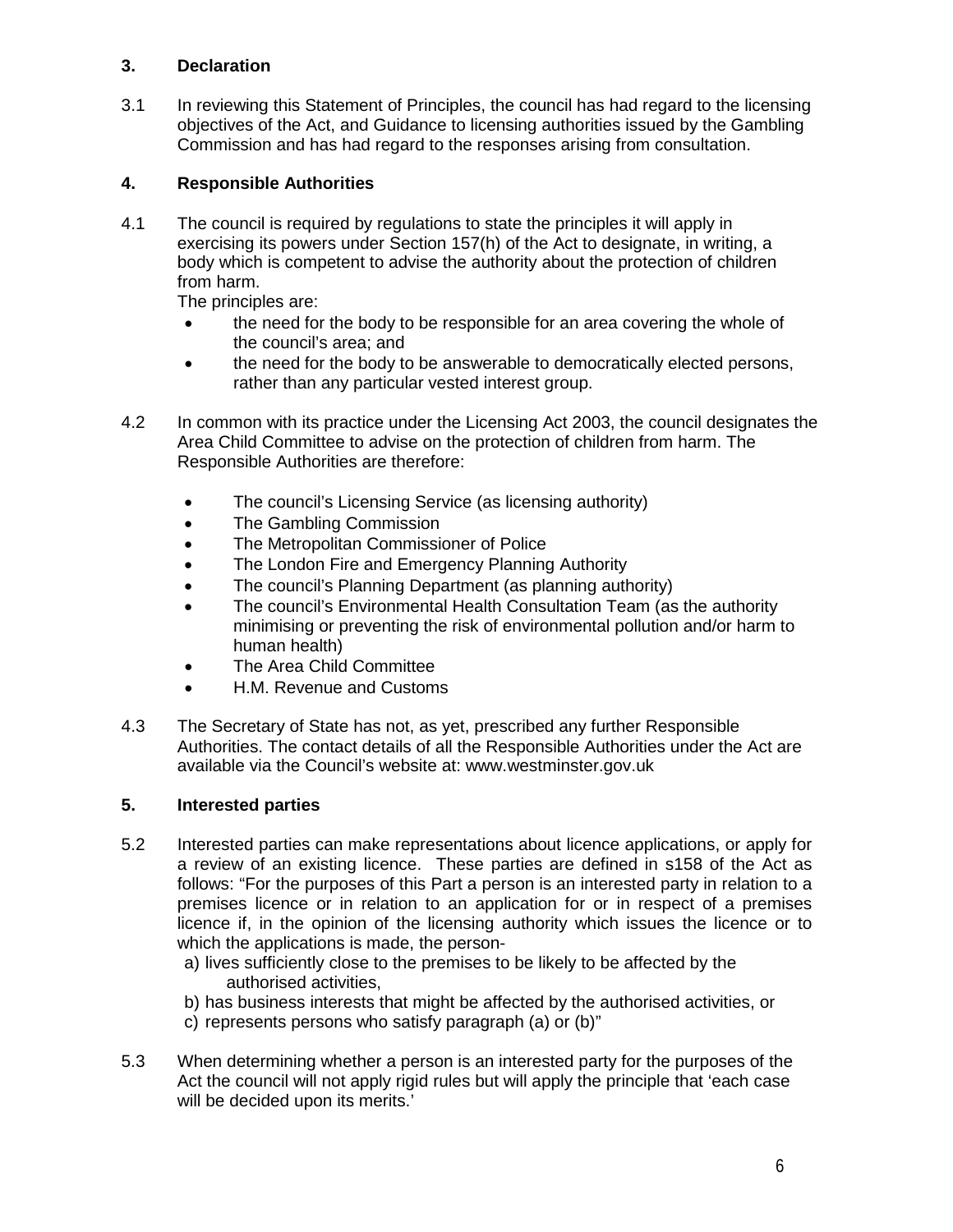- 5.4 In considering whether a person lives sufficiently close to a premises to be considered to be an interested party the following matters will be taken into account
	- The size of the premises.
	- The nature of the premises
	- The distance of the premises from the habitual residence or workplace of the person making the representation.
	- The potential impact of the premises (numbers of customers, routes likely to taken by those visiting the premises).
	- The circumstances of the person and nature of their interests, which may be relevant to the distance from the premises.
- 5.5 In determining whether a person or organisation "has business interests" the authority will adopt the widest possible interpretation and include residents' and tenants' associations, trade associations, trades unions, partnerships, charities, faith groups and medical practices, as appropriate.
- 5.6 The council will regard bodies such as trade associations, trade unions, residents' and tenants' associations, and professional advisors such as solicitors, barristers and consultants, as capable of representing interested parties where they are satisfied that the interested party has asked for representation. The council will only regard representative bodies as interested parties in their own right if they have a member who can be classed as an interested person under the terms of the Act.
- 5.7 In principle, the council will allow any person to represent an interested party but it may seek to have it confirmed that the person genuinely represents the interested party. The council will generally require evidence that a person/body (e.g. an advocate or relative) 'represents' someone. If persons representing interested parties are Councillors, Members of Parliament or Members of the European Parliament, then no specific evidence of being asked to represent an interested person will be required as long as they represent the area likely to be affected.
- 5.8 If individuals wish to approach Councillors to ask them to represent their views then those Councillors shall not sit on a Licensing Sub-Committee that meets to determine the licence application. If there are any doubts then either interested parties or Councillors should contact the Licensing Service for advice.

## **6. Exchange of Information**

6.1 The council will act in accordance with the provisions of Section 350 of the Act in its exchange of information with the Gambling Commission; this includes a provision that the Data Protection Act 1998 will not be contravened. The council will also have regard to Guidance issued by the Gambling Commission to local authorities on this matter, as well as any relevant regulations issued by the Secretary of State under the powers provided in the Act.

## **7. Enforcement**

- 7.1 The principles to be applied by the council in exercising the functions under Part 15 of the Act with respect to the inspection of premises; and the powers under section 346 of the Act to institute criminal proceedings in respect of the offences specified, are stated below:
- 7.2 The council will operate within the principles of natural justice and take into account the Human Rights Act 1998. It will have regard to Commission Guidance and will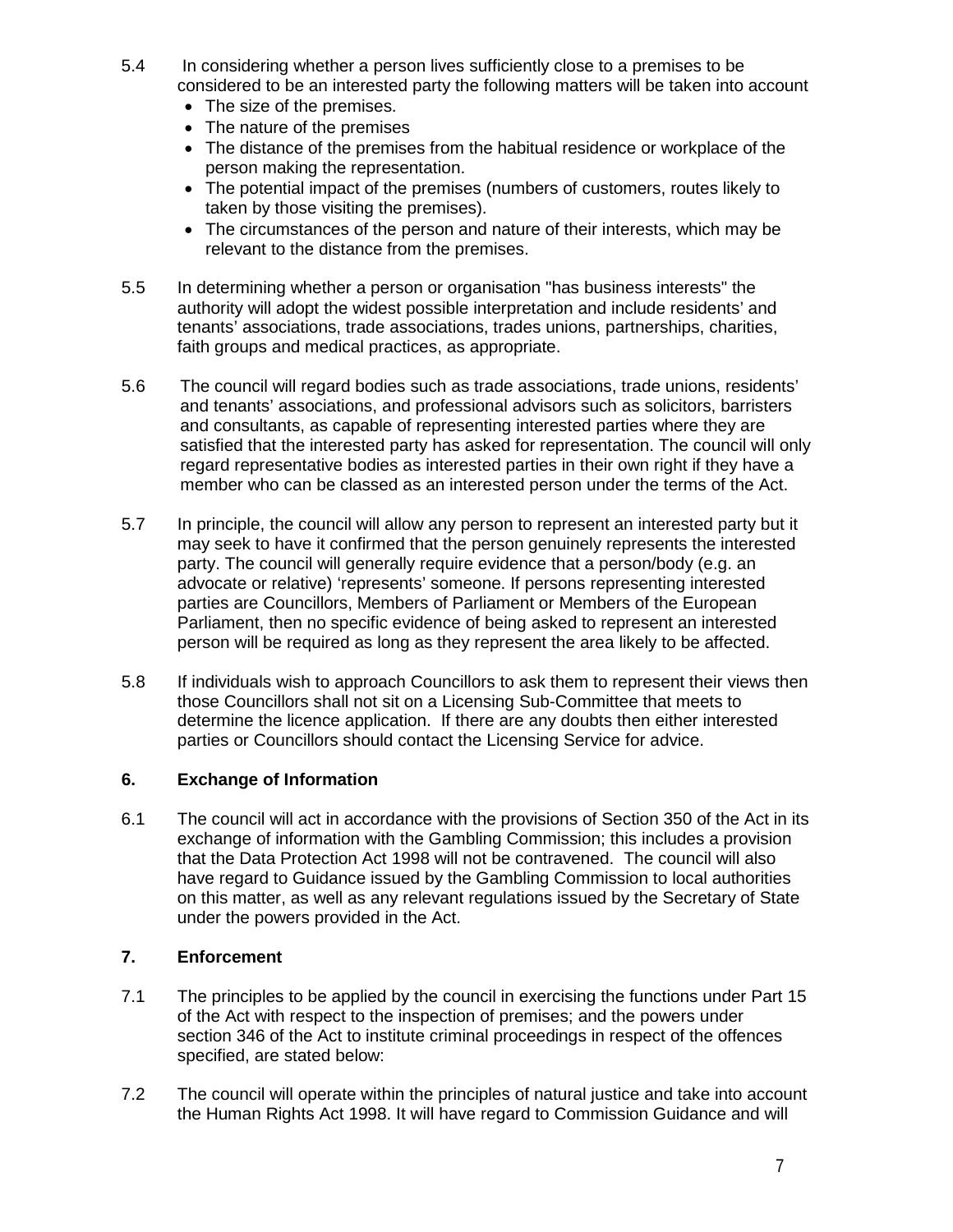endeavour to avoid unnecessary duplication with other regulatory regimes as far as possible and to be:

- Proportionate: only intervening when necessary: Remedies will be appropriate to the risk posed, and costs identified and minimised;
- Accountable: able to justify its decisions, and be subject to public scrutiny;
- Consistent: implementing rules and standards fairly in a joined-up way;
- Transparent: open, and keep conditions placed on premises licences simple and user friendly; and
- Targeted: focusing on the problems, and aiming to minimise the side effects.
- 7.3 The main enforcement and compliance role for the council is to ensure compliance with the premises licences and other permissions which it grants itself. The Gambling Commission will be the enforcement body for operating licences and personal licences. Similarly, concerns about manufacture, supply or repair of gaming machines will not be dealt with by the council, but the council will be alert to the way premises are operated and will notify the Gambling Commission if it becomes aware of matters of concern in the operation of the premises.

## **8. The council's functions**

- 8.1 Licensing authorities are required under the Act to:
	- Be responsible for the licensing of premises where gambling activities are to take place by issuing Premises Licences
	- **Issue Provisional Statements**
	- Regulate members' clubs and miners' welfare institutes who wish to undertake certain gaming activities via issuing Club Gaming Permits and/or Club Machine Permits
	- Issue Club Machine Permits to Commercial Clubs
	- Grant permits for the use of certain lower stake gaming machines at unlicensed Family Entertainment Centres
	- Receive notifications from alcohol licensed premises (under the Licensing Act 2003) for the use of two or fewer gaming machines
	- Issue Licensed Premises Gaming Machine Permits for premises licensed to sell/supply alcohol for consumption on the licensed premises, under the Licensing Act 2003, where there are more than two machines
	- Register small society lotteries below the prescribed thresholds
	- **Issue Prize Gaming Permits**
	- Receive and endorse Temporary Use Notices
	- Receive Occasional Use Notices for betting at tracks
	- Provide information to the Gambling Commission regarding details of licences, permits and other permissions issued (see section above on 'information exchange')
	- Maintain registers of the permits and licences that are issued under these functions
	- 8.2 Licensable activities are described in the Glossary at Appendix 2. It should be noted that local licensing authorities are not involved in licensing remote gambling at all. The licensing of remote gambling is the responsibility of the Gambling Commission via operating licences.

## **9 Duplication with other regulatory regimes**

9.1 The council will seek to avoid any duplication with other statutory and regulatory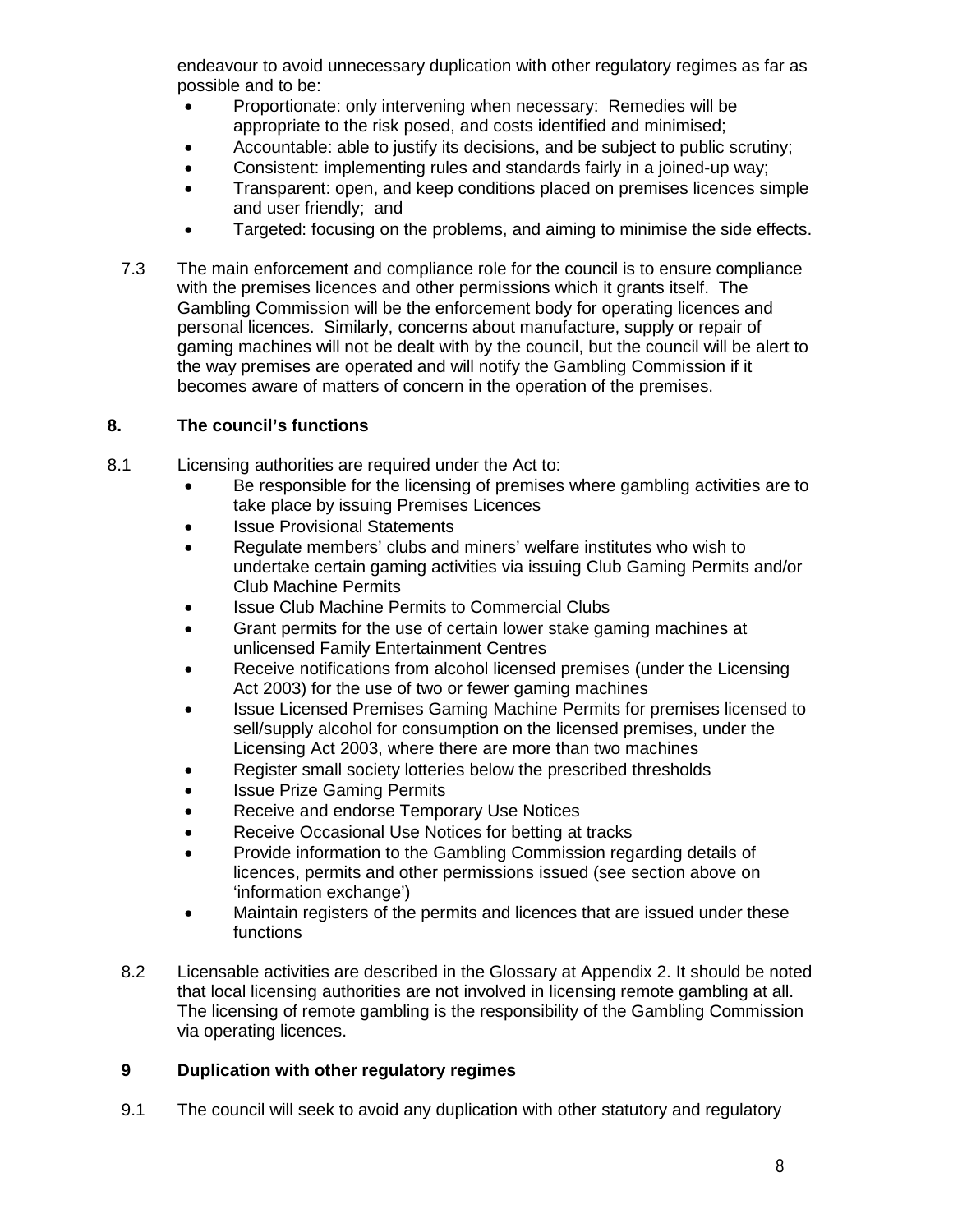systems where possible, including planning. The licensing authority will not consider whether an application for a premises licence, permit or other permission is for a premises that has been or is likely to be awarded planning permission or building regulations approval, in its own consideration of it. Nor will it regard the granting of a licence, permit or permission as fettering the council's ability to consider planning applications independently on their planning merits.

## **10 Gambling Prevalence and Problem Gambling**

- 10.1 NatCen's 2007 British Gambling Prevalence Survey shows 68% of the population, had participated in some form of gambling in the past year with 48% of the population, having participated in some form of gambling other than the National Lottery. The most popular activity was the National Lottery (57%), followed by National Lottery scratch cards (20%), betting on horse races (17%), and playing slot machines (14%). Only a small proportion of people (3%) gambled online or placed bets by internet (4%), 3% used Fixed Odds Betting Terminals and 4% gambled in a casino. National Lottery, spread betting and gambling outside the England and Wales, such as internet based operations are not regulated by the Gambling Act 2005.
- 10.2 Men were more likely to gamble than women (71% compared with 65%). People in higher income households were more likely to gamble; 72% in the highest income households; 61% in the lowest income households. Those with higher levels of education were less likely to gamble; 61% of those with a degree gambled compared with 73% who were educated to GCSE/O level equivalent.
- 10.3 Two measures of problem gambling showed rates of problem gambling in the general population of 0.6% and 0.5%. A significant association was found between problem gambling and being male with regular parental gambling. It was also associated with poor health, and being single. The highest prevalence of problem gambling was found among those who participated in spread betting (14.7%), Fixed Odds Betting Terminals (FOBTs) (11.2%) and betting exchanges (9.8%). Of these, only FOBTs are regulated under the Gambling Act 2005.
- 10.4 The GamCare annual report shows that there had been a 25% increase in the total number of inbound calls made to their Help Line in 2007, to 37,806. Amongst telephone callers, betting and FOBTs found in betting shops and the slot machines were the forms of gambling identified by problem gamblers seeking advice. However amongst the internet inquirers, who are generally younger, table games such as poker and roulette were identified as the most common gambling activity.
- 10.5 GamCare's assessment is that when gambling becomes a problem it can have devastating repercussions on a person's everyday life and functioning. For many clients who come to GamCare for counselling, this may mean the breakdown or near breakdown of their relationships, damage to their physical and psychological health and substantial financial loss and debt.

## **LICENSING OBJECTIVES AND LOCATION**

## **11 Policies supporting each of the licensing objectives**

- 11.1 As mentioned above the Act contains three licensing objectives (section 1) which underpin the functions of the licensing authority. These objectives are:
	- Preventing gambling from being a source of crime or disorder, being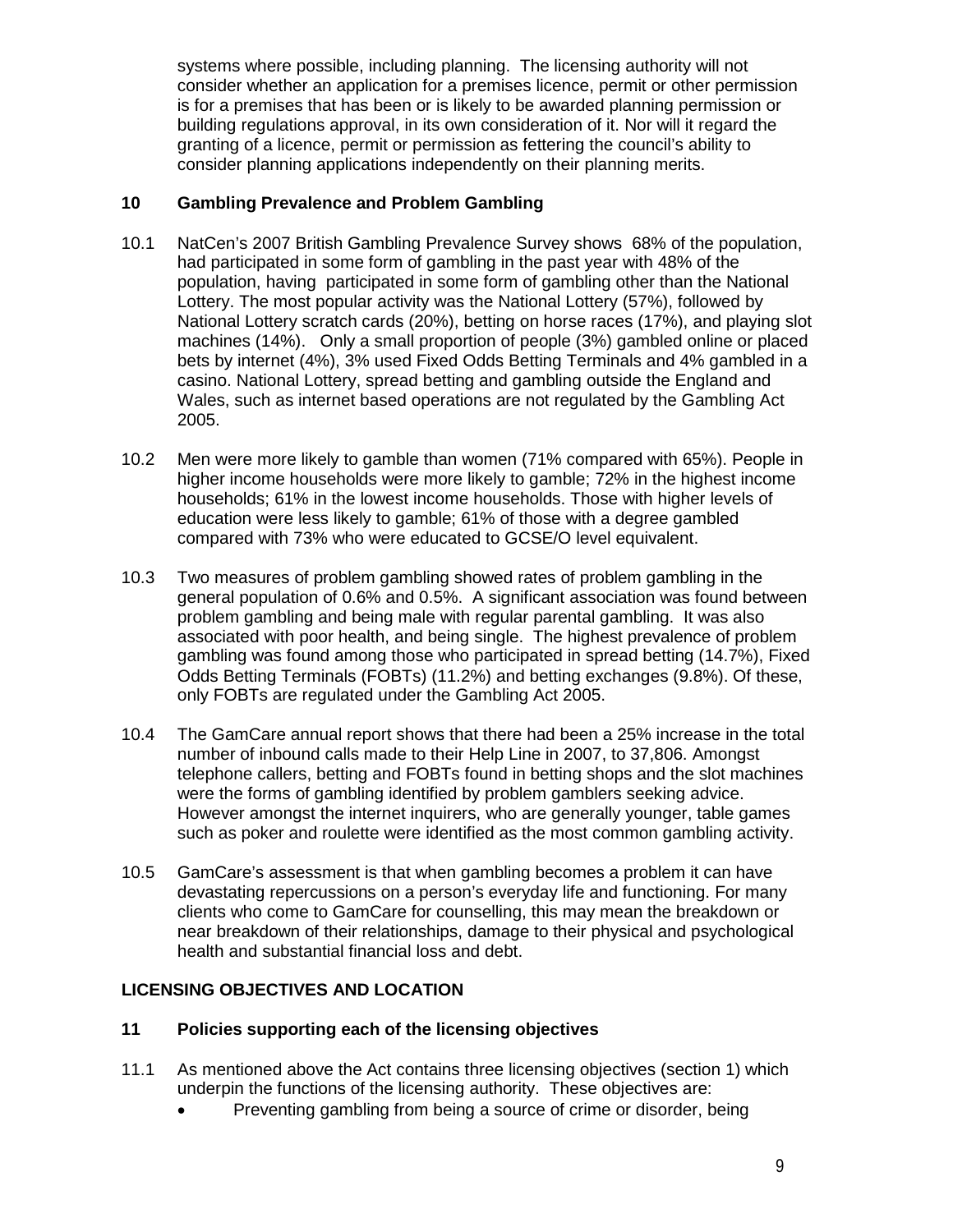associated with crime or disorder, or being used to support crime,

- Ensuring that gambling is conducted in a fair and open way,
- Protecting children and other vulnerable persons from being harmed or exploited by gambling.
- 11.2 In reviewing its first statement of principles it was identified that the council should attempt to assist the applicants by setting out the criteria and considerations that they should have in mind when preparing an application under this Act. The policies have been developed with reference to the licensing objectives and in consultation with the responsible authorities. Section 153 of the Act states that in exercising its functions under the Act the licensing authority shall aim to permit gambling in so far as it thinks it is: in accordance with the Commission's codes and guidance to local authorities; reasonably consistent with the licensing objectives and in accordance with the licensing authority's statement of principles. The authority intends to assist applicants, responsible authorities and interested parties by detailing the criteria that it will consider as being reasonably consistent with each of the objectives when considering applications.
- 11.3 Included in its review of its second statement of principles the council identified 4 issues relating to the licensing of betting shops which have given rise to concern in Westminster. These issues related to
	- The concentration (or density) of betting shops in an area
	- The extension of opening hours for betting shops
	- The association with crime and disorder in the vicinity of betting shops
	- The primary use of betting shops and provision of gaming machines
- 11.4 The council has considered in detail all the responses to the public consultation, and has taken detailed advice in respect of the Gambling Act and associated guidance and advice issued by the Commission.
- 11.5 The consultation responses include a wide range of views, and on each of the issues, offer conflicting opinions. The conclusion the council has reached at the time of publishing this Statement is that it recognises that there is a significant concern amongst residents and some businesses, in respect of each of the issues relating to betting shops which were identified in the consultation, whilst recognising limitations in the councils powers and discretion to effectively address these concerns using the provisions of the Gambling Act 2005.
- 11.6 The council also accepts that the determination of any application under the Gambling Act, whether for the grant, variation or the review of a licence, should be made on the individual circumstances of the application and based on cogent evidence to justify the decision reached. The council accepts that in regard to the issues raised in paragraph 11.3 above, whilst there is potential in each case for the licensing objectives and/or commission guidance to be undermined, there is currently insufficient evidence for the council to be prescriptive in this Statement of policy about the general application of these issues to individual applications.
- 11.7 The council will however continue to monitor evidence, if and when it becomes available, and will take into account such evidence where it is relevant and appropriate to do so, in discharging its duties under the Act.
- 11.8 The council has therefore decided that the Statement does not need significant revision at this time, other than to update the policy generally to reflect changes in the law which have occurred since it was last reviewed, and to take into account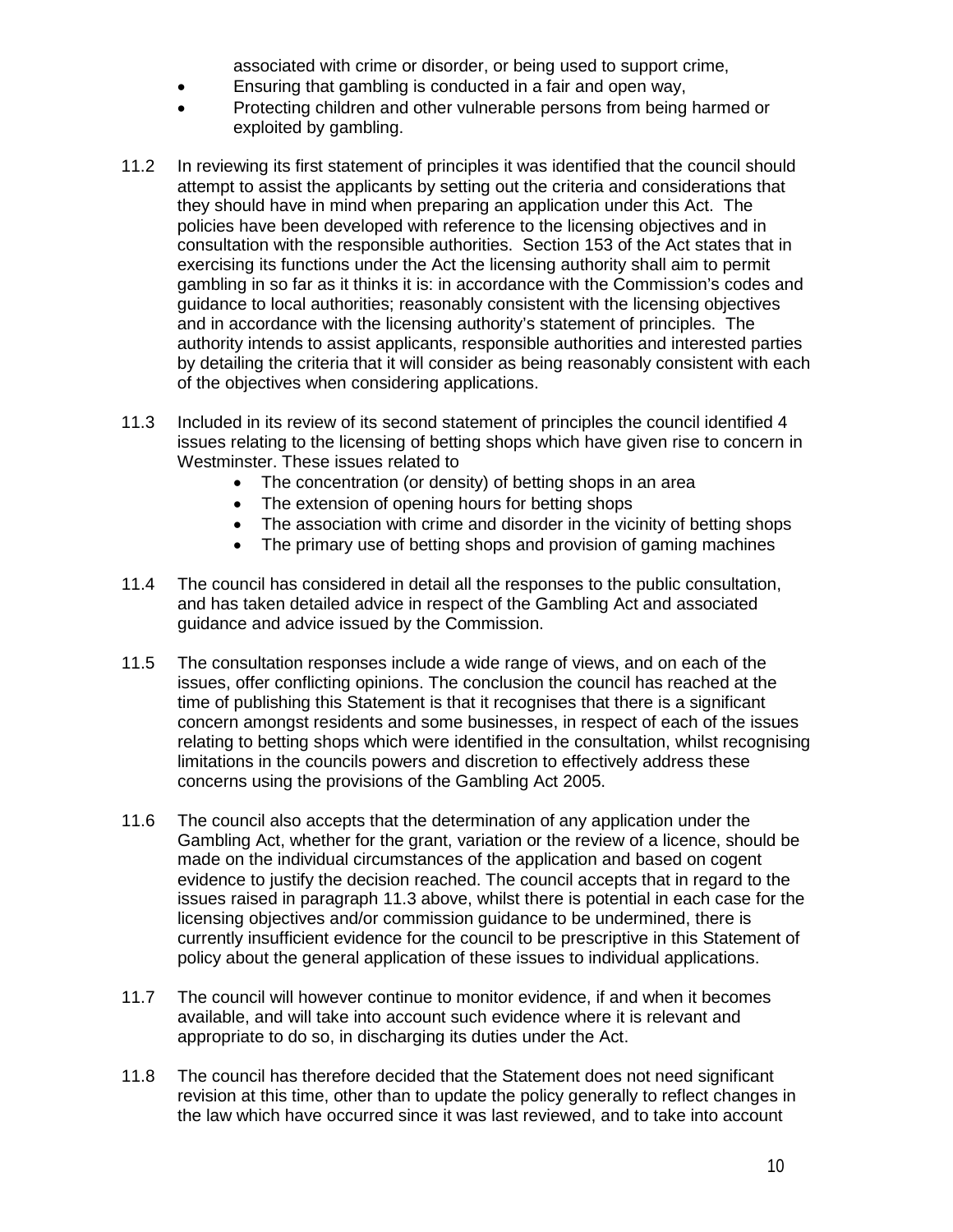revised guidance and advice.

- 11.9 The council will continue to review this Statement and will revise it further as appropriate in response to changing circumstances.
- **12 Preventing gambling from being a source of crime or disorder, being associated with crime or disorder or being used to support crime.**

**Policy OBJ1 To prevent gambling from being a source of crime or disorder, being associated with crime or disorder, or being used to support crime, the Licensing Authority will apply the following criteria and take into account the following considerations, where relevant, in determining applications and reviews:** 

#### 12.1 Criteria:

12.1.1 Whether the premises make or will make a contribution to the levels of crime and disorder and whether the applicant has demonstrated that he has, or intends to, implement sufficient controls to prevent the premises being a source of, and/or associated with crime or disorder, or being used to support crime, if the application is granted.

Considerations:

- 12.1.2 Where an area is known for high levels of crime the council will consider carefully whether gambling premises are suitable to be located there, and whether additional conditions may be necessary, such as the provision of CCTV, minimum levels of staffing and licensed door supervisors.
- 12.1.3 Whether there is a history of crime or disorder associated with the premises or its use by those involved in crime to associate or dispose of the proceeds of crime
- 12.1.4 Whilst issues of nuisance are not included specifically in the gambling objectives, the council may consider, when making decisions on the applications for premising licenses, that extreme instances of public nuisance and persistent public nuisance may constitute disorder and criminal offences.
- 12.1.5 Whether the layout, lighting and fitting out of the premises have been designed so as to minimise conflict and opportunities for crime and disorder.
- 12.1.6 Whether sufficient management measures are proposed or are in place to prevent the premises being a source of, or associated with crime or disorder, or used to support crime either as a place of association or to avoid apprehension.

#### 12.2 Reasons for Policy OBJ1

Applicants for premises licences will have to hold an operators licence from the Commission (except occupiers of tracks who do not propose to offer gambling themselves). Generally, the licensing authority will not (unless evidence to the contrary comes to light) have to ascertain if the applicant is suitable to hold a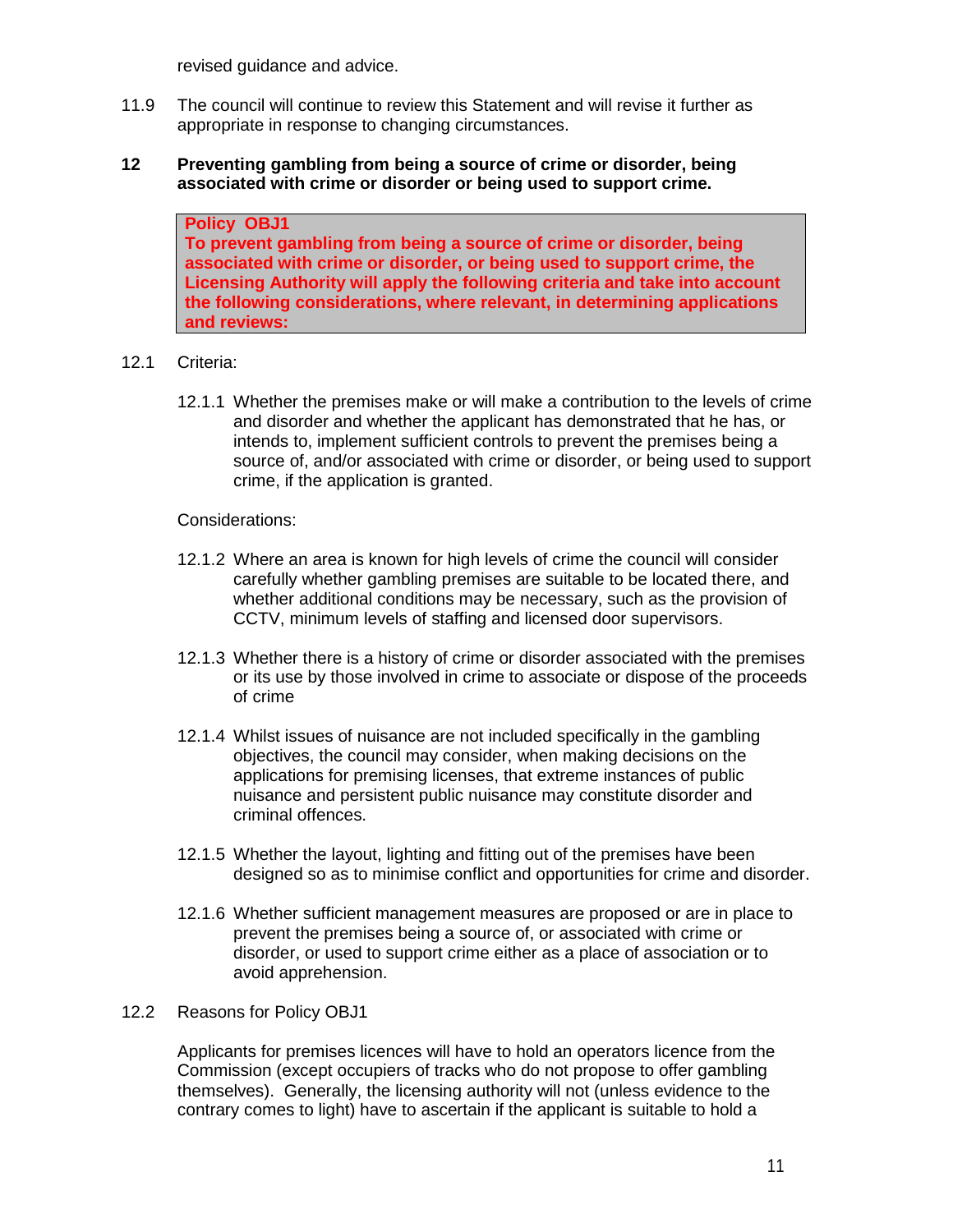premises licence. The licensing authority will have to be satisfied that the premises will not adversely affect the licensing objectives and is compliant with the Commission's Guidance, codes or practice and this statement of principles.

- 12.3 The council will expect the applicant to have a good understanding of the local area in which they either operate, or intend to operate, a gambling premises. The applicant will have to provide evidence that they meet the criteria set out in this policy and demonstrate that in operating the premises they will promote this objective. Operators need to be aware of how the operation of their premises may impact on this objective. The council will expect the applicants to provide details as to their crime prevention measures and any risk assessments that they have carried out. The operator must meet the Commission's requirements to obtain and hold an operators licence, whilst the Licensing Authority's concerns are focused on the premises and how the operation of the premises will affect the licensing objectives.
- 12.4 The council is aware that the police have experienced difficulty in certain areas of the City in dispersing people involved in drug related activity and on occasions prostitution who use licensed gambling premises as 'cover' to conceal their activities. The council, when considering any applications in such a location that has been identified by the police as having a problem with anti-social behaviour, particularly involving groups who loiter will expect applicants or licensees to demonstrate that they have sufficient measures in place to prevent or deter people involved in unlawful activities from using their premises to support crime or to avoid apprehension.
- **13 Ensuring that gambling is conducted in a fair and open way.**

#### **Policy OBJ2 To ensure that gambling is conducted in a fair and open way, the Licensing Authority will apply the following criteria and take into account the following considerations, where relevant, in determining applications and reviews:**

#### 13.1 Criteria:

13.1.1 Whether the premises will operate with such measures that will ensure that the gambling activity is conducted in a fair and open way.

#### Considerations:

- 13.1.2 Whether the layout, lighting and fitting out of the premises have been designed so as to ensure gambling is conducted in a fair and open way.
- 13.1.3 Whether sufficient management measures are proposed or are in place to ensure that gambling is conducted in a fair and open way.
- 13.1.4 Whether the management and operation of the premises is open and transparent.
- 13.1.5 Whether the operators of the premises have been or will be fully cooperative with enforcement agencies.
- 13.1.6 Whether the Commissions Codes of Practice have been complied with.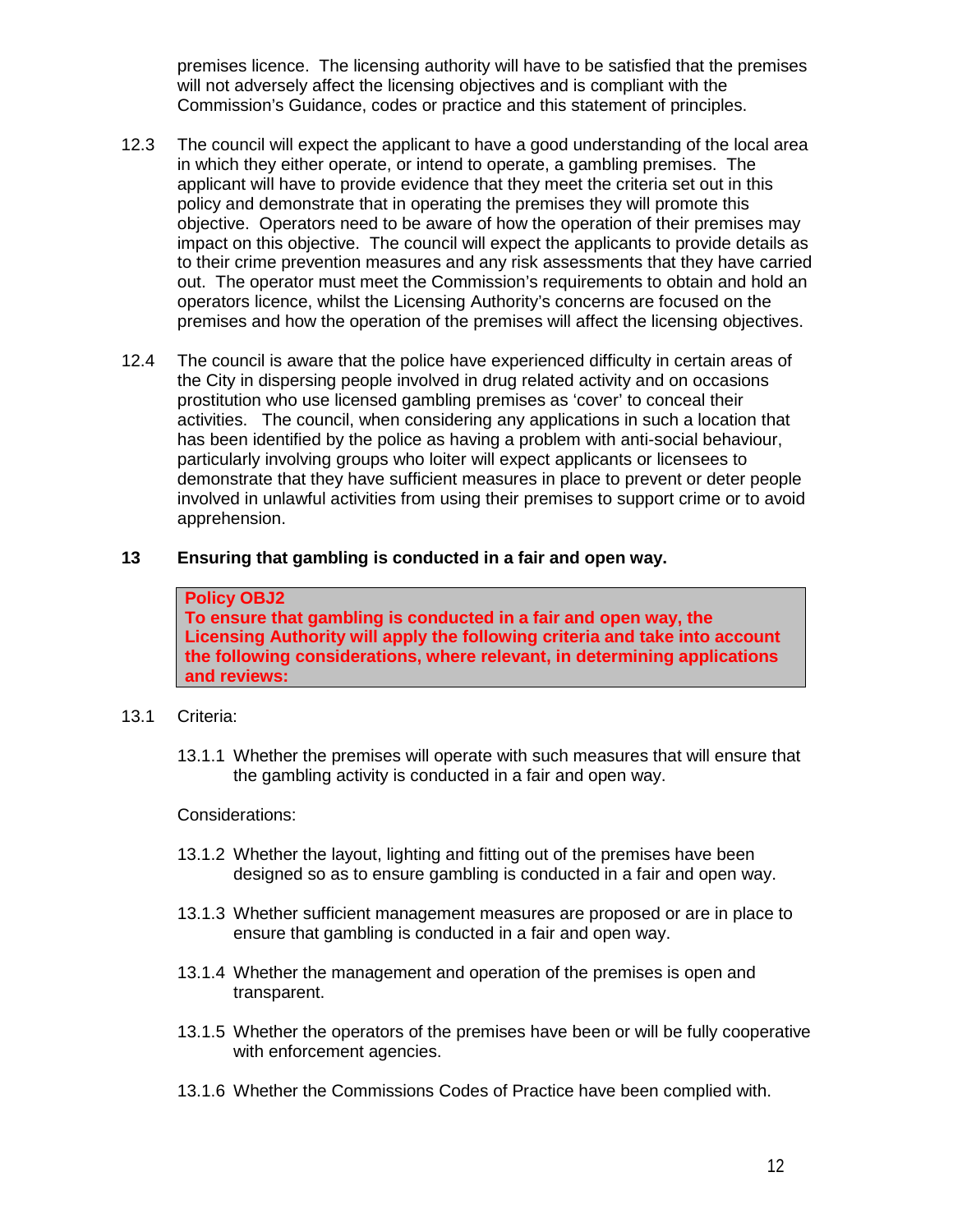#### 13.2 Reasons for Policy OBJ2

The Gambling Commission is the body primarily concerned with ensuring that each operator conducts gambling activities in a fair and open way. The Licensing Authority will consider each application on its own merits and will look closely at applications for types of premises that can be run by an operator where there is no requirement to hold an operators licence. Track owners do not necessarily require an operators licence and any application made by such an unlicensed operator will be scrutinised to ensure that this objective is met. In these circumstances, the applicant would be expected to address how they intend to ensure that gambling will be conducted fairly and openly. The Licensing Authority may wish to impose conditions to ensure that the environment in which betting takes place is suitable.

#### **14 Protecting children and other vulnerable persons from being harmed or exploited by gambling.**

#### **Policy OBJ3**

**To protect children and other vulnerable persons from being harmed or exploited by gambling, the Licensing Authority will apply the following criteria and take into account the following considerations, where relevant, in determining applications and reviews.** 

- 14.1 Criteria:
	- 14.1.1 Whether there are appropriate measures in place to protect children and other vulnerable persons from being harmed or exploited by gambling.

Considerations:

- 14.1.2 Has the operator a specific training programme for staff to ensure that they are able to identify children and vulnerable people and take appropriate action to promote this objective to exclude them from the premises or parts of the premises.
- 14.1.3 If the premises is an adult only environment has the operator taken effective measures to implement an appropriate proof of age scheme to ensure that no one under the age of 18 is admitted to the premises or restricted areas.
- 14.1.4 Whether the layout, lighting and fitting out of the premises have been designed so as to not attract children and other vulnerable persons who might be harmed or exploited by gambling.
- 14.1.5 Whether sufficient management measures are proposed or are in place to protect children and other vulnerable persons from being harmed or exploited by gambling.
- 14.1.6 Whether any promotional material associated with the premises could encourage the use of the premises by children or young people.

#### 14.2 Reasons for Policy OBJ3

The Licensing Authority will expect applicants to consider the measures necessary to promote the licensing objective of protecting children and other vulnerable persons from being harmed or exploited by gambling. The location of the premises may be a significant factor if for example the premises are located near a school,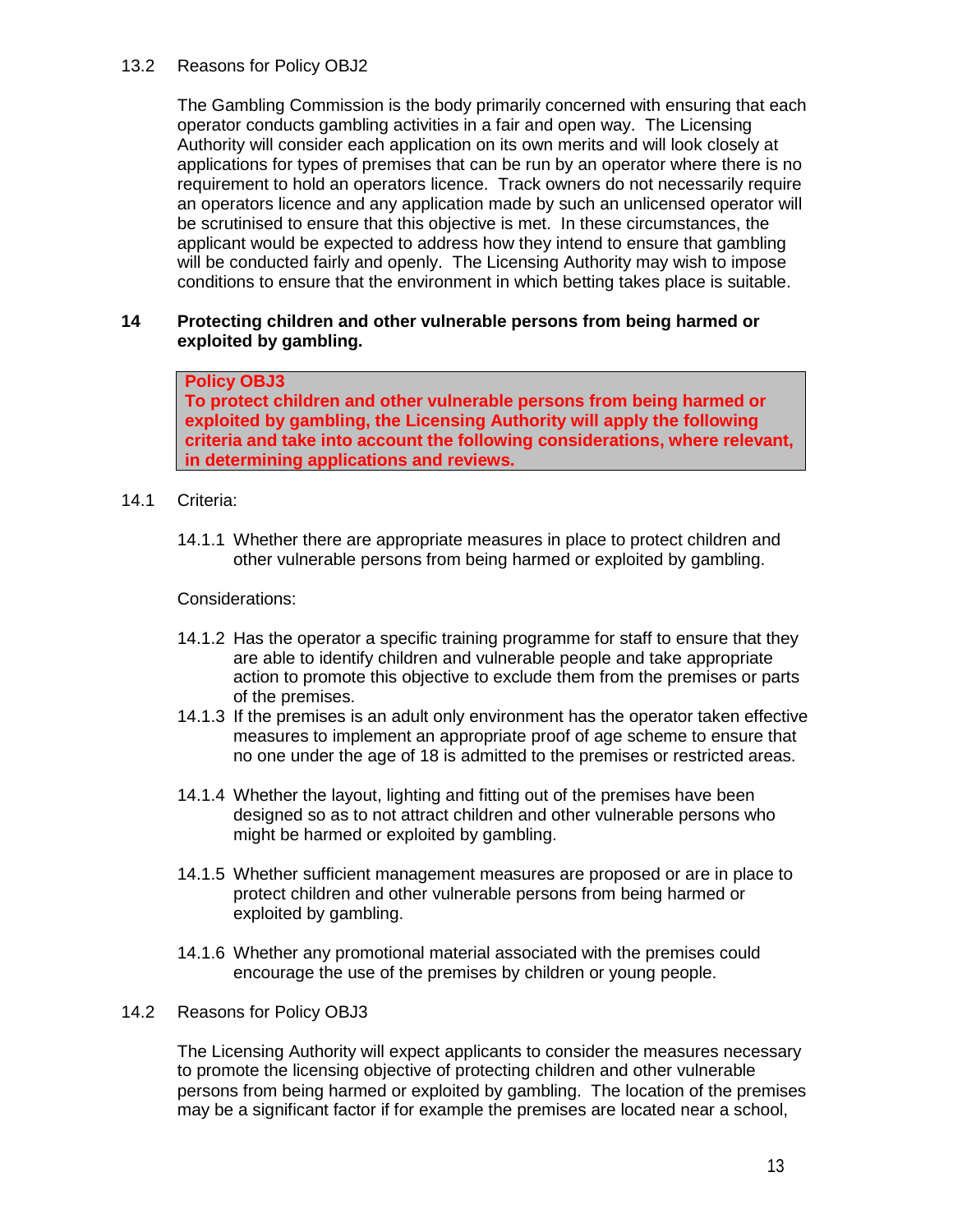hostel or other sensitive premises. Other policies specifically deal with location although the applicant will have to demonstrate that there are suitable control measures to promote this objective.

14.3 Persons under 18 cannot be admitted to many types of gambling premises. The council will only consider applications for new gambling premises that are in close proximity to schools or main routes to schools after very careful consideration of the potential for exposing children and young people to gambling. It is noted that the Act and Commission Guidance does not define the term vulnerable persons. The Commission states that "it will for regulatory purposes assume that this group includes people who gamble more than they want to; people who gambling beyond their means; and people who may not be able to make informed or balanced decisions about gambling due to a mental impairment, alcohol or drugs". This is the definition of vulnerable persons the council will use in its consideration of applications.

#### **15. Location Policy**

15.1. In considering the location of premises seeking premises licences, issues of demand cannot be considered either at a citywide or more local scale. However, it considers that the location of gambling premises can be a major factor on the promotion of the licensing objectives. The council will pay particular attention to the suitability of a location for gambling activity in terms of the objective of the protection of children and vulnerable persons from being harmed or exploited by gambling, and the effect of crime and /or disorder on residents and on those working in and visiting the area.

#### **Policy: LOC1**

**Applications will not be granted in sensitive locations unless the relevant criteria in Policies OBJ1, OBJ2 and OBJ3 are met. Any application within close proximity or on a main route to a school, other educational institution, hostel or other sensitive locations where there is the potential for exposing children, young people or other vulnerable persons to gambling, must include detailed information as to how the proposals will promote the gambling objective of protecting children and other vulnerable persons from being harmed or exploited by gambling** 

#### 15.2 Reason for Policy LOC1

Before an application is made to the Licensing Authority the applicant should establish if there are any sensitive premises or locations within close proximity to the proposed gambling premises. If the premises is located near a sensitive premises or location the applicant should, in addition to their application, submit information as to how they plan to promote the promote the protecting children and other vulnerable persons from being harmed or exploited by gambling objective. The additional supporting information may contain the following information:

- how the premises operate will restrict access to children, young people or other vulnerable persons,
- whether a proof of age scheme is being used,
- will the appropriate number of security staff be employed at appropriate times ,
- will opening times be set so that the premises are not open during school start and finish times,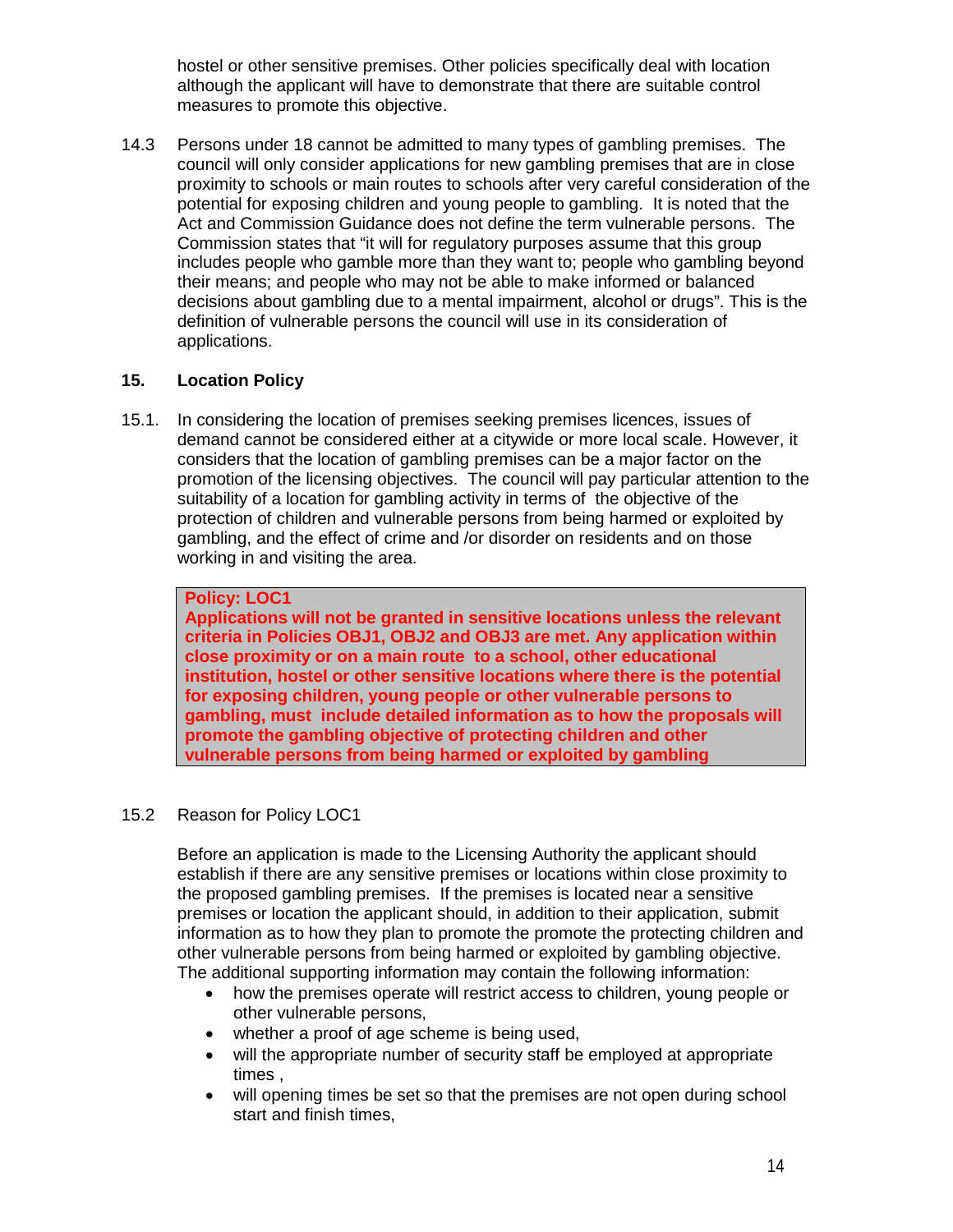• what procedures and staff training are in place to identify vulnerable persons such as problem gamblers, those who are inebriated through drink or drugs, etc,

This list is not mandatory, nor exhaustive, and is merely indicative of example measures.

- 15.3 The applicant for a premises licence will have to specifically consider how the location of the premises will impact on the objectives. Applicants will have to clearly show that they have considered the potential impact of their proposed business on the licensing objectives and propose ways that will reduce or remove any likely adverse impact on them.
- 15.4 The council will consider proposals for new gambling premises that are in close proximity to hostels or other accommodation or centres catering for vulnerable people, including those with mental disabilities or learning difficulties, and those with problem gambling or with alcohol or drug abuse problems, as very likely to adversely affect the gambling objectives
- 15.5 The council considers that sensitive locations will include locations where there is a concentration of gambling premises in an area where children or other vulnerable persons are likely to be harmed or exploited.
- 15.6 It should be noted that this policy does not preclude any application being made and every application will be decided on its individual merits, with the opportunity given for the applicant to show how potential concerns can be overcome.

#### **PREMISES LICENCES**

- 16.1 Any person or business that wishes to offer gambling for which an operating licence from the Gambling Commission is required, and which is premises based, must apply to the Licensing Authority for a premises licence.
- 16.2 Premises licences can authorise the provision of facilities on:
	- (a) casino premises,
	- (b) bingo premises,
	- (c) betting premises including tracks and premises used by betting intermediaries,
	- (d) adult gaming centre premises, or
	- (e) family entertainment centre premises.
- 16.3 For each premises type the Act makes it clear that the primary activity should be that described in the premises licence type. It is the council's opinion that all gambling premises, whether subject to application or currently licensed, must operate primarily in the use of the licence type applied for or issued.
- 16.4 A premises licence issued by the Licensing Authority will be subject to mandatory and/or default conditions and conditions imposed by the council. The council may consider that conditions, other than the mandatory or default conditions, are necessary to ensure that the premises are reasonably consistent with the licensing objectives, the Commission's codes of practice and/or local authority guidance, and this statement of principles.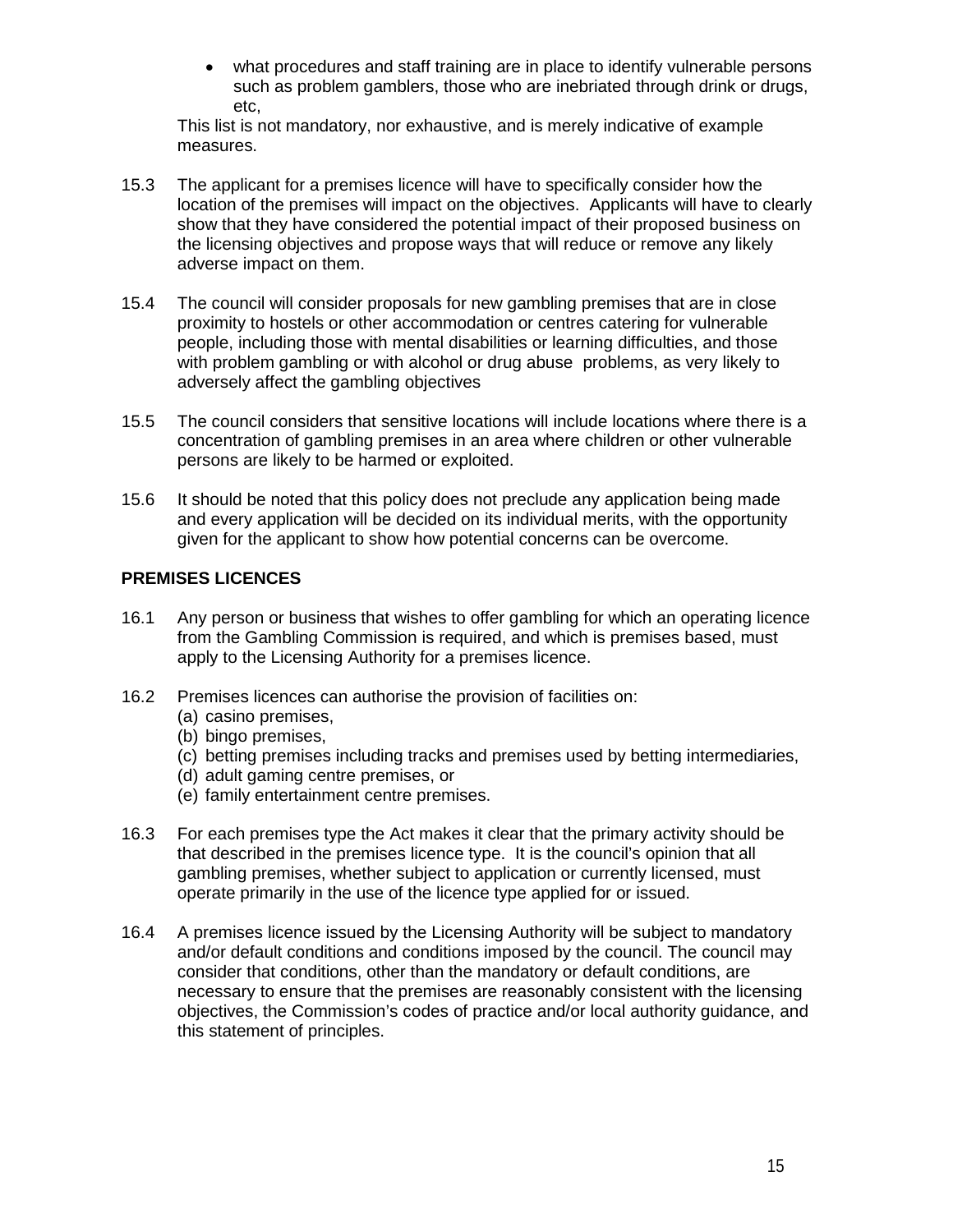## **17 Primary Gambling Activity**

- 17.1 The primary activity of each premises licence type is specified on the premises licence when it is issued. Section 150 of the Gambling Act 2005 authorises the provision of gambling facilities for the following types of premises licences:
	- (a) casino premises
	- (b) bingo premises
	- (c) betting premises, including tracks and premises used by betting intermediaries
	- (d) adult gaming centre premises (for category C and D machines)
	- (e) family entertainment centre premises (for category C and D machines) (note that, separate to this category, the licensing authority may issue family entertainment centre gaming machine permits, which authorise the use of category D machines only).

(See Appendix 2 for definitions of categories of gaming machines)

- 17.2 In betting premises the primary activity will be betting, with gaming machines as an ancillary offer on the premises. The Commission have provided information relating to the primary gambling activity in both the Local Authority Guidance and Supplement 4 of the Licence Conditions and Codes of Practice which was published in 2009. This supplement sets out the requirements on the operator to ensure that their premises operate within the terms of the Act and the relevant conditions. The Commission have since published advice relating to Primary Gambling Activity through Codes of Practice and other documents, including in November 2011 "Indicators of betting as primary gambling activity" and in August 2012 "Licensing authority bulletin Special edition – primary gambling activity." It should be noted that the Act does not permit a premises to be licensed for more than one gambling activity.
- 17.3 The council will take decisions in accordance with the Commission's guidance and codes of practice on primary gambling activity, and will have regard to the advice which it issues from time to time, and will expect applicants to operate premises in line with the Commissions Guidance and conditions on their operators licence. The council will monitor the operation of premises and report any potential breach of operating licence conditions to the Commission. Applications for new premises licences, or to vary an existing licence, will be expected to be clear that the premises are intended to be used for the primary gambling activity proposed. For example a betting (other) premises licence application that only has 4 gaming machines but no betting counter or associated betting facilities shown on the proposed plans, will not be considered as offering the primary gambling activity in accordance with that indicated on the application.

#### **18 Conditions**

- 18.1 The majority of premises licences will have mandatory and/or default conditions attached to the licence. These conditions are detailed in the Gambling Act 2005 (Mandatory and Default Conditions) Regulations 2007.
- 18.2 The Licensing Authority can attach conditions to any licence if it is believes that the imposition of conditions will ensure that the premises promotes the licensing objectives. Any conditions attached to a licence will be: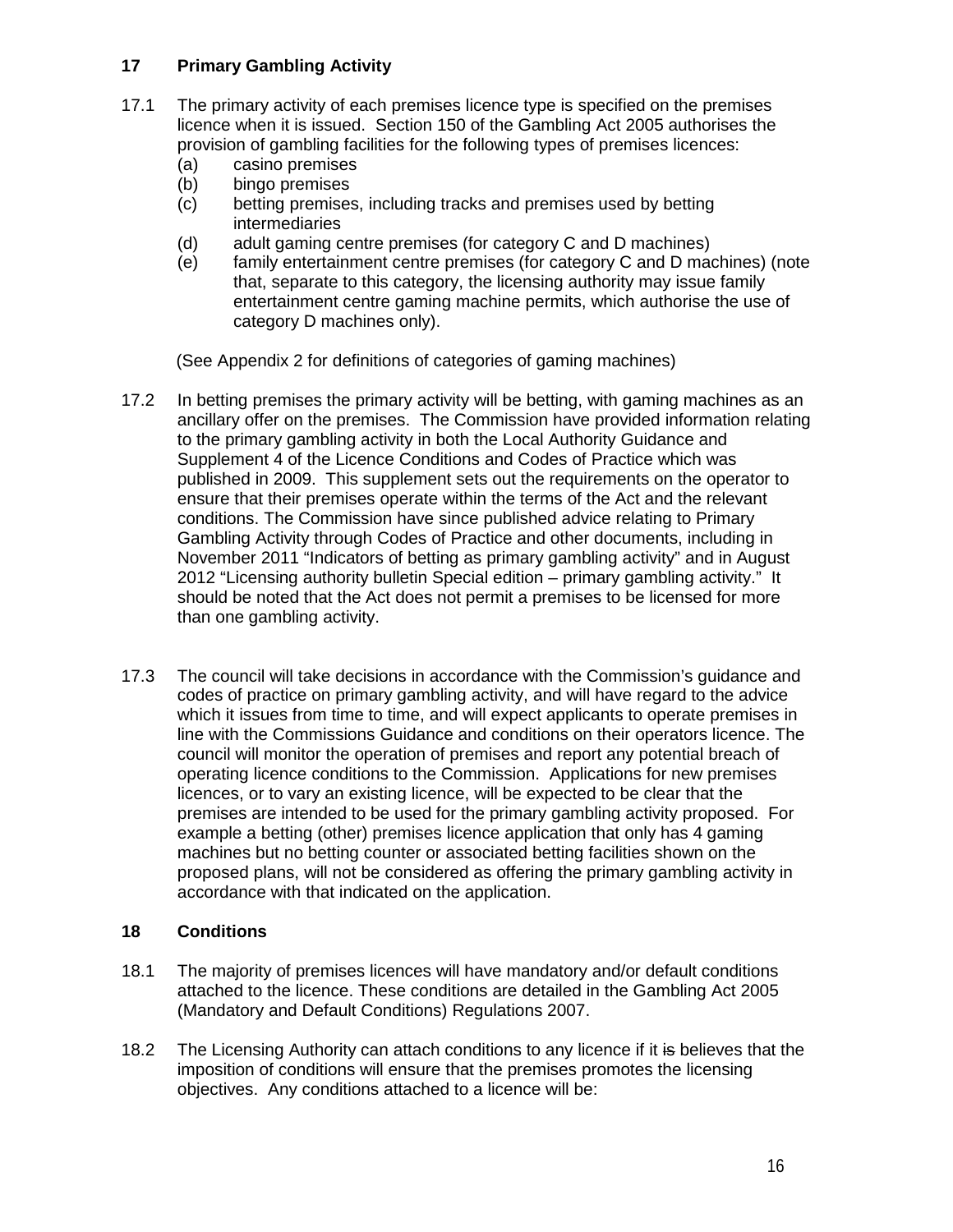- relevant to the need to make the proposed building suitable as a gambling facility;
- directly related to the premises and the type of licence applied for;
- related to the scale and type of premises; and
- reasonable in all respects.
- 18.3 Certain matters are set out in the Act may not be the subject of conditions. These are
	- conditions which make it impossible to comply with an operating licence.
	- conditions as to gaming machines that contradict the provisions in the Act.
	- conditions making activities, premises or parts of them operate as a membership club
	- conditions on fees, winnings, stakes or prizes.
- 18.4 Conditions will be attached to individual licences on the basis of their merits. However, there will be a number of measures the council will commonly consider utilising in order to pursue the licensing objectives. These may include measures such as: the supervision of entrances; separation of gambling from non-gambling areas frequented by children; and the supervision of gaming machines in premises not specifically for adult gambling; appropriate signage for adult only areas, etc. The council will expect the applicant to propose how the licensing objectives can be met effectively though the use of conditions.
- 18.5 The licensing authority will ensure that where category C or above machines are on offer in premises to which children are admitted:
	- all such machines are located in an area of the premises which is separated from the remainder of the premises by a physical barrier which is effective to prevent any views of machines in category C or above and any access to them other than through a designated entrance;
	- only adults are admitted to the area where these machines are located;
	- access to the area where the machines are located is supervised;
	- the area where these machines are located is arranged so that it can be observed by the staff or the licence holder; and
	- at the entrance to and inside any such areas there are prominently displayed notices indicating that access to the area is prohibited to persons under 18.

#### **19 Buildings divided into more than one premises**

- 19.1 Part 7 of the Commissions Guidance states that a building can, in principle, be divided into more than one premises, and subject to more than one premises licence provided they are for different parts of the building, and the different parts of the building can be reasonably regarded as being different premises. An example is given of the units within a shopping mall, where each unit is a separate selfcontained premises that is contained within one building. It is also possible for licensed premises to be located next to each other. The council will follow this guidance.
- 19.2 Whether different parts of a building can be reasonably regarded as different premises will depend on the circumstances of the individual building and how any division is proposed. To agree to accept applications to grant or vary a licence for a building which has been divided, the council will need to be satisfied that the different premises are genuinely separate premises, and not an artificially created part of what is readily identifiable as a single premises.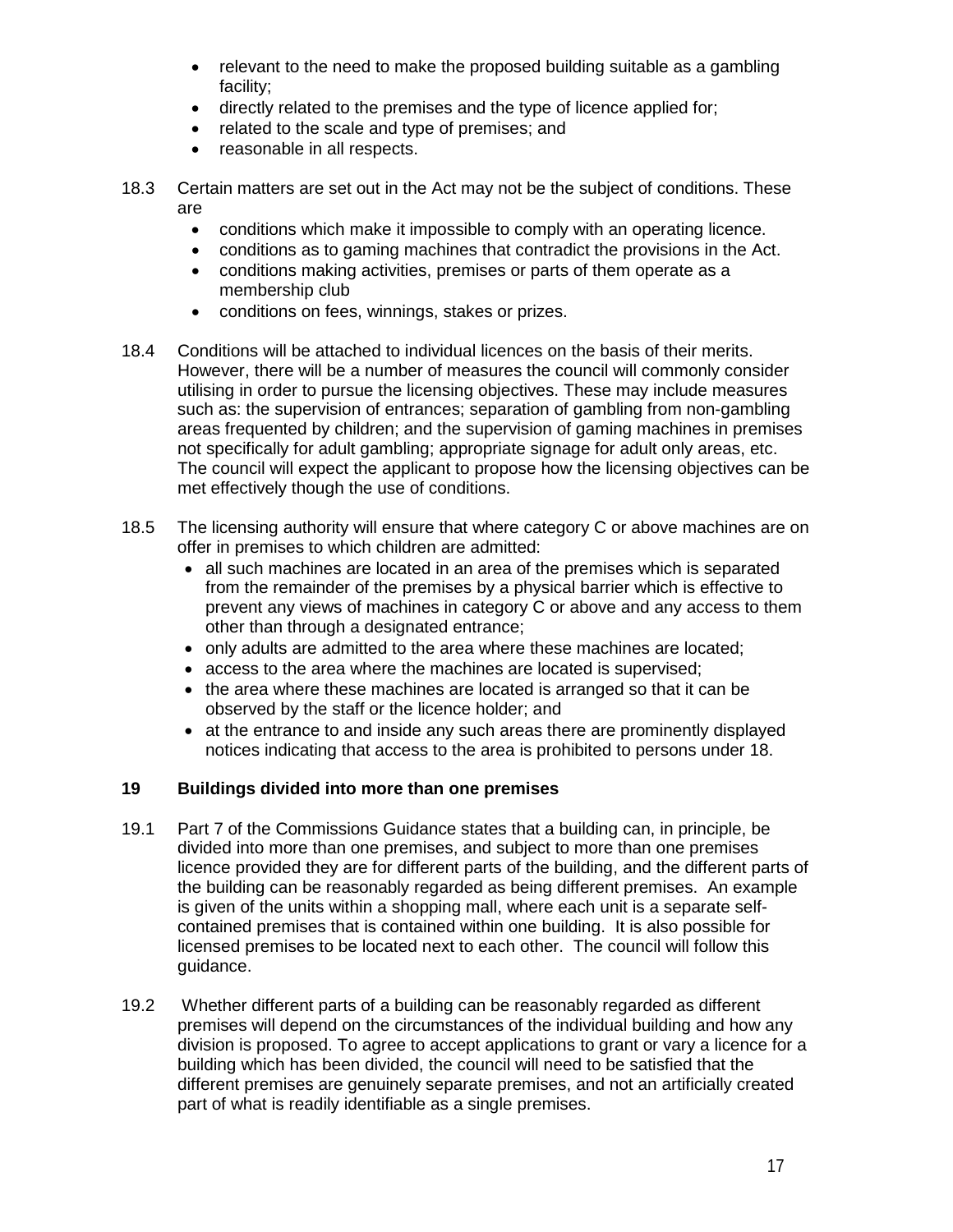- 19.3 In considering whether different areas of a building are genuinely separate premises the council will take into account factors which will include: whether there are separate registrations for business rates in place for the premises, whether the premises are owned or operated by the same person, and whether the premises are operated independently of each other.
- 19.4 For the policy that relates to this section please see section 22 below.

#### **20. Separation of premises within a single building**

- 20.1 When considering proposals to divide a building into genuinely separate premises the council will also need to be satisfied that the form of separation between the premises is appropriate.
- 20.2 The separation between one premises and another must be clearly defined. Any barrier used to separate one premises from another must be permanent and constructed so the public cannot go from one premises to another. The council would not, for example, be likely to consider that separation of areas of a building by ropes, or by low level, or moveable partitions to be appropriate.
- 20.3 It may be acceptable for staff working in adjacent premises to have access through barriers between premises to enable them access one premises from the other. The applicant must demonstrate that in providing this staff access there are suitable control measures in place that will ensure the safety and security of staff and that will effectively prevent the public from using the same access point to enter the other premises.
- 20.4 For the policy that relates to this section please see section 22 below.

#### **21. Access to premises**

- 21.1 The Gambling Act 2005 (Mandatory and Default Conditions) Regulations 2007 restrict access to different types of licensed gambling premises. In considering proposals to divide a building into different premises the council will have to be satisfied that proposals to divide buildings are compatible with the mandatory conditions which relate to access between premises.
- 21.2 The relevant provisions of the regulations relating to access are set out in paragraph 7.25 of the Commission's Guidance. In a number of types of licensed premises provisions on access that prevent customers from being able to enter the premises directly from other licensed premises.
- 21.3 The Commission Guidance at paragraph 7.24 states "There is no definition of 'direct access' in the Act or regulations. However, it could be said that there should be an area separating the premises concerned (for example a street or café), which the public go to for purposes other than gambling, for there to be shown to be no direct access."
- 21.4 The Licensing Authority has had a number of applications over the past three year period to divide buildings into separate premises, or locate licensed premises next to each other. The council has refined its opinion as to what would constitute direct access, and how access provision needs to be addressed in accordance with the Act and Regulations.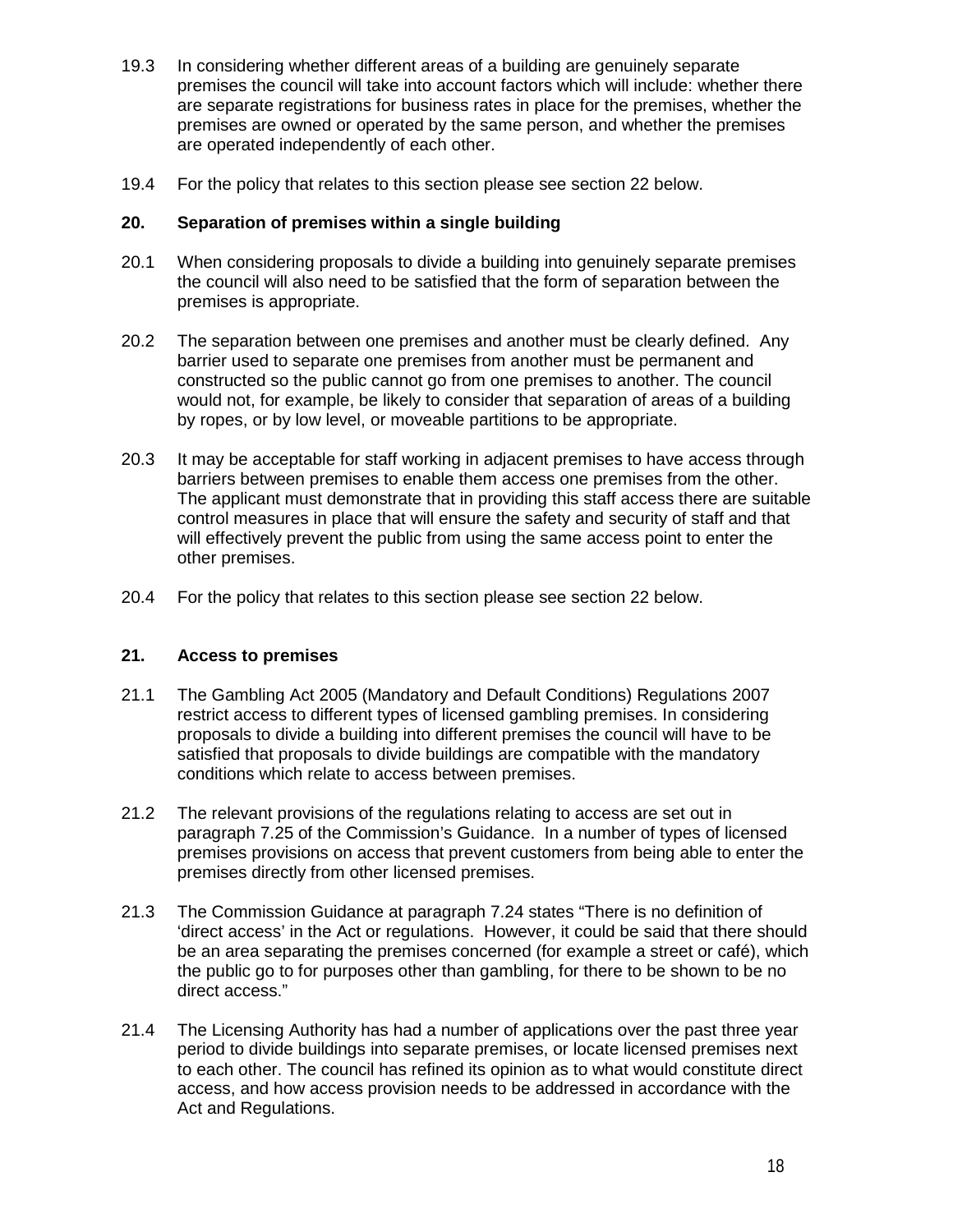- 21.5 In particular, where premises are not accessed from the street, the council has sought to define the nature of the area which must separate licensed premises and through which the premises are accessed, so as to prevent direct access between premises in order to comply with the provisions of the Act and regulations.
- 21.6 It is the council's opinion that any area which separates licensed premises, and from which those premises can be accessed, must be genuinely separate premises which are habitually and actually used by members of the public other than those using the licensed premises.
- 21.7 The council does not consider that provisions which prohibit direct access between licensed premises are satisfied where licensed premises are separated by an area created artificially within a building principally for members of the public attending the licensed premises, irrespective of whether this area is unlicensed or provides non-gambling facilities, for example refreshments or ATMs,
- 21.8 Where the council is satisfied that a building can be divided into separate premises and properly satisfy the statutory provisions, the council will expect applicants to ensure that:
	- premises are configured so that children are not invited to participate in, have accidental access to, or closely observe gambling to which they are prohibited from taking part,
	- entrances to and exits from parts of a building covered by one or more premises licences should be separate and identifiable so that the separation of different premises is not compromised and people do not 'drift' into a gambling area. In this context it should be possible to access the premises without going through another licensed premises or premises with a permit.
	- Customers should be able to participate in the activity named on the premises licence.

This is not an exhaustive list and the council will consider other aspects based on the merits of the application.

21.9 For the policy that relates to this section please see section 22 below.

#### **22. More than one licence and division of premises and access between premises policy**

#### **Policy: DAP1**

**Applications to have more than one licensed premises within a building, or divide and separate a building into different premises will be determined subject to other policies in this Statement of Principles and subject to the relevant criteria in Policies OBJ1, OBJ2 and OBJ3,and other policies in this statement, and it will need to be demonstrated that :**

- **(1) the different premises are genuinely separate premises, and not an artificially created part of what is readily identifiable as a single premises**
- 
- **(2) separation between the premises is appropriate (3) access between premises is restricted to prevent unlawful direct access by customers between licensed premises.**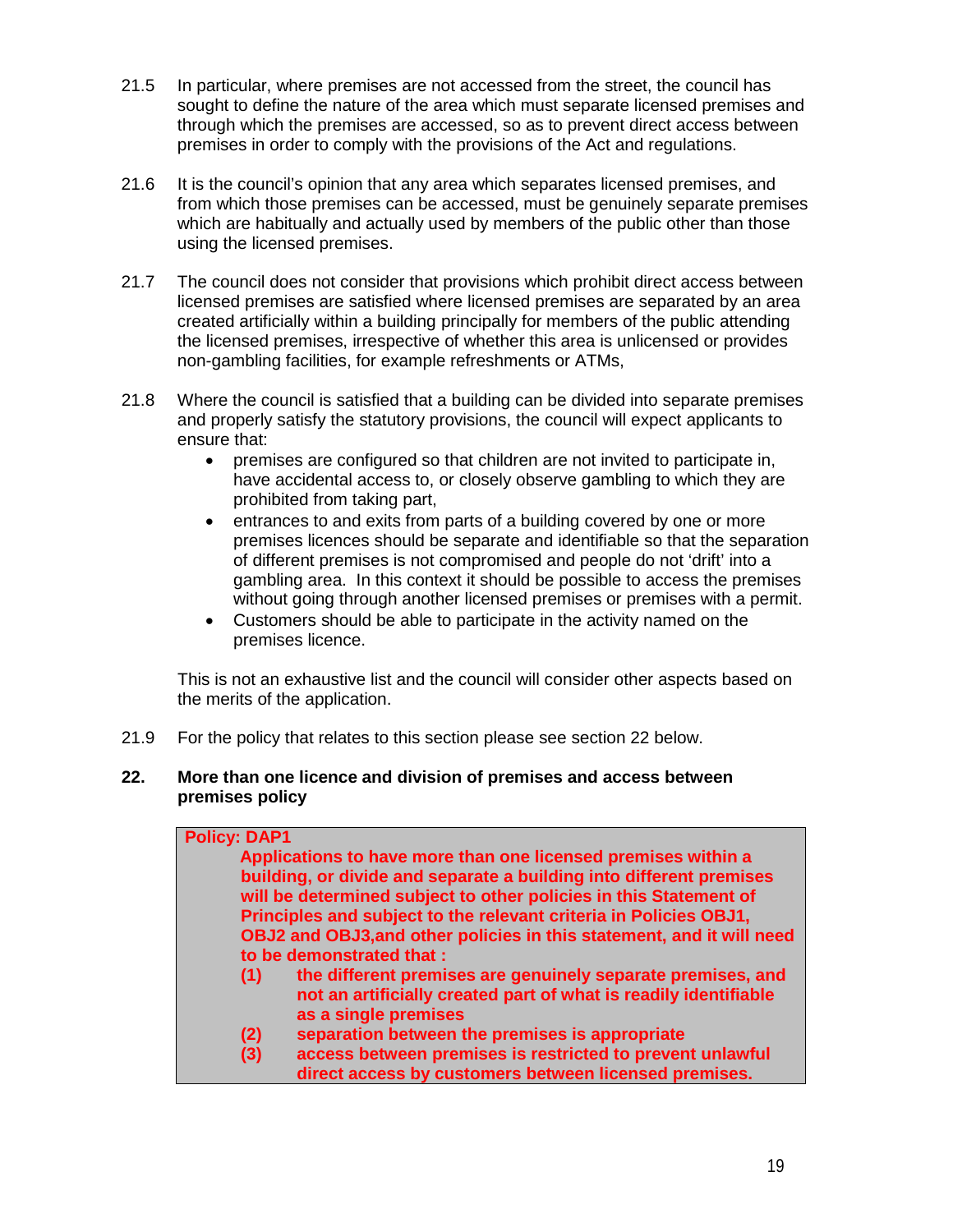#### 22.1 Reason for Policy DAP1

The council has received applications that seek to create different premises within a building solely to increase the entitlement to gaming machines which are permitted within premises. The licensed premises and unlicensed areas which separate them were created artificially, and the building was to be operated by a single operator. In reality, such unlicensed areas are unlikely to be used by members of the public other than those attending the licensed premises.

- 22.2 The Act, regulations and the Commission's Guidance support the principle that different premises within a single building should not be artificially created, that separation between premises must be adequate, and direct access between certain licensed premises prohibited. Policy DAP1, in the context of this part of the statement of principles, seeks to compliment the statutory provisions.
- 22.3 Some applicants have attempted to create an unlicensed area accessed from the street which then leads into separate licensed premises, see figure 1. In such cases the premises are not clearly identifiable as separate premises and the unlicensed area is not likely to be used by the public other than by those using the gambling premises. Applications to place two licensed premises in one premises with a unlicensed area separating them, (see figure 2) will also not meet this Policy because of the artificial nature of the premises, access, and likely use issues which arise.



Figure 1.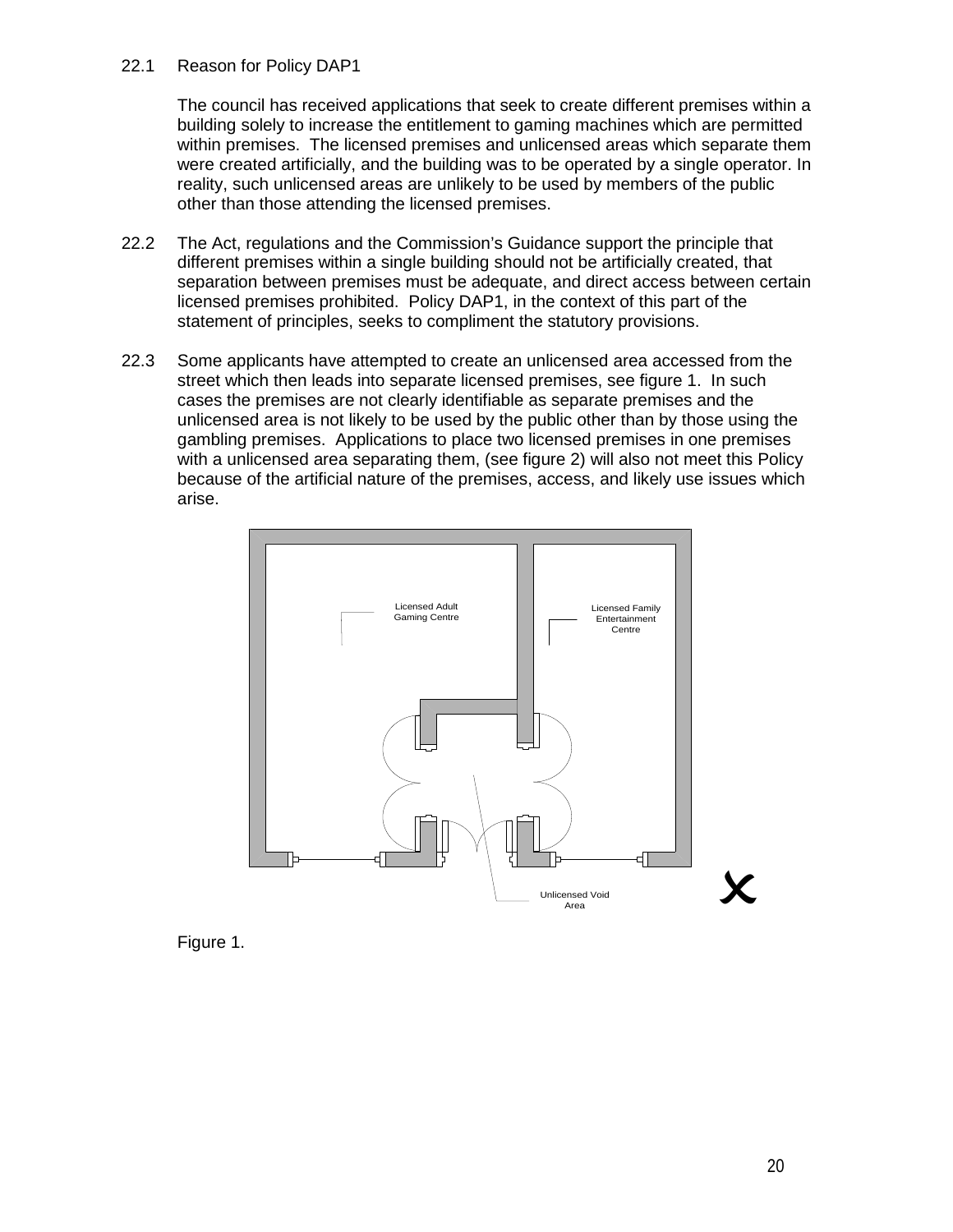

Figure 2.

- 22.4 It is possible to have a foyer area or passage way which separates one licensed premises from another. However, such a foyer or passage way must be accessible and generally used by members of the public other than those using the gambling premises. An example of this would be a hotel lobby which has an entrance to a casino and an adult gaming centre off it. The foyer itself will be used by hotel guests and visitors who may have no intention of using either licensed premises.
- 22.5 It may also be acceptable if a premises is separated by another non-licensed premises that has access to both licensed premises from it. An example of this could be in the form of a coffee shop which has a main entrance to the street. The coffee shop may have access to an Adult Gaming Centre on one side and an entrance Family Entertainment Centre on the other side, see figure 3. Where a member of the public not using the gambling premises is likely to use the coffee shop it may be considered that there is no direct access between the two licensed premises. If any such unlicensed area is used to separate licensed premises then it must genuinely, in the authority's opinion, be likely to be used by members of the public not using the gambling premises.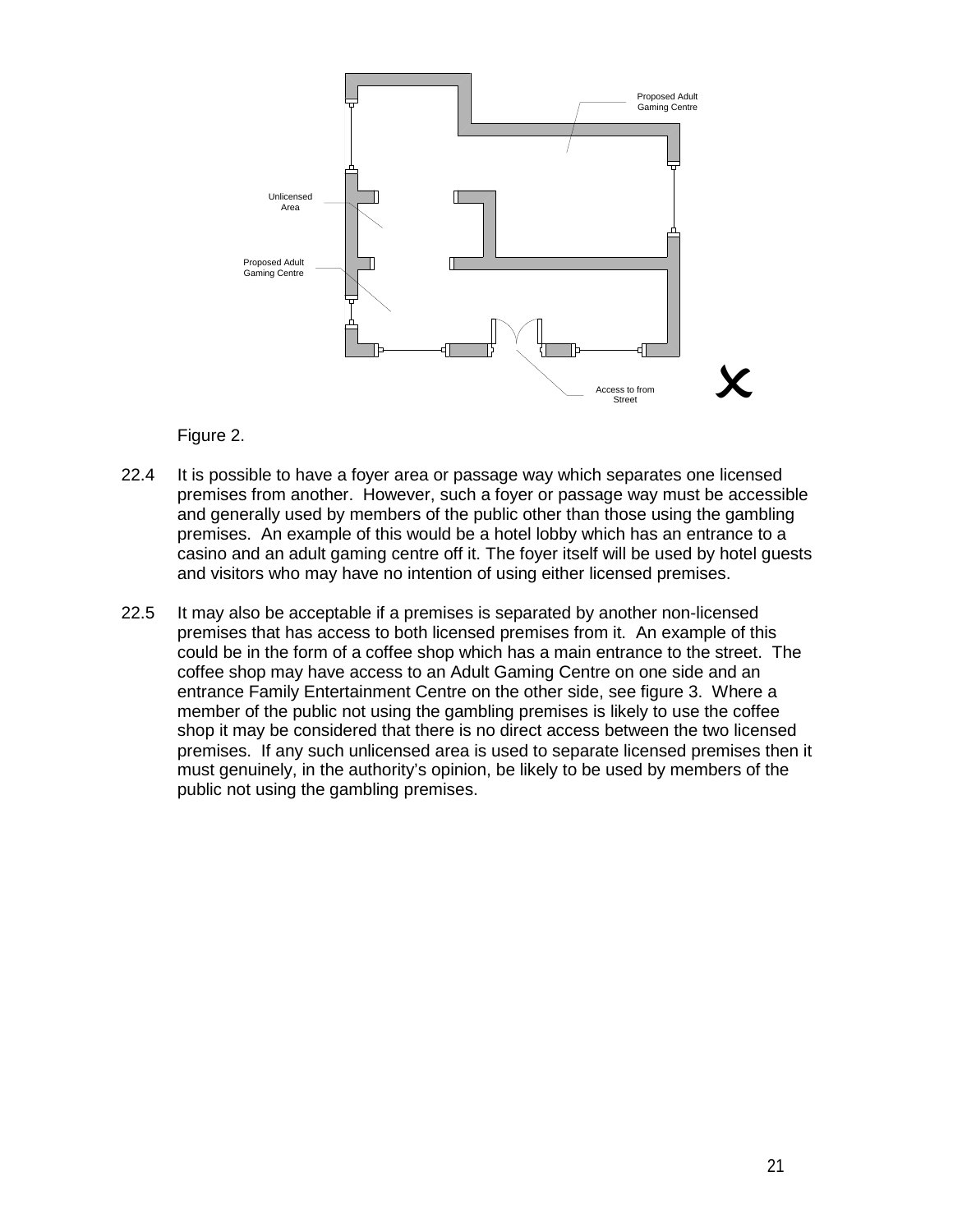

Figure 3.

#### **23 Casinos**

- 23.1 Westminster did not qualify to be recommended to the Secretary of State as a location for any of the initial 17 casinos permitted under the Act. Although the council was not successful in its bid for two new casino licences the Authority has continued to convert casino premises licences granted by the magistrates
- 23.2 The authority cannot grant any new casino premises licences but an existing converted casino premises licence can be varied to increase or decrease the permitted gambling area, vary the default conditions, or any conditions imposed by the council. Unlike other types of licences, they can be varied to move them from one premises to another. See 23.3 below.

#### **Policy: CAS1**

**Applications to vary premises licence will generally be granted subject to the relevant criteria in policies OBJ1, OBJ2, OBJ3, LOC 1 and other policies within this statement of principles.**

23.3 Reason for Policy CAS1

The council does not qualify to issue new casino licences so this policy will only relate to variation applications. In addition to the standard variation applications (e.g. to remove a default condition, increase the licensable area of the premises, etc) an existing converted casino premises licence can be varied under paragraph 65 Part 7, Schedule 4 of The Gambling Act 2005 (Commencement No. 6 and Transitional Provisions) Order 2006 (2006 Order) to relocate the licence to another premises. These converted casinos have the special provisions under the 2006 Order to ensure that if for any reason the premises cannot continue to operate at their existing premises they will not then lose their licence rights.

23.4 The council in considering any applications will consider whether it will meet the Licensing Objectives policies and any other relevant policy within this statement.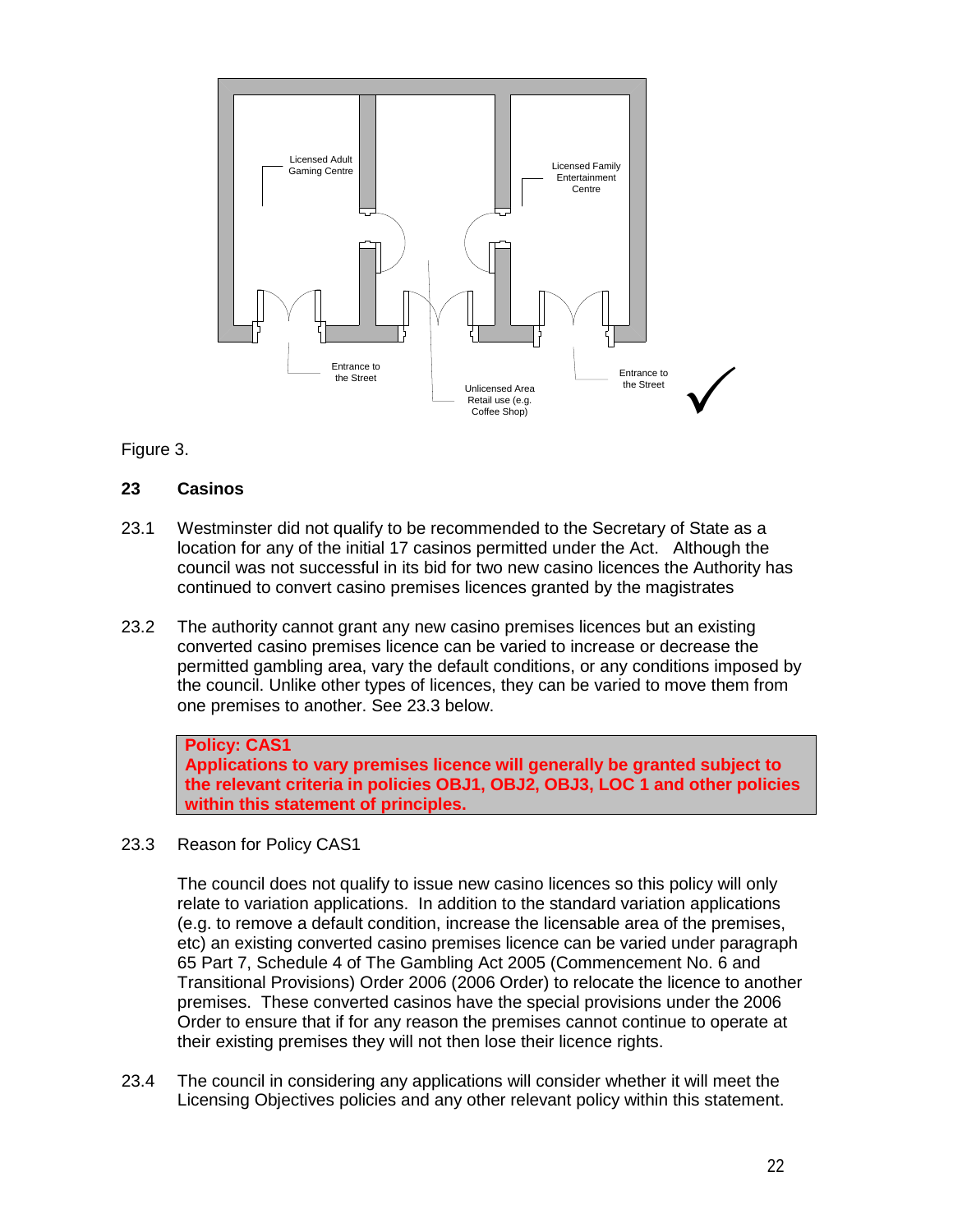For variations to relocate an existing licence, Location Policy LOC 1 will be a significant consideration in addition to the objective policies.

## **24. Bingo**

- 24.1 This policy applies to applications for a bingo premises licence. Bingo has its ordinary and natural meaning and includes any version of the game irrespective of by what name it is described. A holder of a bingo premises licence will be able to offer bingo in all its forms. Westminster had no bingo licences to be converted.
- 24.2 The holder of a bingo premises licence may make available for use up to eight category B machines (restricted to sub-category B3 or B4 machines) and any number of category C or D machines
- 24.3 Children and young persons are permitted in bingo premises, but may not participate in the bingo. If any category B or C machines are made available for use, these must be separated from areas where children and young people are allowed.

**Policy: BGO1 Applications and reviews will be determined, subject to the relevant criteria in Policies OBJ1, OBJ2, OBJ3 and other policies within this statement.**

24.4 Reasons for Policy BGO1

To avoid a situation where a premises holds a bingo premises licence primarily to benefit from the gaming machine allowance, the licensing authority will need to be satisfied that bingo can be played in any premises for which a premises licence is issued. Particular consideration will be given when the operator of an existing bingo premises applies to vary the premises licence to exclude an area of the existing premises and then applies for a new licence for the excluded area. See 17 above.

24.5 Given that children and young persons are permitted in bingo premises, the appropriate weight will be given to OBJ3. In addition, young persons, aged 16 and 17, may be employed in bingo premises provided their duties are not connected with the gaming or gaming machines. The licensing authority will not grant licences unless the applicant demonstrates how they intend to meet this licensing objective and identify appropriate measures they will take to protect young employees.

## **25. Betting (Other)**

25.1 This policy applies to applications for off-course betting premises. This is betting that takes place other than at a track, typically in a betting shop, and includes an entitlement to operate up to four gaming machines of category B2, B3, B4, C or D, and any number of betting machines.

**Policy: BET1 Applications and reviews will be determined, subject to the relevant criteria in Policies OBJ1, OBJ2, OBJ3 and other policies within this statement.**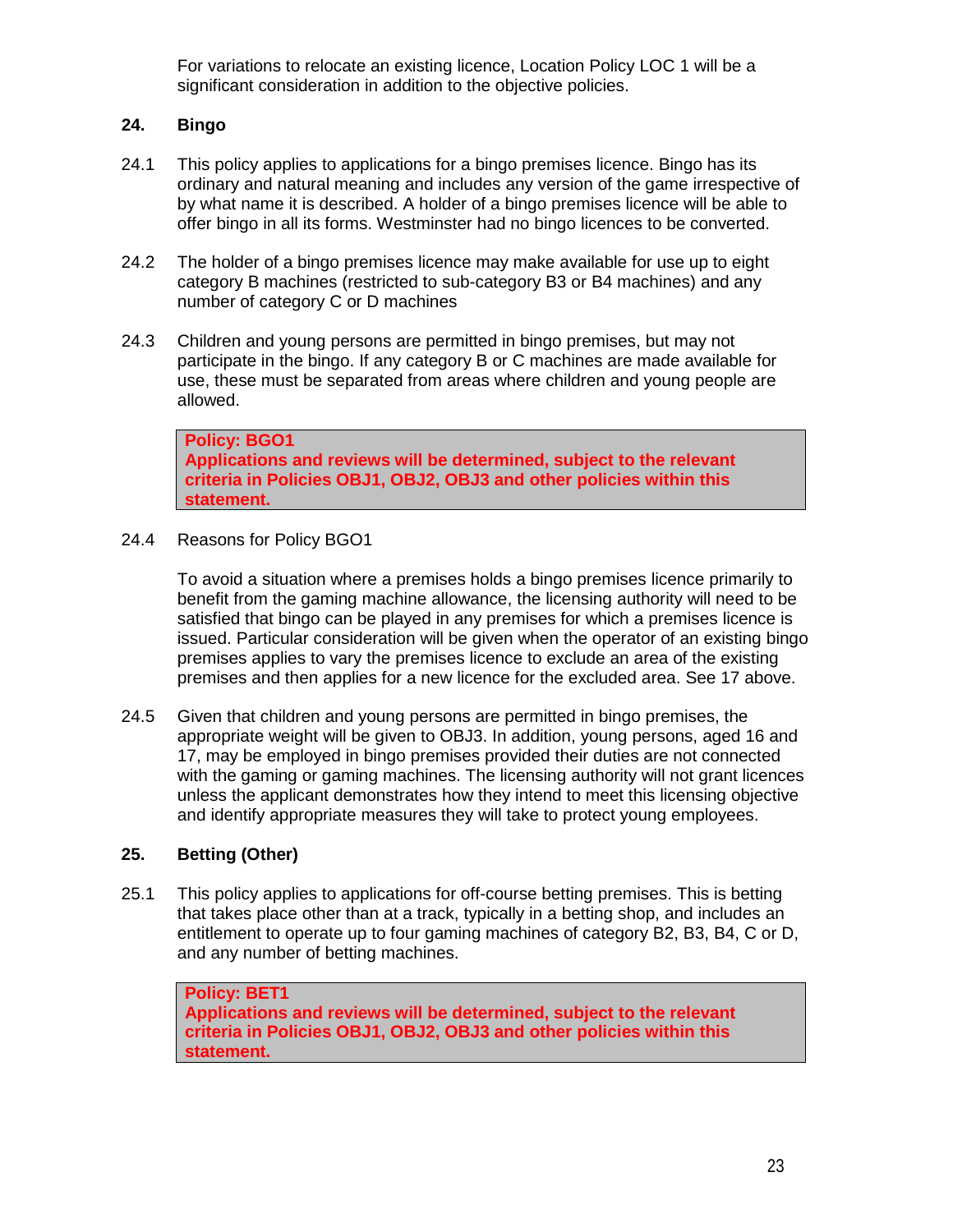#### 25.2 Reasons for Policy BET1

The council takes note of the Gambling Commission suggestion that licensing authorities will want to consider restricting the number and location of betting machines in respect of applications for betting premises licences. The council when considering the number/ nature/ circumstances of betting machines an operator wants to offer will follow the Gambling Commission's Guidance and take into account the size of the premises, the number of counter positions available for person-to-person transactions, and the ability of staff to monitor the use of the machines.

- 25.3 The licensing authority must be satisfied that the primary use of the premises is to operate as a betting premises in accordance with the principles outlined in paragraph 17 of this Statement. The applicant will be expected to demonstrate that they can offer sufficient facilities for betting and, unless it does so, should not be making gaming machines available on the premises.
- 25.4 In determining whether the application meets the criteria in OBJ1, OBJ2, OBJ3 or other policies consideration will be given to appropriate measures/licensing conditions to address the matters listed below.
	- Proof of age schemes
	- CCTV
	- Entry control system
	- Supervision of entrances/ machine areas
	- Physical separation of areas
	- Location of entry
	- Notices/ signage
	- Specific opening hours
	- Self-barring schemes
	- Provision of information leaflets / helpline numbers for organisations such as **GamCare**

This list is not exhaustive, and is merely indicative of examples of measures the council will expect applicants to offer their own measures to meet the licensing objectives:

#### **26. Betting Tracks including other sporting venues**

- 26.1 There are major indoor and outdoor venues in the City where a variety of sporting events take place. Under section 353 of the Act, "tracks" includes premises where a race or other sporting event takes place or is intended to take place. These may be subject to one or more than one premises licence, provided each licence relates to a specified area of the "track". The Commission Guidance, identifies that operators of track betting premises will not necessarily hold an operators licence issued by the Commission. The council will have particular regard to proposals and measures to ensure that the environment in which betting takes place is suitable for betting and that betting is conducted in a fair and open way.
- 26.2 The council will consider the impact upon the objective of protection of children and vulnerable persons, the need to ensure that entrances to each type of licensed premises within the sporting venue are distinct and that children are excluded from gambling areas where they are not permitted to enter.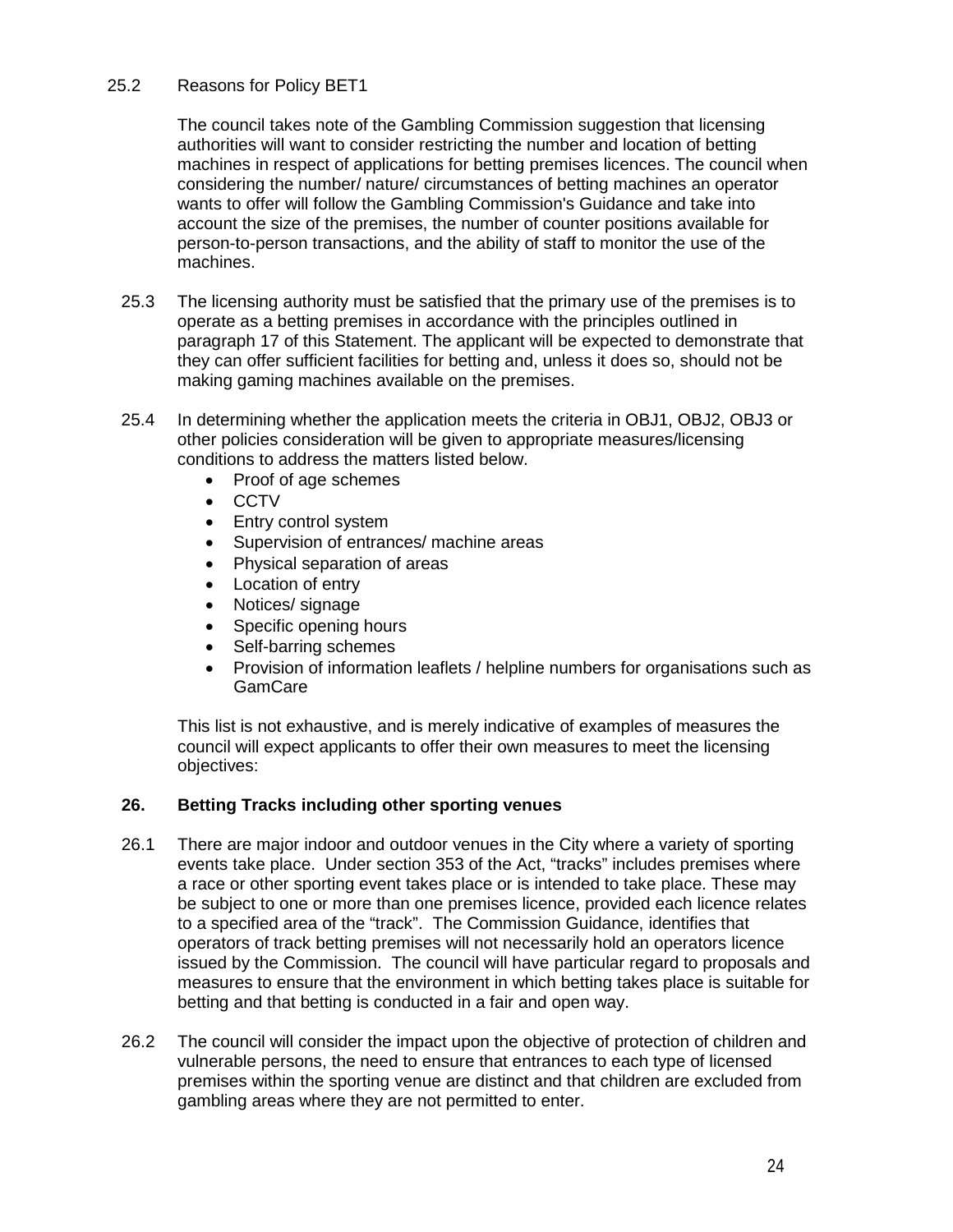26.3 The possibility of multiple licences at tracks is noted in Part 20 of the Commission Guidance. The council will expect the applicant for a premises licence to demonstrate suitable measures to ensure that children do not have access to adultonly gaming facilities. It is noted that children and young persons will be permitted to enter track areas where facilities for betting are provided on days when dogracing and/or horse racing takes place, but that they are still prevented from entering areas where gaming machines (other than category D machines) are provided. (Children and young persons are not prohibited from playing category D machines on a track.)

**Policy: BET2 Applications and reviews will be determined, subject to the relevant criteria in Policies OBJ1, OBJ2, OBJ3 and other policies within this statement.**

#### 26.4 Reasons for Policy BET2

In determining whether the application meets the criteria in OBJ1, OBJ2, OBJ3 or other policies consideration will be given to appropriate measures/licensing conditions to address the matters listed below.

- Proof of age schemes
- CCTV
- Entry control system
- Supervision of entrances/ machine areas
- Physical separation of areas
- Location of entry
- Notices/ signage
- Specific opening hours
- Self-barring schemes
- Provision of information leaflets/ helpline numbers for organisations such as GamCare

This list is not exhaustive, and is merely indicative of examples of measures the council will expect applicants to offer their own measures to meet the licensing objectives:

- 26.5 Track betting operators must be able to demonstrate their adoption of socially responsible gambling policies and procedures. Such polices and procedures must ensure that the track betting activities promote the licensing objectives of ensuring that gambling is conducted in a fair and open way and children and other vulnerable people are not harmed or exploited by gambling.
- 26.6 The council will consider the location of gaming machines at tracks, and applicants for track premises licences will need to demonstrate that, where the applicant holds or seeks a pool betting operating licence and is going to use his entitlement to four gaming machines, these machines are locate in areas from which children are excluded. The applicant will be required to provide information as to what measures it will put in place around the gaming machines to ensure that children are excluded.
- 26.7 The council will expect applicants to include detailed plans for the race track itself and the area that will be used for temporary "on-course" betting facilities (often known as the "betting ring"), pool betting, as well as any other proposed gambling facilities. Plans should make clear what is being sought for authorisation under the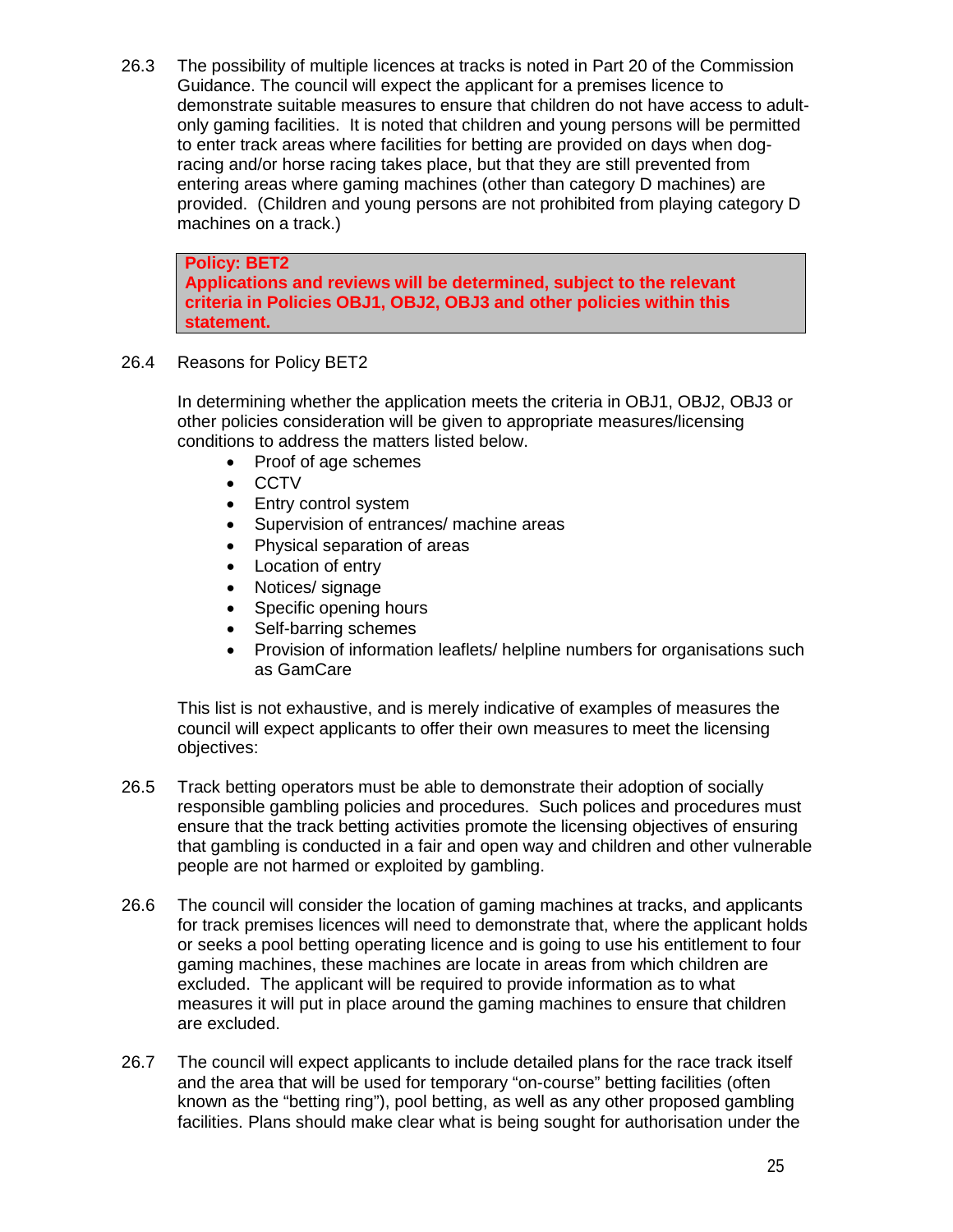track betting premises licence and what, if any, other areas are to be subject to a separate application for a different type of premises licence. Any such plans must also contain the information prescribed by Regulations.

26.8 The council concurs with the Commission's view that it would be preferable for all self-contained premises operated by off-course betting operators to be the subject of separate premises licences, to ensure that there is clarity between the respective responsibilities of the track operator and the off-course betting operator running a self-contained unit on the premises.

## **27. Adult Gaming Centres**

27.1 Adult gaming centres (AGCs) premises licences allow the holder of the licence to make gaming machines available for use on the premises. Persons operating an AGC must hold a gaming machines general operating licence from the Commission and must seek a premises licence from the licensing authority. They will be able to make up to 4 category B3 or B4 gaming machines, and an unlimited number of category C or D gaming machines available to their customers. Gaming machines are a form of gambling which is attractive to children and AGC's will contain machines of a similar format to the Category D machines on which children are allowed to play. However, no-one under the age of 18 is permitted to enter an AGC and applicants must be aware of the location of and entry to AGC's to minimise the opportunities for children to gain access.

**Policy: AGC1 Applications and reviews will be determined, subject to the relevant criteria in policies OBJ1, OBJ2, OBJ3 and other policies within this statement.**

- 27.2 Because gaming machines provides opportunities for solitary play and immediate payouts, they are more likely to engender repetitive and excessive play. The council in considering premises licences and will specifically have regard to the need to protect children and vulnerable persons from harm or being exploited by gambling and will expect the applicant to satisfy the authority that there will be sufficient measures to, for example, ensure that under 18 year olds are not attracted to, or gain access to, the premises.
- 27.3 The council will expect applicants to offer their own measures to meet the licensing objectives; however appropriate measures / licence conditions may cover issues such as:
	- Proof of age schemes
	- CCTV
	- Entry control system
	- Supervision of entrances/ machine areas
	- Physical separation of areas
	- Location of entry
	- Notices/ signage
	- Specific opening hours
	- Self-barring schemes for individuals to bar themselves from premises
	- Provision of information leaflets/ helpline numbers for organisations such as GamCare.

This list is not mandatory, nor exhaustive, and is merely indicative of example measures.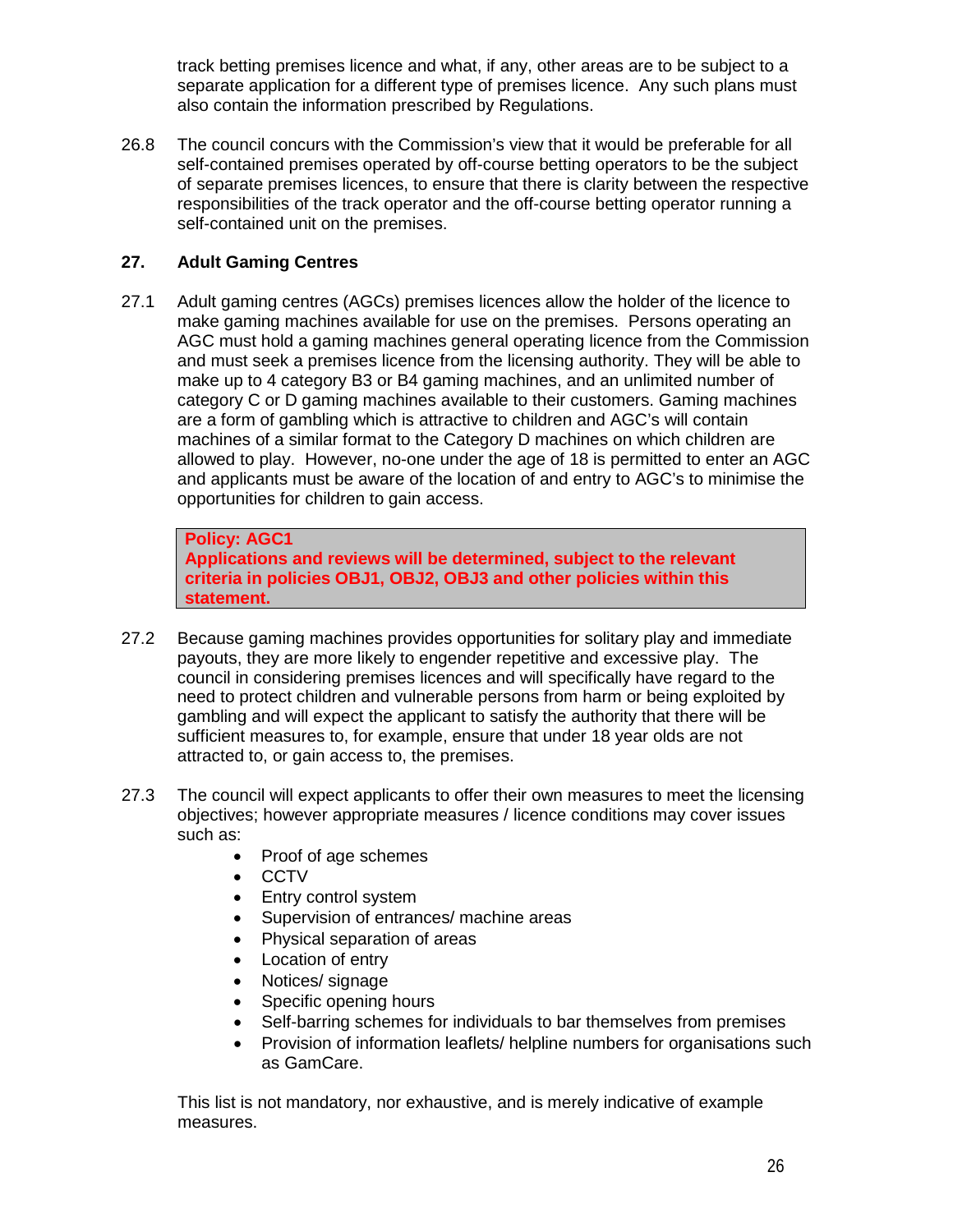27.4 The council has created a Byelaw for Pleasure Fairs (Amusement Premises) in pursuance of section 75 of the Public Health Act 1961 (the 1961 Act) as amended by section 22 of the Local Government (Miscellaneous Provisions) Act 1976. These byelaws apply to Adult Gaming Centres as the premises are used to provide amusement with prizes machines (gaming machines) or entertainment machines which are used to play games where there are no chance of winning prizes. A copy of the Pleasure Fairs (Amusement Premises) byelaws is attached for information as Appendix 3.

## **28. Family Entertainment Centres (FEC):**

- 28.1 Generally, FECs must be operated by a person or body having an operating licence from the Gambling Commission (the Act also provides that there is a class of unlicensed Family Entertainment Centres that may be run by individuals or bodies not holding an operators licence). Unlicensed Family Entertainment Centres do not require the operator to have a Gambling Commission operator's licence or premises licence from the local licensing authority but do need to have a gaming machine permit as set out below. Gaming machines are a form of gambling which is attractive to children and FECs will contain both Category D machines on which they are allowed to play, and category C machines on which they are not. Because gaming machines provide opportunities for solitary play and for immediate payouts, they are more likely to engender repetitive and excessive play. The council, in considering applications for FEC premises licences will specifically have regard to the need to protect children and vulnerable persons from harm or being exploited by gambling and will expect the applicant to satisfy the authority, for example, that there will be sufficient measures to ensure that under 18 year olds do not have access to the adult only gaming machine areas.
- 28.2 The council will expect applicants to offer their own measures to meet the licensing objectives however appropriate measures/ licence conditions may cover issues such as:
	- CCTV
	- Supervision of entrances/ machine areas
	- Physical separation of areas for category C machines
	- Location of entry
	- Notices/ signage
	- Specific opening hours
	- Self-barring schemes for individuals to bar themselves from premises
	- Provision of information leaflets/ helpline numbers for organisations such as GamCare
	- Measures & training for dealing with children on the premises suspected of truanting.

This list is neither mandatory, nor exhaustive, and is merely indicative of example measures.

28.3 The council will have regard to the Gambling Commission's guidance on any conditions that apply to operating licences covering the way in which the area containing the category C machines should be delineated but may require further measures on physical separation and controls on entry. The council must apply the mandatory conditions but will consider whether to exclude any of the default conditions that may be specified by regulation from the Secretary of State.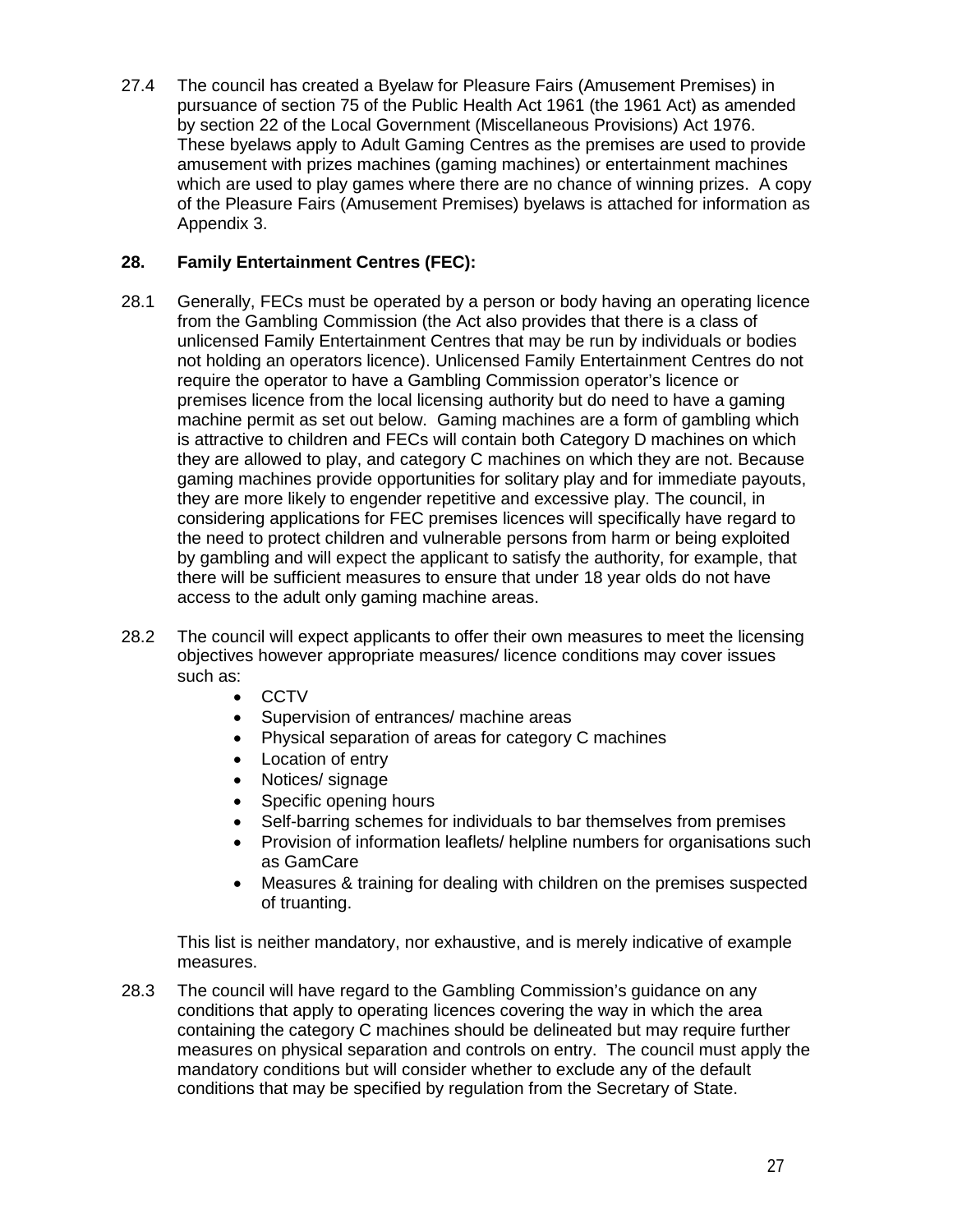28.4 As with Adult Gaming Centres, Family Entertainment Centres will be subject to the councils Pleasure Fairs (Amusement Premises) byelaw which is attached at Appendix 3. Family Entertainment Centres will provide amusement with prizes machines (gaming machines) or entertainment machines which are used to play games where there are no chance of winning prizes. All Family Entertainment Licensed premises will have to comply with these byelaws.

## **29. Travelling Fairs**

- 29.1 The Act defines a travelling fair as 'wholly or principally' providing amusements and they must be on a site that has been used for fairs for no more than 27 days per calendar year. Travelling fairs do not require a permit to provide gaming machines but must comply with legal requirements about the way the machines are operated.
- 29.2 It will fall to the council to decide whether, where category D machines and/ or equal chance prize gaming without a permit is to be made available for use at travelling fairs, the statutory requirement that the facilities for gambling amount to no more than an ancillary amusement at the fair is met.
- 29.3 The council will also consider whether the applicant falls within the statutory definition of a travelling fair. The council notes the 27 day statutory maximum for the land being used as a fair each calendar year applies to the piece of land on which the fairs are held, regardless of whether it is the same or different travelling fairs occupying the land. The licensing authority will keep a record of any travelling fairs that take place in Westminster that offer gambling as an ancillary use to the fair. The authority will ensure that the 27 day statutory maximum for the land being used is not breached. The Authority will advise travelling fair operators if requested of the statutory time period remaining for the land they intend to use.
- 29.4 It should be noted that the council has adopted byelaws which apply to Travelling Fairs. These are attached as Appendix 3.

#### **30. Door Supervisors**

- 30.1 The Guidance advises that licensing authorities may consider whether there is a need for door supervision in terms of the licensing objectives of protection of children and vulnerable persons from being harmed or exploited by gambling, but there can also be a need for supervision to stop premises becoming a source of crime. It is noted that the door supervisors at casinos or bingo premises are not required to be registered by the Security Industry Authority (SIA) under the Private Security Industry Act 2001. Door supervisors not directly employed by a casino or bingo operator do have to be SIA registered.
- 30.2 For betting offices and other premises other than casinos and bingo premises, the operator and/or the council may decide that supervision of entrances or machines is appropriate in particular cases. The authority will make door supervision a requirement where there is evidence, from the history of trading at the premises or in the area, that the premises cannot be adequately supervised from the counter and that door supervision is both necessary and proportionate.

#### **31. Provisional Statements**

31.1 Following the grant of a provisional statement, no further representations from relevant authorities or interested parties can be taken into account unless they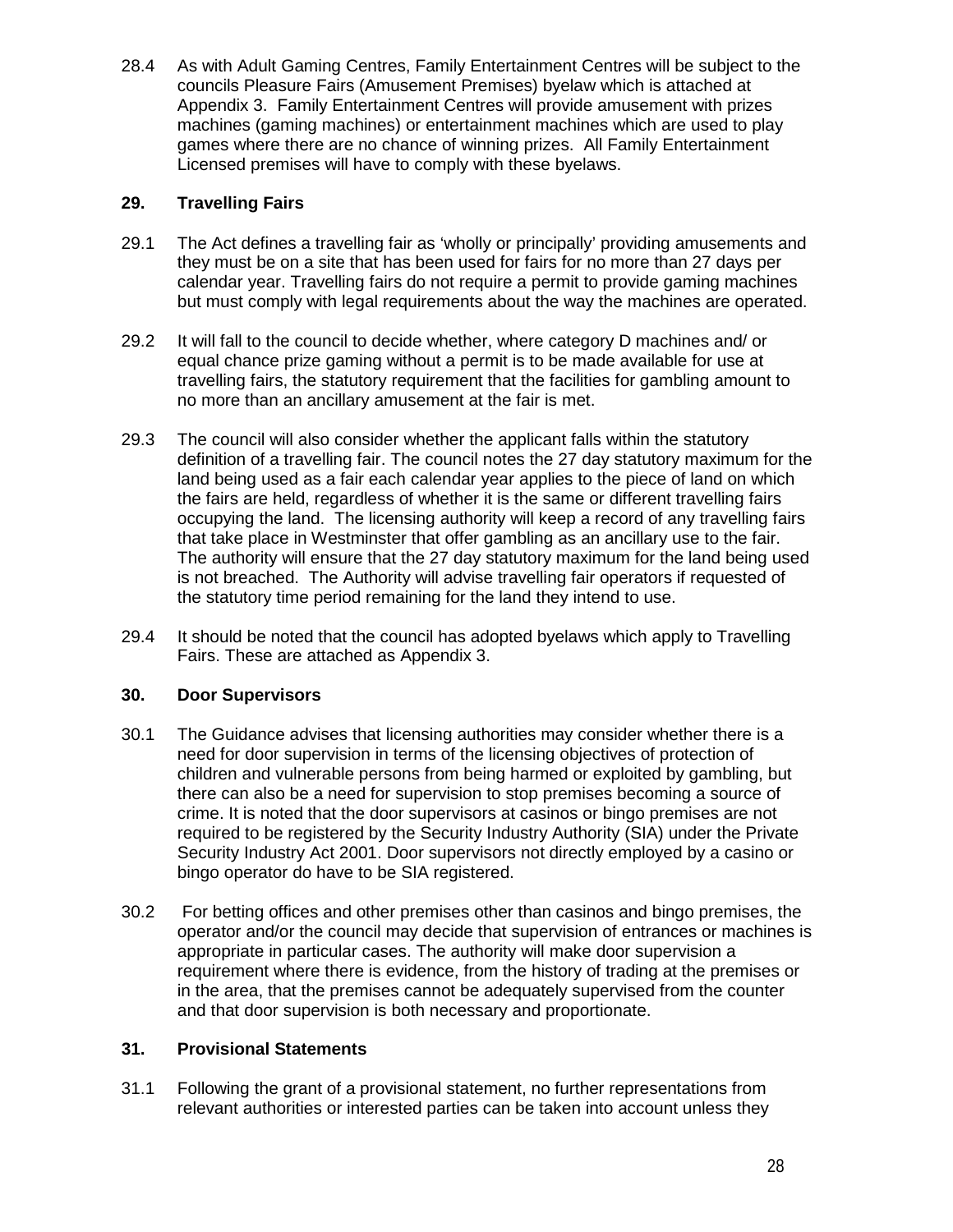concern matters which could not have been addressed at the provisional statement stage, or they reflect a change in the applicant's circumstances. In addition, the authority may refuse the premises licence (or grant it on terms different to those attached to the provisional statement) only by reference to matters:

- (a) which could not have been raised by objectors at the provisional licence stage; or
- (b) which in the authority's opinion reflect a change in the operator's circumstances.

#### **32. Reviews**

- 32.1 Requests for a review of a premises licence can be made by interested parties or responsible authorities, including the licensing authority. However, it is for the licensing authority to decide whether the review is to be carried out. This will be on the basis of whether the request for the review is relevant to the matters listed below:
	- any relevant code of practice issued by the Gambling Commission;
	- any relevant guidance issued by the Gambling Commission;
	- the licensing objectives;
	- the authority's statement of principles.
- 32.2 The licensing authority may reject an application for review if it thinks that the grounds on which the review is sought:
	- (a) are not relevant to the relevant code of practice or guidance issued by the Gambling Commission, the licensing objectives or the licensing authority's statement of principles;
	- (b) are frivolous;
	- (c) are vexatious;
	- (d) 'will certainly not' cause the licensing authority to revoke or suspend the licence or to remove, amend or attach conditions on the premises licence;
	- (e) are substantially the same as grounds cited in a previous application relating to the same premises (the licensing authority will consider the length of time that has passed since the earlier application in deciding whether this is a reasonable reason to reject the review application);
	- (f) are substantially the same as representations made at the time the application for the premises licence was considered. While the licensing authority will consider the length of time that has passed since the representations were made, it will not normally review a licence on the basis of the same arguments considered on the grant of the premises licence.
- 32.3 General objections to gambling as an activity are not likely to be considered relevant reasons for a review. Other examples of irrelevant considerations include demand for gambling premises, issues relating to planning, public safety and traffic congestion.
- 32.4 The licensing authority itself, as a responsible authority can initiate a review of a particular premises licence, or any particular class of premises licence, for any reason which it thinks is appropriate. This includes reviewing a premises licence on the grounds that a premises licence holder has not provided facilities for gambling at the premises. This is to prevent people from applying for licences in a speculative manner without intending to use them, or to ensure that the principle of primary use is applied.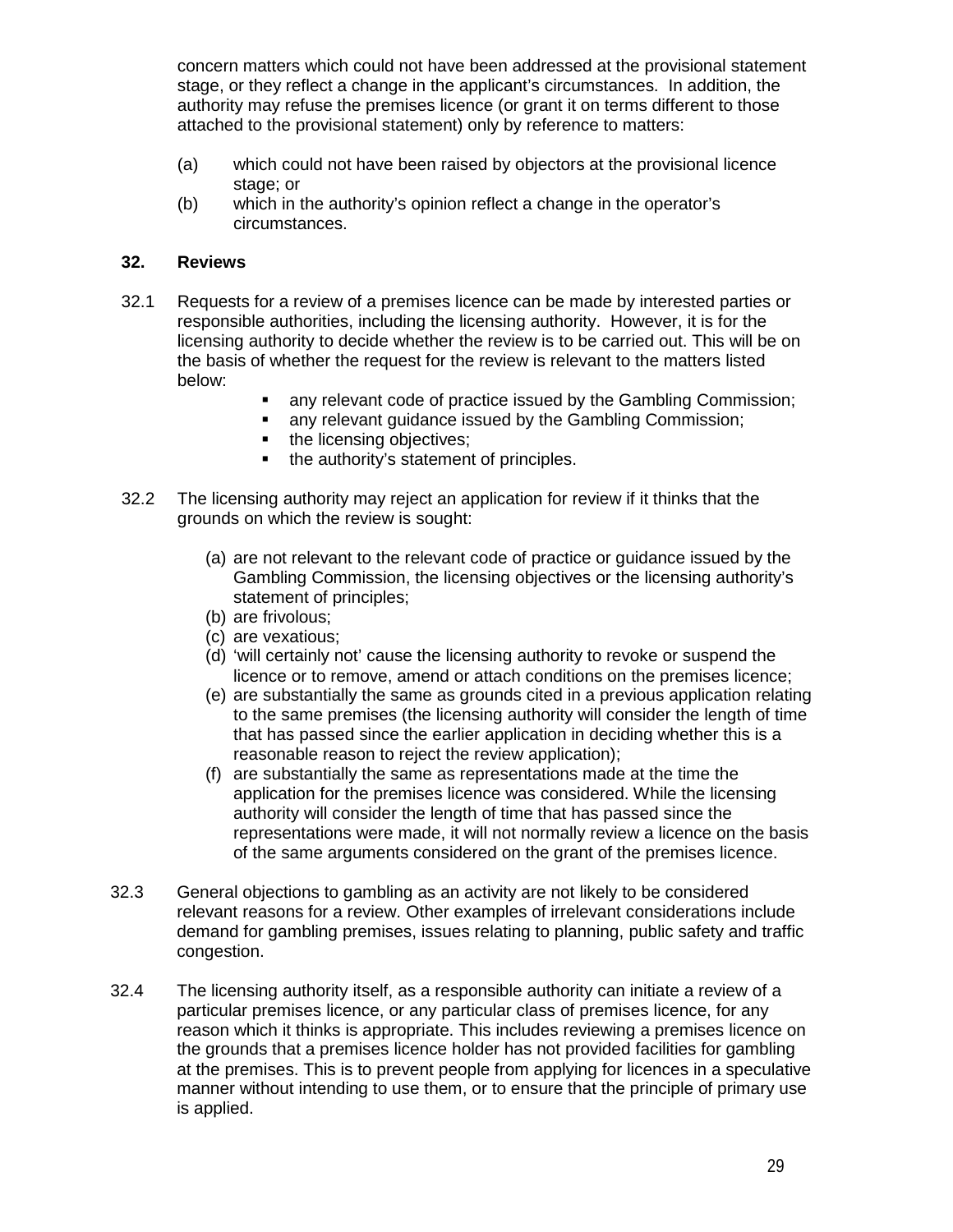- 32.5 The licensing authority may review any matter connected with the use made of a particular premises if it has reason to believe that the premises licence conditions are not being observed, or for any other reason which gives it cause to believe a review may be appropriate.
- 32.6 A responsible authority or interested party may apply to the council to review a premises licence. Such reviews can be made in relation to, amongst other things if there are repeated incidents of crime and disorder associated with the premises or the gambling activity which the premises operator has failed to adequately address, where incidents that have adversely effected one or more licensing objectives have occurred at a premises that could have been prevented if advice and guidance from a responsible authority had been heeded, if the premises due to the activities being undertaken is either attracting children or people likely to be involved in crime and disorder.
- 32.7 As a review of a premises licence can lead to its revocation the council will consider whether informal actions to ensure timely or immediate compliance have been exhausted prior to an application being made. The council accepts that an application for review may be appropriate without informal measures being taken, but will seek to establish that all options have been considered in determining review applications.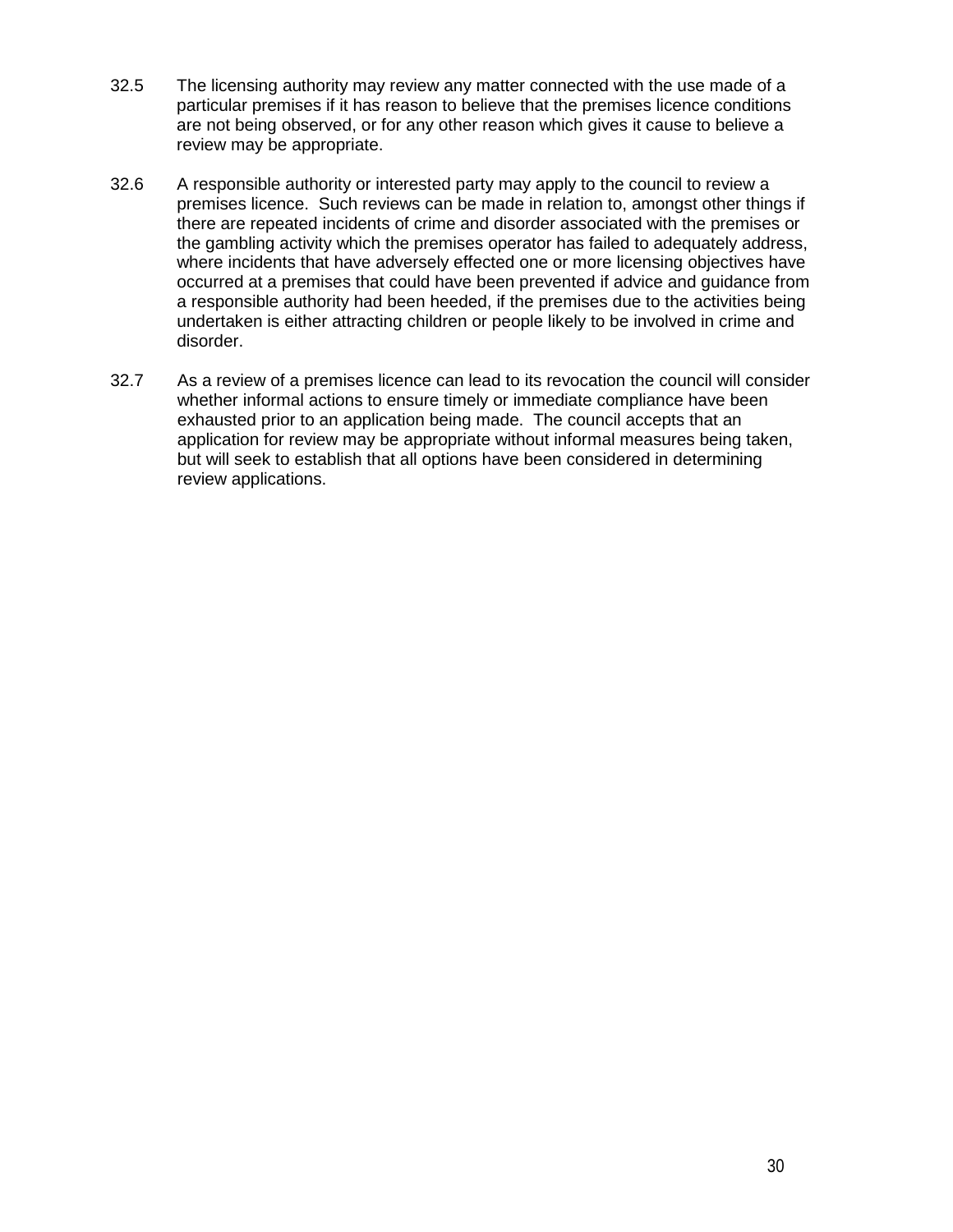## **PERMITS**

33.1 Permits regulate gambling and the use of gaming machines in a premises which does not hold a premises licence. They are required when a premises provides gambling facilities but either the stakes are very low or gambling is not the main function of the premises.

The council is responsible for issuing the following permits:

- (a) unlicensed family entertainment centre gaming machine permits;
- (b) alcohol-licensed premises gaming machine permits;
- (c) prize gaming permits;
- (d) club gaming permits and club machine permits.
- 33.2 The council can only grant or reject an application for a permit and cannot attach conditions. Therefore, the council will consider a number of factors before determining an application for a permit to ensure that the permit holder and the premises are suitable for the proposed gambling activities.

#### **34. Unlicensed Family Entertainment Centre (UFEC) Gaming Machine Permits**

34.1 This policy applies to those premises that are proposed to be used as Unlicensed Family Entertainment Centres. UFECs are those that offer only category D machines and a permit allows any number of these machines to be made available at the premises (subject to other considerations such as health and safety and fire regulations). Given that category D machines have no age restrictions, these premises will particularly appeal to children and young persons. Therefore, the council will give particular weight to matters relating to child protection issues.

> **Policy: UFEC1 Valid applications will be refused unless the relevant criteria in Policies OBJ1, OBJ2 and OBJ3 are met, and subject to the other policies in this Statement of Principles.**

34.2 Reasons for Policy UFEC1

The council will grant an application for a permit only if it is satisfied that the premises will be used as an unlicensed FEC, and following consultation with the Chief of Police.

- 34.3 The council will require applicants to demonstrate:
	- a full understanding of the maximum stakes and prizes of the gambling that is permissible in unlicensed FECs;
	- that the applicant has no relevant convictions (those that are set out in Schedule 7 of the Act); and
	- that staff are trained to have a full understanding of the maximum stakes and prizes (Guidance; paragraph 24.7)
- 34.4 The council will expect the applicant to show that there are policies and procedures in place to protect children and vulnerable people from harm. Harm in this context is not limited to harm from gambling but includes wider child protection considerations. The efficiency of such policies and procedures will each be considered on their merits. However, they may include: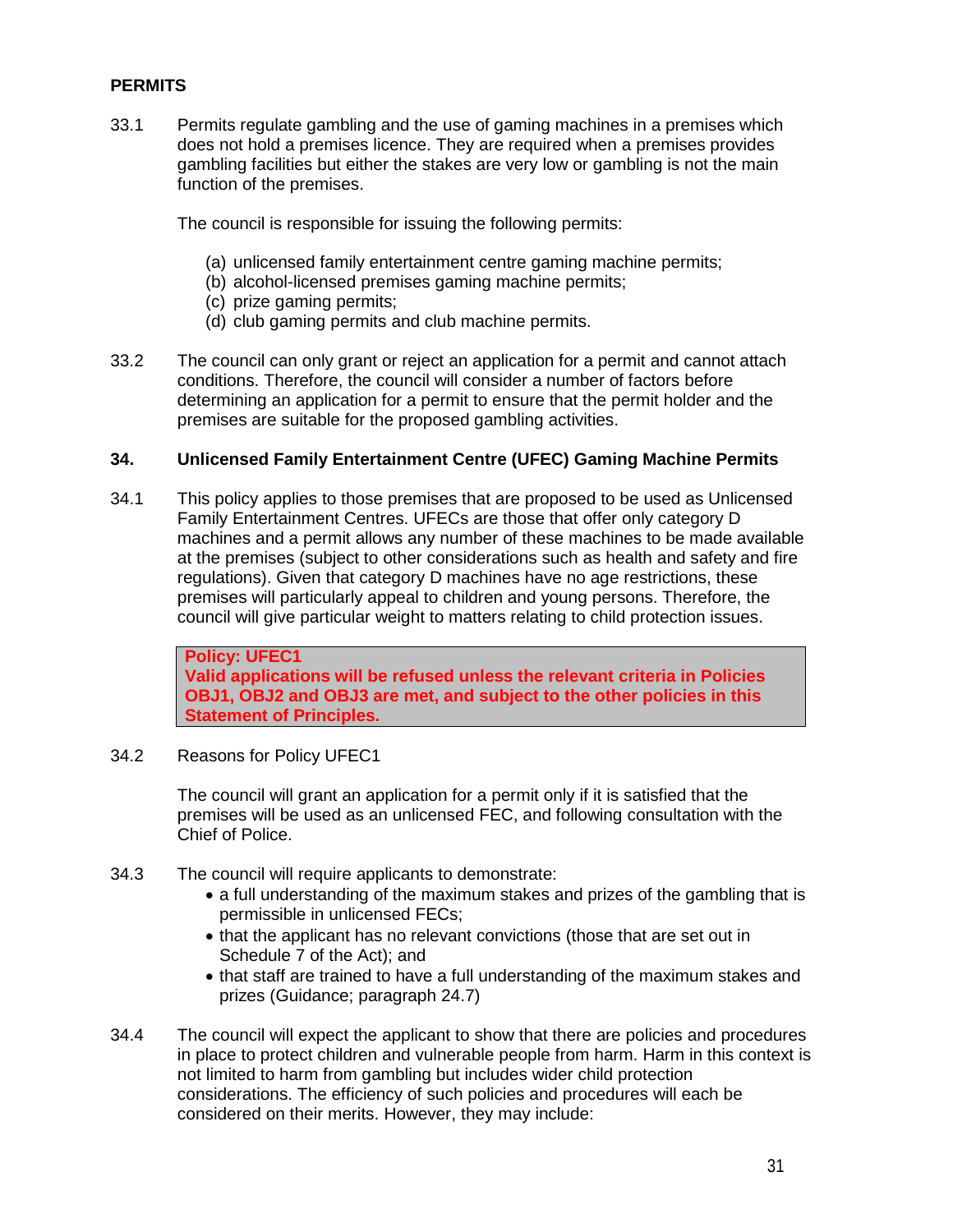- measures / training for staff as regards suspected truant school children on the premises;
- measures / training covering how staff would deal with unsupervised very young children being on the premises;
- measures / training covering how staff would deal with children causing perceived problems on or around the premises.
- Measures / training covering how staff would identify the signs and symptoms of persons engaged in the illegal use of controlled drugs.
- 34.5 All premises that hold an Unlicensed Family Entertainment Centre gaming machine permits will be subject to the Pleasure Fairs (Amusement Premises) byelaw which has been adopted by the council. This byelaw is attached to this statement as Appendix 3. This byelaw will apply to premises that operate as an Unlicensed Family Entertainment Centre as they provide amusement with prizes machines (gaming machines) and also to entertainment machines which are used to play games where there are no opportunities for winning prizes.

#### **35. Alcohol-Licensed Premises Gaming Machine Permits**

- 35.1 Automatic entitlement to 2 gaming machines: A premises licensed to sell alcohol under the Licensing Act 2003 is automatically entitled to 2 gaming machines of category C and/or D. The holder of the onpremises licence under the Licensing Act 2003 must notify the council of their intention to make the gaming machines available for use and must pay the prescribed fee.
- 35.2 The council will remove the automatic authorisation in respect of any particular premises if:
	- provision of the machines is not reasonably consistent with the pursuit of the licensing objectives;
	- gaming has taken place on the premises that breaches a provision of section 282 of the Gambling Act (i.e. that written notice has been provided to the council, that a fee has been provided and that any relevant code of practice issued by the Gambling Commission about the location and operation of the machine has been complied with);
	- the premises are mainly used for gaming; or
	- an offence under the Gambling Act has been committed on the premises.

#### 35.3 Permit for 3 or more gaming machines

This policy applies to those licensed premises that propose to have 3 or more gaming machines. A licensed premises wishing to have 3 or more gaming machines of category C or D must apply to the council for a permit.

**Policy: LPGMP1**

**Applications will be refused unless the relevant criteria in Policies OBJ1, OBJ2 and OBJ3 are met, and subject to any relevant Codes of Practice produced by the Gambling Commission.**

#### 35.4 Reasons for Policy LPGMP1

As gaming machines provide opportunities for solitary play and immediate payouts, they are more likely to engender repetitive and excessive play. The council, on considering an application, will consider whether granting a permit would be appropriate on a case by case basis, but will specifically have regard to: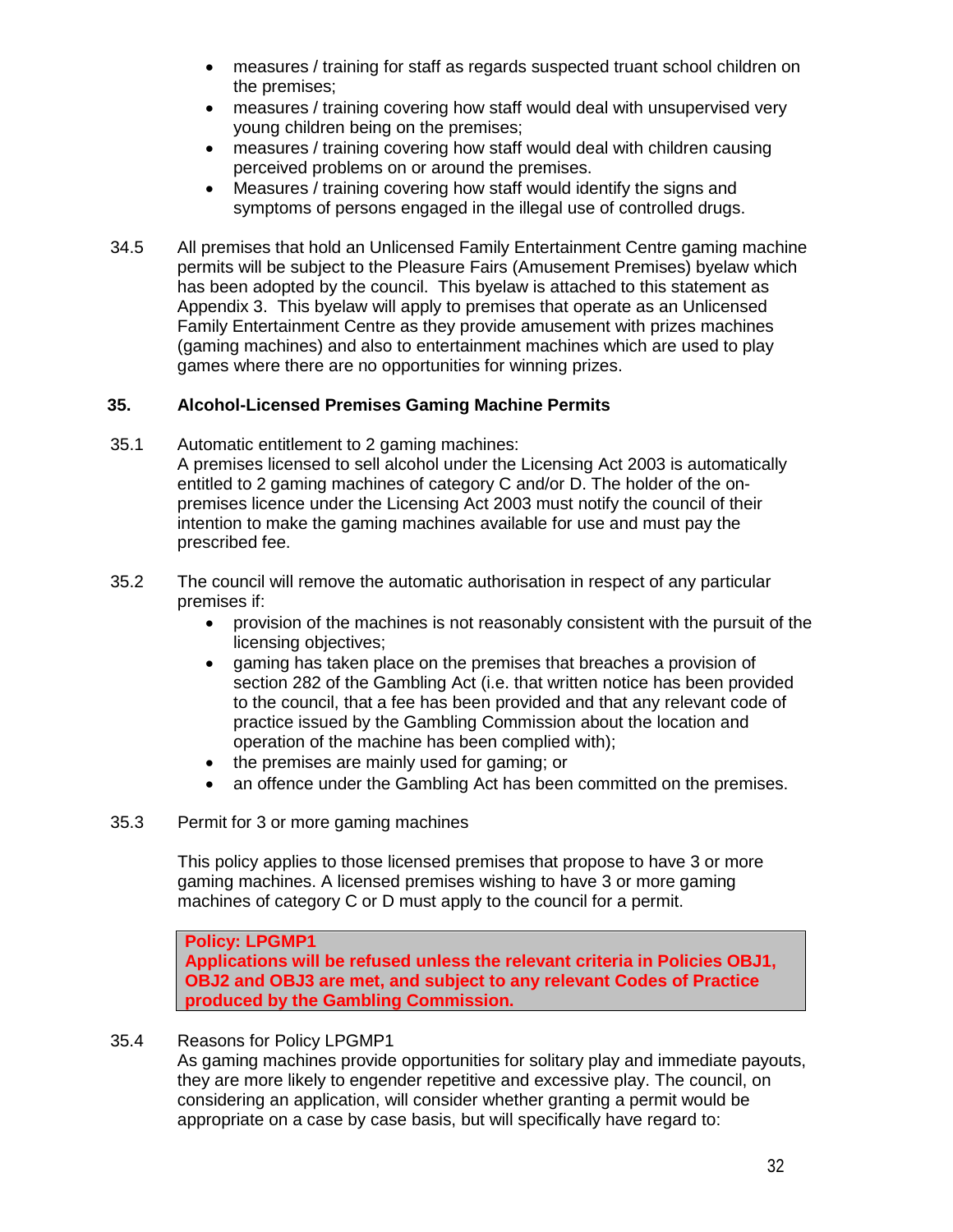- the need to protect children and vulnerable people from harm or being exploited by gambling;
- measures taken by the applicant to satisfy the council that there will be sufficient measures to ensure that under 18 year olds do not have access to the adult only gaming machines.
- 35.5 The council will expect applicants to offer their own measures to meet the licensing objectives. However, appropriate measures may cover issues such as:
	- the adult machines being in sight of the bar;
	- the adult machines being in the sight of staff who will monitor that the machines are not being used by those under 18;
	- notices and signage;
	- the provision of information leaflets or helpline numbers for organisations such as GamCare.
- 35.6 If it is not satisfied that appropriate measures have been taken by the applicant to comply with this policy, the council will refuse to grant the permit, or it may vary the number or category of gaming machines authorised by the permit.
- 35.7 The holder of a permit must comply with any Code of Practice issued by the Gambling Commission about the location and operation of the gaming machines.
- 35.8 The council may cancel a permit or may vary the number or category (or both) of gaming machines authorised by it if:
	- (a) it would not be reasonably consistent with pursuit of the licensing objectives for the permit to continue to have effect,
	- (b) gaming has taken place on the premises in purported reliance on the permit but otherwise than in accordance with the permit or a condition of the permit,
	- (c) the premises are mainly use or to be used for making gaming machines available, or,
	- (d) an offence under the Gambling Act 2005 has been committed on the premises.
	- 35.9 Before the council cancels or varies a permit it will give the permit holder 21 days notice of its intention and allow him the opportunity to make a representation. If the permit holder requests a hearing the council will arrange a Licensing Sub-Committee hearing to consider the permit holder's representation and any other evidence available before making its determination.
	- 35.10 The Council when determining an application for an alcohol-licensed premises gaming machine permit will consider each application on their own merits.
- 35.11 Some alcohol licensed premises may apply for a premises licence for their nonalcohol licensed areas. e.g. hotels. Any such application would most likely need to be applied for and dealt with as an Adult Gaming Centre premises licence.

#### **36. Prize Gaming Permits**

36.1 This policy applies to applications for, or renewals of, prize gaming permits. Gaming is "prize gaming "if the nature and size of the prize is not determined by the number of people playing or the amount paid for or raised by the gaming. Normally the prizes are determined by the operator before play commences.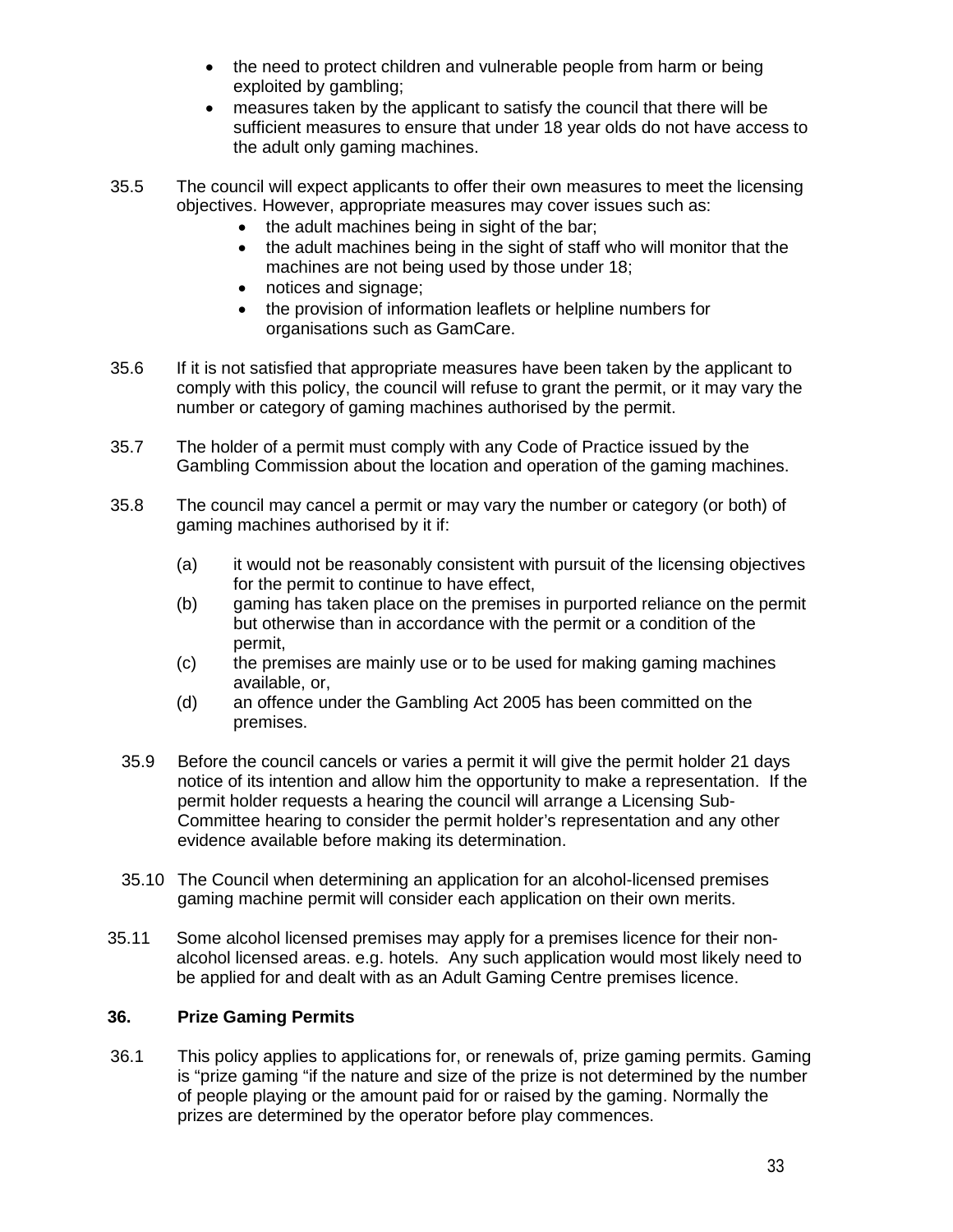36.2 Prize gaming may take place without a permit in various premises. These are casinos, bingo halls, adult gaming centres, licensed and unlicensed family entertainment centres and travelling fairs.

> **Policy: PGP1 Applications will be refused unless the relevant criteria in Policies OBJ1, OBJ2 and OBJ3 are met, and subject to the other policies in this Statement of Principles.**

#### 36.3 Reasons for Policy PGP1

Given that the prize gaming will particularly appeal to children and young persons, the licensing authority will give weight to child protection issues.

- 36.4 The applicant will be expected to set out the types of gaming that they are intending to offer and will also be expected to demonstrate:
	- an understanding of the limits to stakes and prizes set out in regulations;
	- That the gaming offered is within the law;
	- Clear policies that outline the steps to be taken to protect children from harm.
- 36.5 The council will only grant a permit after consultation with the chief officer of police. This will enable the licensing authority to determine the suitability of the applicant in terms of any convictions that they may have that would make them unsuitable to operate prize gaming, the suitability of the premises in relation to their location, and issues about disorder.
- 36.6 It should be noted that there are conditions in the Act with which the permit holder must comply, but that the council cannot attach conditions. The conditions in the Act are:
	- the limits on participation fees, as set out in regulations, must be complied with;
	- all chances to participate in the gaming must be allocated on the premises on which the gaming is taking place and on one day; the game must be played and completed on the day the chances are allocated; and the result of the game must be made public in the premises on the day that it is played;
	- the prize for which the game is played must not exceed the amount set out in regulations (if a money prize), or the prescribed value (if non-monetary prize); and
	- participation in the gaming must not entitle the player to take part in any other gambling.

#### **37. Club Gaming and Club Machines Permits**

- 37.1 Members clubs and Miners' welfare institutes (but not commercial clubs) may apply for a club gaming permit or a club machine permit. Commercial clubs may apply for a club machine permit. The club gaming permit will enable the premises to provide gaming machines (three machines of categories B, C or D), equal chance gaming, and games of chance as set out in regulations. A club machine permit will enable the premises to provide gaming machines (three machines of categories B4, C or D).
- 37.2 A club must meet the following criteria to be considered a members' club: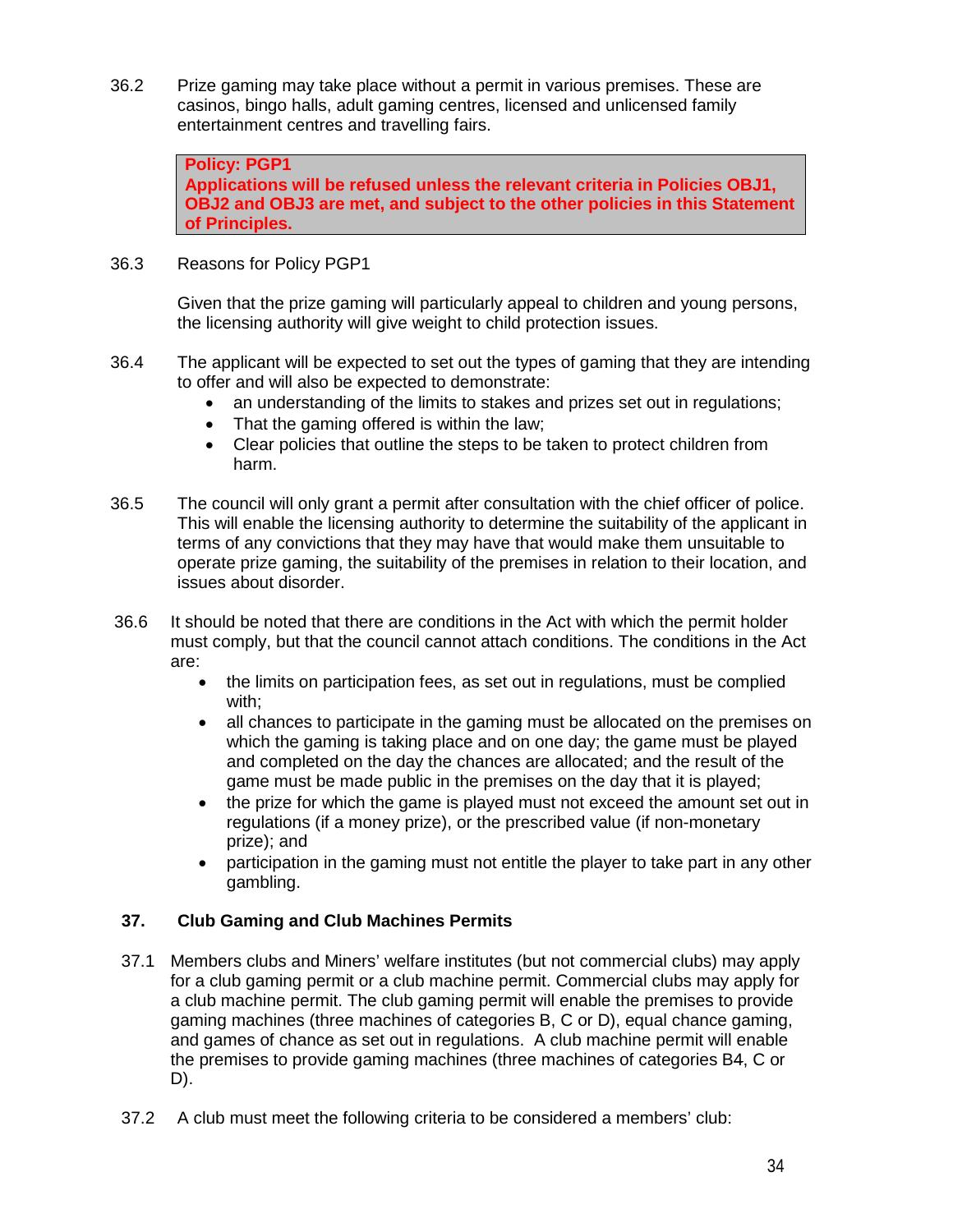- It must have at least 25 members;
- It must be established and conducted wholly or mainly for purposes other than gaming (unless the gaming is permitted by separate regulations);
- It must be permanent in nature;
- It must not be established to make a commercial profit;
- It must be controlled by its members equally.

Examples of these include working men's clubs, branches of the Royal British Legion and clubs with political affiliations.

- 37.3 The council may only refuse an application on the grounds that:
	- (a) the applicant does not fulfil the requirements for a members' or commercial club or miners' welfare institute and therefore is not entitled to receive the type of permit for which it has applied;
	- (b) the applicant's premises are used wholly or mainly by children and/ or young persons;
	- (c) an offence under the Act or a breach of a permit has been committed by the applicant while providing gaming facilities;
	- (d) a permit held by the applicant has been cancelled in the previous ten years; or
	- (e) an objection has been lodged by the Commission or the police.
- 37.4 There is also a "fast-track" procedure available under the Act for premises which hold a club premises certificate under the Licensing Act 2003 (Schedule 12 paragraph 10). Under the fast-track procedure there is no opportunity for objections to be made by the Commission or the police, and the grounds upon which a council can refuse a permit are reduced. The grounds on which an application under this process may be refused are:
	- (a) that the club is established primarily for gaming, other than gaming prescribed under schedule 12;
	- (b) that in addition to the prescribed gaming, the applicant provides facilities for other gaming; or
	- (c) that a club gaming permit or club machine permit issued to the applicant in the last ten years has been cancelled".
- 37.5 There are statutory conditions on club gaming permits that no child uses a category B or C machine on the premises and that the holder complies with any relevant provision of a code of practice about the location and operation of gaming machines.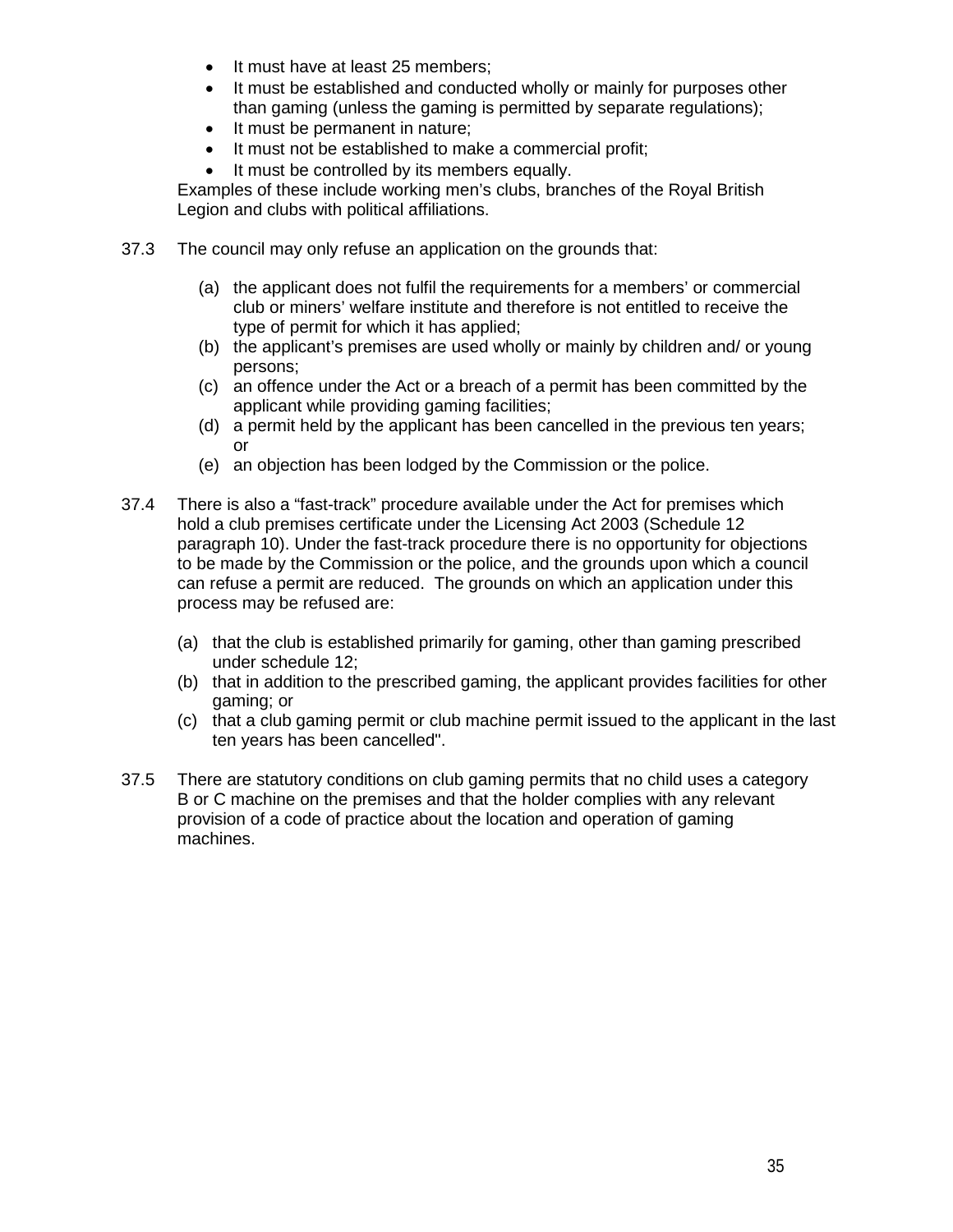## **NOTICES**

#### **38. Temporary Use Notices**

- 38.1 This policy applies to applications for Temporary Use Notices. Temporary Use Notices allow the use of premises for gambling where there is no premises licence but where a gambling operator wishes to use the premises temporarily for providing facilities for gambling. Premises that might be suitable for gambling would include hotels, conference centres and sporting venues.
- 38.2 The licensing authority can only grant a Temporary Use Notice to a person or a company holding a relevant operating licence.
- 38.3 Currently, Temporary Use Notices can only be used to permit the provision of facilities for equal chance gaming, where the gaming is intended to produce a single overall winner.

**Policy: TUN1 Applications will be refused unless the relevant criteria in Policies OBJ1, OBJ2 and OBJ3 are met, and subject to the other policies in this Statement of Principles.**

38.4 Reasons for Policy TUN1

The licensing authority, in considering applications for Temporary Use Notices, will consider whether gambling should take place, or should only take place with modifications to the TUN. In doing so, the licensing authority will consider:

- the suitability of the premises;
- the location of the premises, paying particular attention to its proximity to any schools, hostels or other sensitive premises;
- The CCTV coverage within the premises;
- The ability of the premises to provide sufficient staff and/or licensed door supervisors for the notice period;
- whether the premises or the holder of the operating licence have given the council any cause for concern at previous events in relation to the licensing objectives, the guidance issued by the Commission, the relevant code of practice or this statement of principles.

#### **39. Occasional Use Notices:**

39.1 The council has very little discretion as regards Occasional Use Notices to accept bets at "tracks", aside from ensuring that the statutory limit of 8 days in a calendar year is not exceeded. The council will, however, consider the definition of a "track" and whether the applicant will need to demonstrate that they are in fact responsible for the administration of the "track "or is an occupier, and therefore permitted to avail themselves of the notice. It should be noted that the definition of track in the Act is wider than dog tracks or horse racecourses and includes places where races or other sporting events take place. This could include major halls, hotels and other venues in Westminster. If notices are given for a single track which would permit betting to occur for more than 8 days per year the council has an obligation to issue a counter notice preventing such a breach occurring.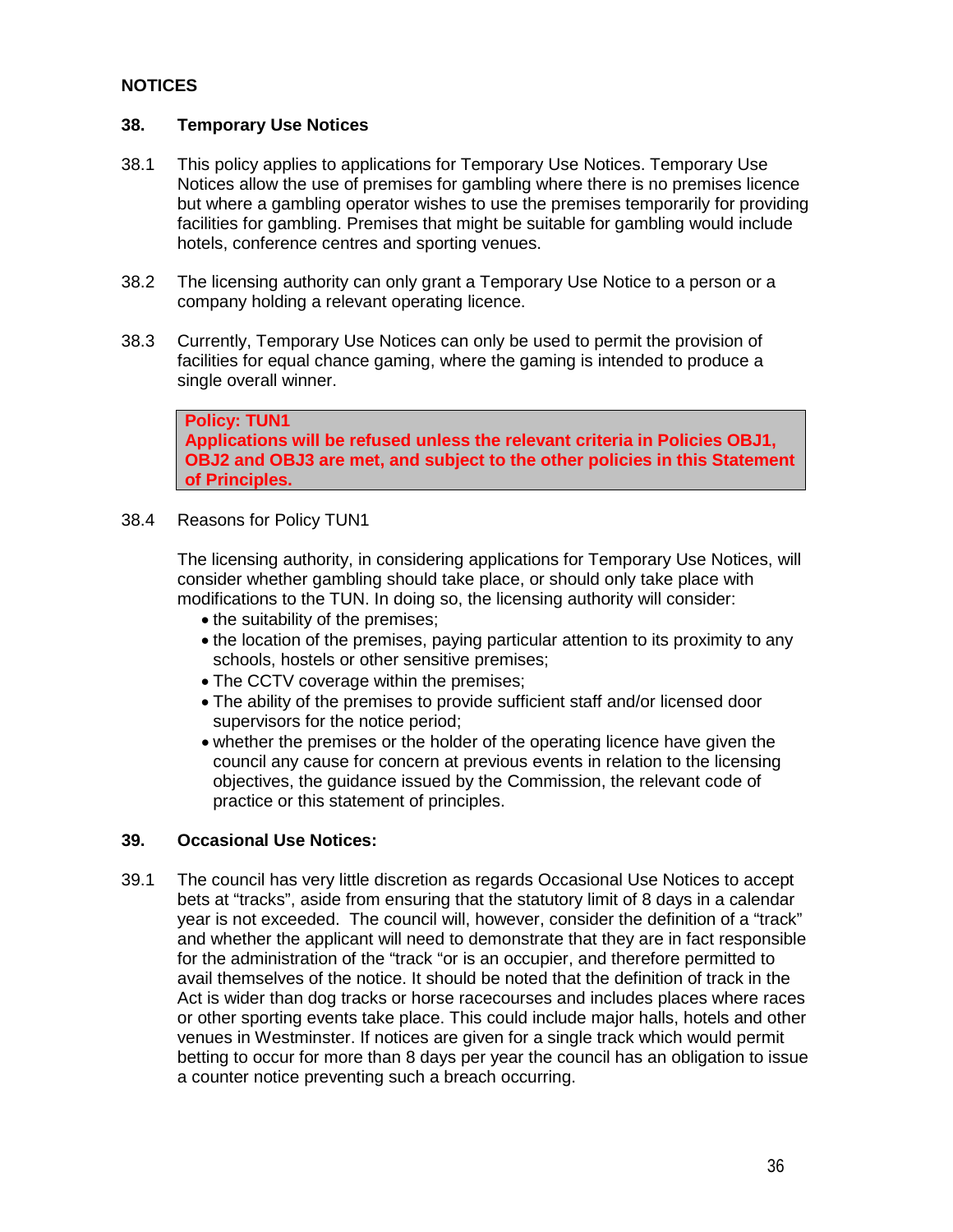## **Appendix 1**

#### **List of Bodies consulted on review in 2012**

British Amusement Catering Trade Association (BACTA) Casino Operators' Association British Casino Association City of London Corporation Gamble Aware **GamCare** Local Government Regulation London Borough of Wandsworth London Borough of Lambeth Council London Borough of Camden Council London Borough of Brent Council London Fire and Emergency Planning Authority (LFEPA) Members of Westminster's Entertainment Forum Metropolitan Police National Casino Industry Forum Operators of Casinos in Westminster Operators of Betting Premises in Westminster Operators of Betting Tracks in Westminster Operators of Adult Gaming Centres in Westminster Operators of Family Entertainment Centres in Westminster Operators of Bingo Premises in Westminster Recognised Amenity Societies The Royal Borough of Kensington and Chelsea Chinese Information & Advice Centre Westminster City Councillors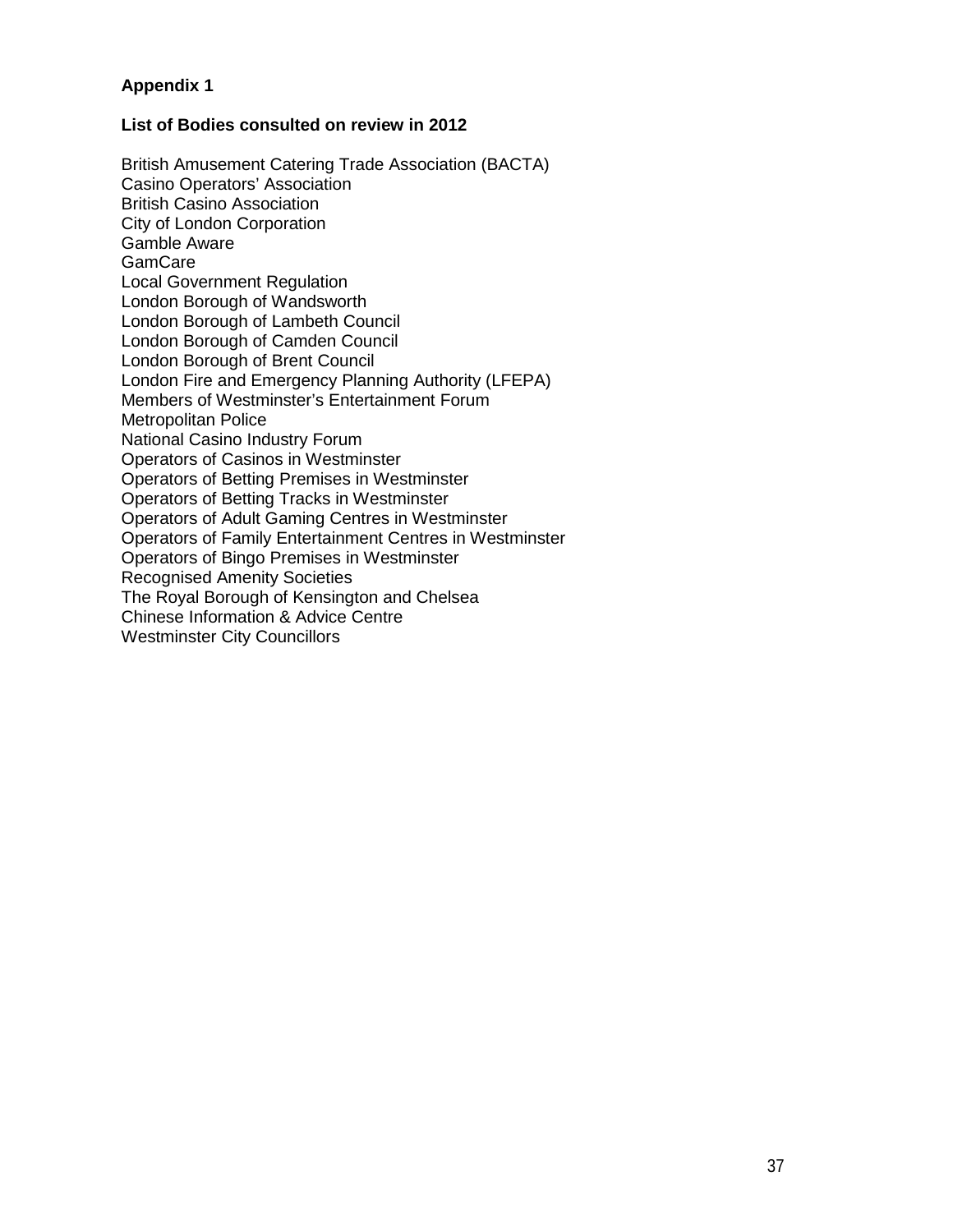## **Appendix 2**

#### **Glossary**

#### **Adult Gaming Centres**

Adult gaming centres (AGCs) are a category of gambling premises contained within the Act. Persons operating an AGC must hold a gaming machines general operating licence from the Commission and must seek a premises licence from the licensing authority. The holder of an adult gaming centre premises licence may make available for use up to four category B3 or B4 machines, any number of category C or D machines.

#### **Amusement arcades**

These are not referred to as such in the Act. See Adult Gaming Centres and licensed and unlicensed family entertainment centres.

#### **Betting**

'Betting' means making or accepting a bet on the outcome of a race, competition, or any other event; the likelihood of anything occurring or not occurring; or whether anything is true or not true.

#### **Bingo**

Bingo has no statutory definition in the Act. It has its ordinary and natural meaning. The distinction between cash bingo, where cash prizes are derived from the stakes, and prize bingo, where prizes were not directly related to the stakes paid, under the previous legislation has been removed for commercial operators, and the holder of a bingo operating licence will be able to offer any type of bingo game, whether cash or prize. That means that premises with a bingo premises licence, or a casino premises licence (where the operator holds a bingo as well as a casino operating licence), will be able to offer bingo in all its forms. So too will alcohol-licensed premises, club and miners' welfare institutes (up to a total weekly prize value of less than £2,000).

Prize bingo is traditionally played in arcades, or travelling funfairs. For these operators, prize bingo is subsumed within the allowances for prize gaming in the Act. This means that adult gaming centres, both licensed and unlicensed family entertainment centres, travelling fairs, and any premises with a prize gaming permit will be able to offer prize gaming, which includes prize bingo. There will be Government Regulations issued setting the prize limits.

#### **Casino**

"An arrangement" whereby people can participate in one or more casino games.

#### **Casino Games**

Games of chance not being equal chance gaming. i.e. games in which players stake against a "bank".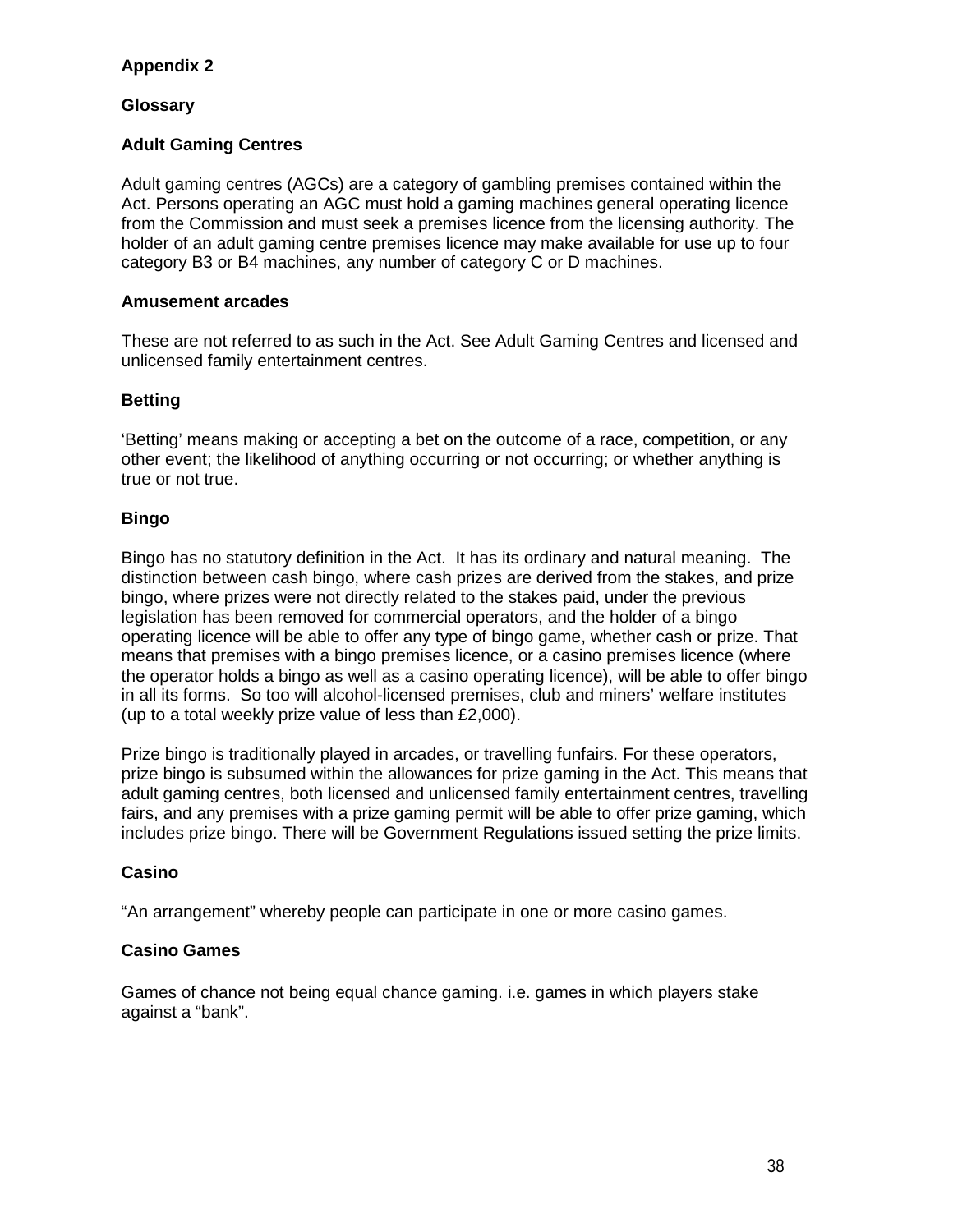#### **Categories of Casinos**

|                                                | <b>Minimum</b><br>number<br>gaming<br>tables | <b>Minimum</b><br>of table<br>gaming<br>area<br>sq.ms<br><b>Section 7</b><br>(5)<br><b>Regulatio</b><br>ns | <b>Additional</b><br>gambling<br>area sq.ms<br>Section 7 (5) conditions<br><b>Regulations</b> | Minimum<br>non gambling<br>lareas<br>Mandatory | <b>Highest</b><br>Categori stake/<br><b>es</b><br>gaming<br>s<br>permitte<br>d | of prize for machines<br>gaming<br>machine machines | Maximum Max number<br>lgaming                                        |
|------------------------------------------------|----------------------------------------------|------------------------------------------------------------------------------------------------------------|-----------------------------------------------------------------------------------------------|------------------------------------------------|--------------------------------------------------------------------------------|-----------------------------------------------------|----------------------------------------------------------------------|
| <b>Existing</b><br><b>Converted</b><br>Casino) | One                                          | None                                                                                                       | None                                                                                          | total B1<br>10% of<br>gaming area              |                                                                                |                                                     | £2/ £4000 20 B to D or<br>unlimited<br>C or D<br>machines<br>instead |
| <b>Small</b>                                   | One                                          | 500                                                                                                        | 999 max                                                                                       | 250 sq.ms                                      | <b>B1</b>                                                                      | £2/£4000                                            | 180                                                                  |
| Large                                          | One                                          | 1000                                                                                                       | 500<br>2499<br>maximum                                                                        | $min$ 500 sq.ms                                | <b>B1</b>                                                                      | £2/£4000                                            | 150                                                                  |

#### **Equal chance gaming**

This is a game where the chances of winning are equally favourable to all participants, and which does not involve playing or staking against a "bank". It is immaterial how the "bank" is described and whether or not it is controlled by a player.

## **Exempt activities**

*Private betting* is betting which takes place between inhabitants of the same premises or between employees of the same employer.

*Private gaming* (which is gaming that takes place in private dwellings and on domestic occasions) is exempt from licensing or registration providing that no charge is made for participating; only equal chance gaming takes place; and it does not occur in a place to which the public have access.

*Non commercial Gambling* 

Non commercial Gambling is when no part of the proceeds/profits will be for private gain. The proceeds/profits are the sums raised by the organisers, for example, by way of fees for entrance or participation, or by way of stakes, minus an amount deducted by the organiser in respect of costs reasonably incurred in organising the event including the provision of a prize. The following conditions would also have to apply:

- The profits will be for a purpose other than that for private gain;
- The players are informed that the purpose of the gaming is to raise money for a specified purpose other than that of private gain;
- The event must NOT take place in premises which either have a premises licence or on premises relying on a temporary use notice under the new act;
- The gaming must not be remote.

Any Regulations made by the Secretary of State will need to be complied with and will include for example regulations limiting the amounts staked and limiting participation fees. If the profits from the activity used for a purpose other than that which was specified, an offence would be committed.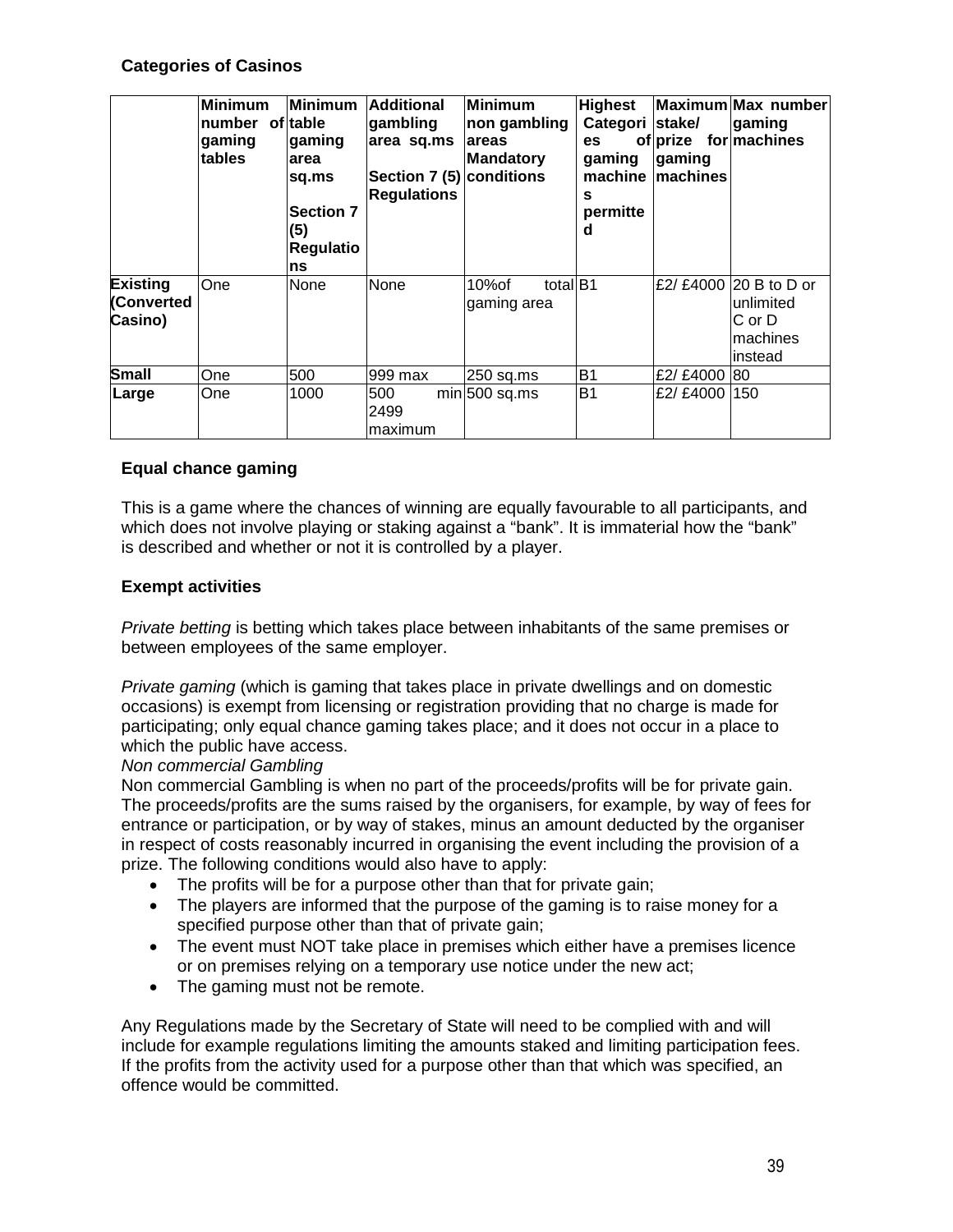## **Gambling**

Gambling is defined as either gaming, betting or participating in a lottery.

#### **Games of chance**

Includes games that involve both chance and skill. This includes games in which skill can eliminate an element of chance and includes games that are presented as involving an element of chance. It does not include a sport. Playing a game of chance need not involve other participants

#### **Gaming**

Gaming means playing a game of chance for a prize;

#### **Gaming machines – Categories**

This Table sets out the current proposals for the different categories with the maximum stakes and prizes that apply.

| <b>CATEGORY</b>              | <b>MAXIMUM STAKE</b>  | <b>MAXIMUM PRIZE</b>                                 |
|------------------------------|-----------------------|------------------------------------------------------|
|                              | (from July 2011)      | (from July 2011)                                     |
| A                            |                       | Unlimited - (Note: no category A gaming machines are |
|                              | currently permitted.) |                                                      |
| <b>B1</b>                    | £2                    | £4000                                                |
| <b>B2</b>                    | £100 (in multiples of | £500                                                 |
|                              | £10)                  |                                                      |
| B <sub>3</sub> A             | £1                    | £500                                                 |
| B <sub>3</sub>               | £2                    | £500                                                 |
| <b>B4</b>                    | £1                    | £250                                                 |
| $\overline{\text{C}}$        | £1                    | £70                                                  |
| $D$ – non-money prize (other | 30 <sub>p</sub>       | £8                                                   |
| than a crane grab machine    |                       |                                                      |
| or a coin pusher or penny    |                       |                                                      |
| falls machine)               |                       |                                                      |
| $D$ – non-money prize (crane | £1                    | £50                                                  |
| grab machine)                |                       |                                                      |
| D - money prize (other than  | 10 <sub>p</sub>       | £5                                                   |
| a coin pusher or penny falls |                       |                                                      |
| machine)                     |                       |                                                      |
| $D$ – combined money and     | 10 <sub>p</sub>       | £8 (of which no more than £5                         |
| non-money prize (other       |                       | may be a money prize)                                |
| than a coin pusher or penny  |                       |                                                      |
| falls machine)               |                       |                                                      |
| $D$ – combined money and     | 10 <sub>p</sub>       | £15 (of which no more than £8                        |
| non-money prize (coin        |                       | may be a money prize)                                |
| pusher or penny falls        |                       |                                                      |
| machine)                     |                       |                                                      |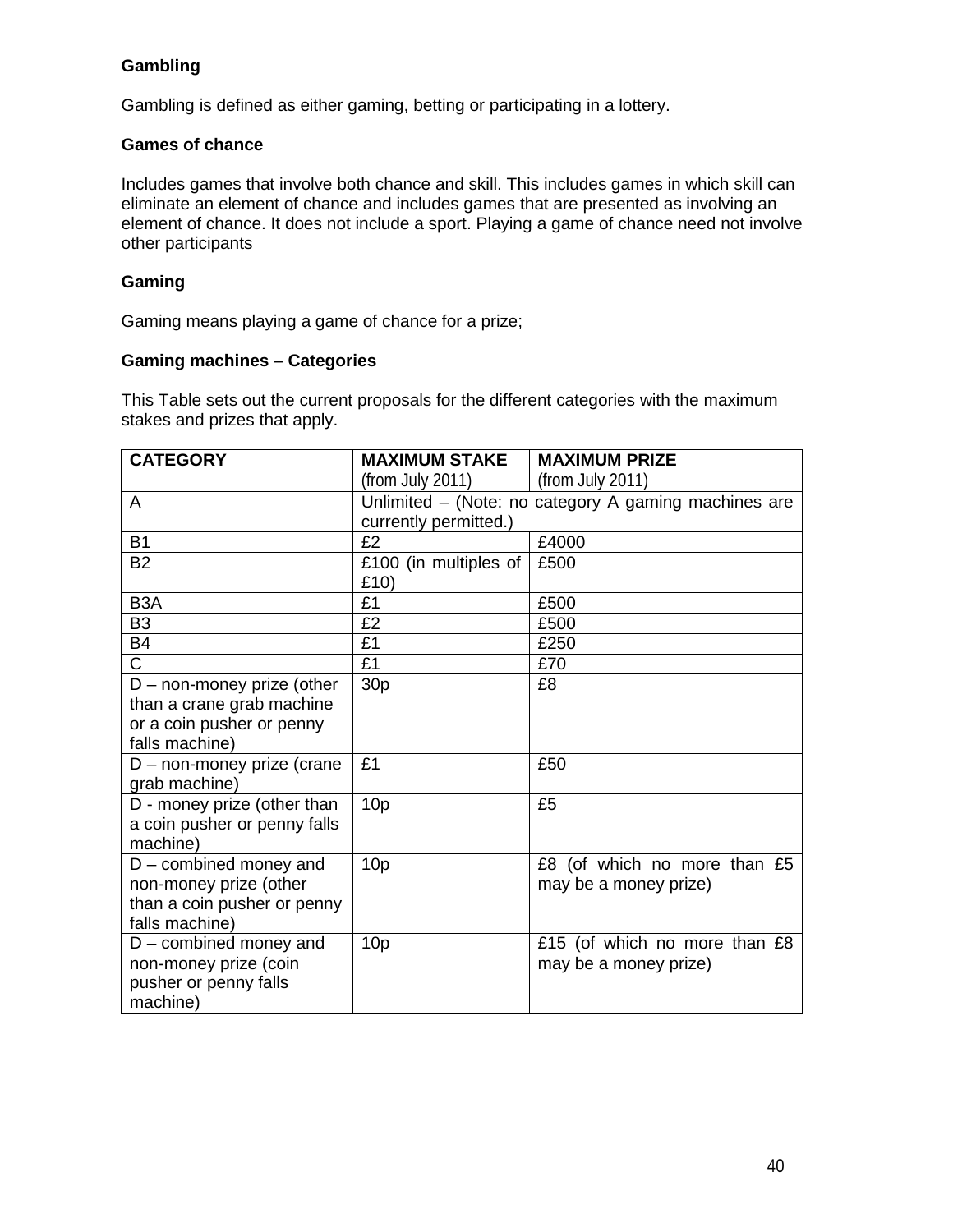## **Gaming Machines by Premises Type**

| <b>Type</b>                                                              | Gaming<br><b>Tables</b><br>(Minimum) | <b>Gaming Machines</b>                                                                                                                                                        |
|--------------------------------------------------------------------------|--------------------------------------|-------------------------------------------------------------------------------------------------------------------------------------------------------------------------------|
| Large Casino<br>(machine/table ratio of 5-1<br>up to maximum)            | $\mathbf 1$                          | Maximum of 150 machines.<br>Any combination of machines in<br>categories B to D (except B3A machines),<br>within the total limit of 150 (subject to                           |
| This premises licence type<br>is not permitted in<br>Westminster.        |                                      | machine/table ratio)                                                                                                                                                          |
| <b>Small Casino</b>                                                      | $\mathbf{1}$                         | Maximum of 80 machines.                                                                                                                                                       |
| (machine/table ratio of 2-1<br>up to maximum)                            |                                      | Any combination of machines in<br>categories B to D (except B3A machines),<br>within the total limit of 80 (subject to                                                        |
| This premises licence type<br>is not permitted in<br>Westminster.        |                                      | machine/table ratio).                                                                                                                                                         |
| Pre - 2005 Act casino<br>premises (no<br>machine/table ratio)            | N/A                                  | Maximum of 20 machines categories B to<br>D (except B3A machines), or any number<br>of C or D machines instead.                                                               |
| <b>Bingo premises</b>                                                    | n/a                                  | Maximum of 20% of the total number of<br>gaming machines which are available for<br>use on the premises categories B3 or<br>B4** and no limit on category C or D<br>machines. |
| Betting premises and<br>tracks occupied by pool<br>betting.              | n/a                                  | Maximum of 4 machines categories B2 to<br>D (except B3A machines)                                                                                                             |
| <b>Adult Gaming Centre</b>                                               | n/a                                  | Maximum of 20% of the total number of<br>gaming machines which are available for<br>use on the premises categories B3 or<br>B4** and no limit on category C or D<br>machines. |
| <b>Family Entertainment</b><br>Centre with premises<br>licence           | n/a                                  | No limit on category C or D machines.                                                                                                                                         |
| <b>Family Entertainment</b><br>Centre with permit                        | n/a                                  | No limit on category D machines.                                                                                                                                              |
| Clubs or miners' welfare<br>institute (with permits)                     | n/a                                  | Maximum of 3 machines in categories<br>B3A or B4 to D*                                                                                                                        |
| Qualifying alcohol-licensed<br>premises                                  | n/a                                  | 1 or 2 machines of category C or D<br>automatic upon notification.                                                                                                            |
| Qualifying alcohol-licensed<br>premises (with gaming<br>machine permit). | n/a                                  | Number of category $C - D$ machines as<br>specified on permit.                                                                                                                |
| <b>Travelling fairs</b>                                                  | n/a                                  | No limit on category D machines.                                                                                                                                              |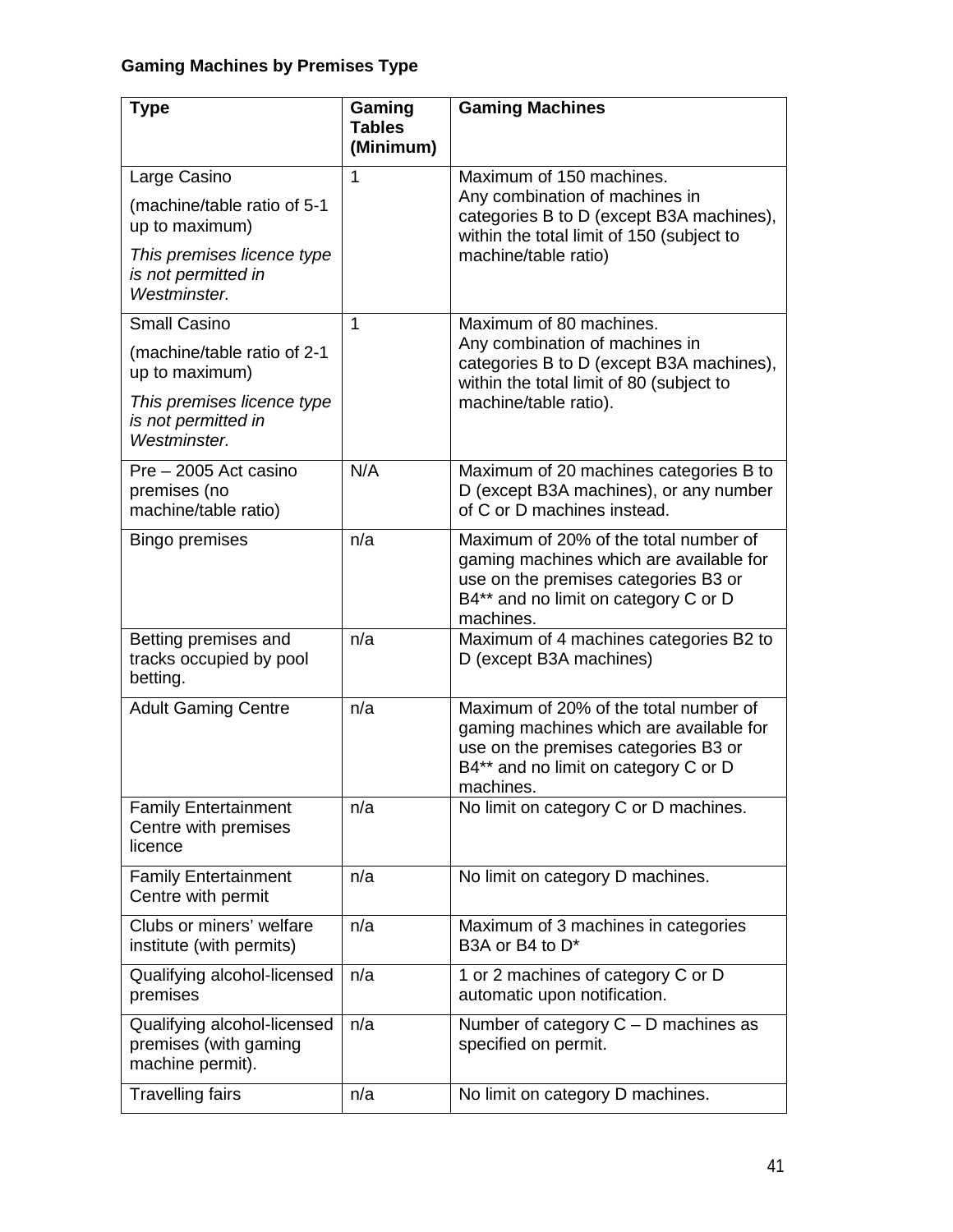\* It should be noted that members' clubs and miners' welfare institutes are entitled to site a total of three machines in categories B3A to D but only one B3A machine can be sited as part of this entitlement. Commercial clubs are entitled to a total of three machines in categories B4 to D.

\*\* Adult gaming centre and bingo premises are entitled to make available a number of Category B gaming machines not exceeding 20% of the total number of gaming machines which are available for use on the premises. Premises in existence before 13 July 2011 are entitled to make available four (adult gaming centre premises) or eight (bingo premises) category B gaming machines, or 20% of the total number of gaming machines, whichever is the greater. Adult gaming centre premises and bingo premises licences granted on or after 13 July 2011 but before 1 April 2014 are entitled to a maximum of four or eight category B gaming machines or 20% of the total number of gaming machines, whichever is the greater; from 1 April 2014 these premises will be entitled to 20% of the total number of gaming machines only, but this does not include B3A machines.

## **Guidance**

The Gambling Commission under section 25 of the Act are required to issue guidance on the manner in which local authorities are to exercise their functions under the Act, in particular, the principles to be applied by local authorities in exercising their functions under the Act.

#### **Interested Parties**

Interested parties are defined under section 158 of the Act. To accept a representation from an interested party, the council must take the view that the person:

- (a) lives sufficiently close to the premises to be likely to be affected by the authorised activities,
- (b) has business interests that might be affected by the authorised activities
- (c) represents persons in either of these groups.

Interested parties can also be a councillor or an MP.

#### **Licensed Family Entertainment Centres:**

These premises require operating licences from the Gambling Commission. They will be able to offer gaming machines in categories C and D. Gaming machines are a form of gambling which is attractive to children and Licensed Family Entertainment Centres may contain machines of the Category D machines on which they are allowed to playas well as category C which they are not permitted to play on.

#### **Lottery**

A 'lottery' is where persons are required to pay in order to take part in an arrangement, during the course of which one or more prizes are allocated by a process which relies wholly on chance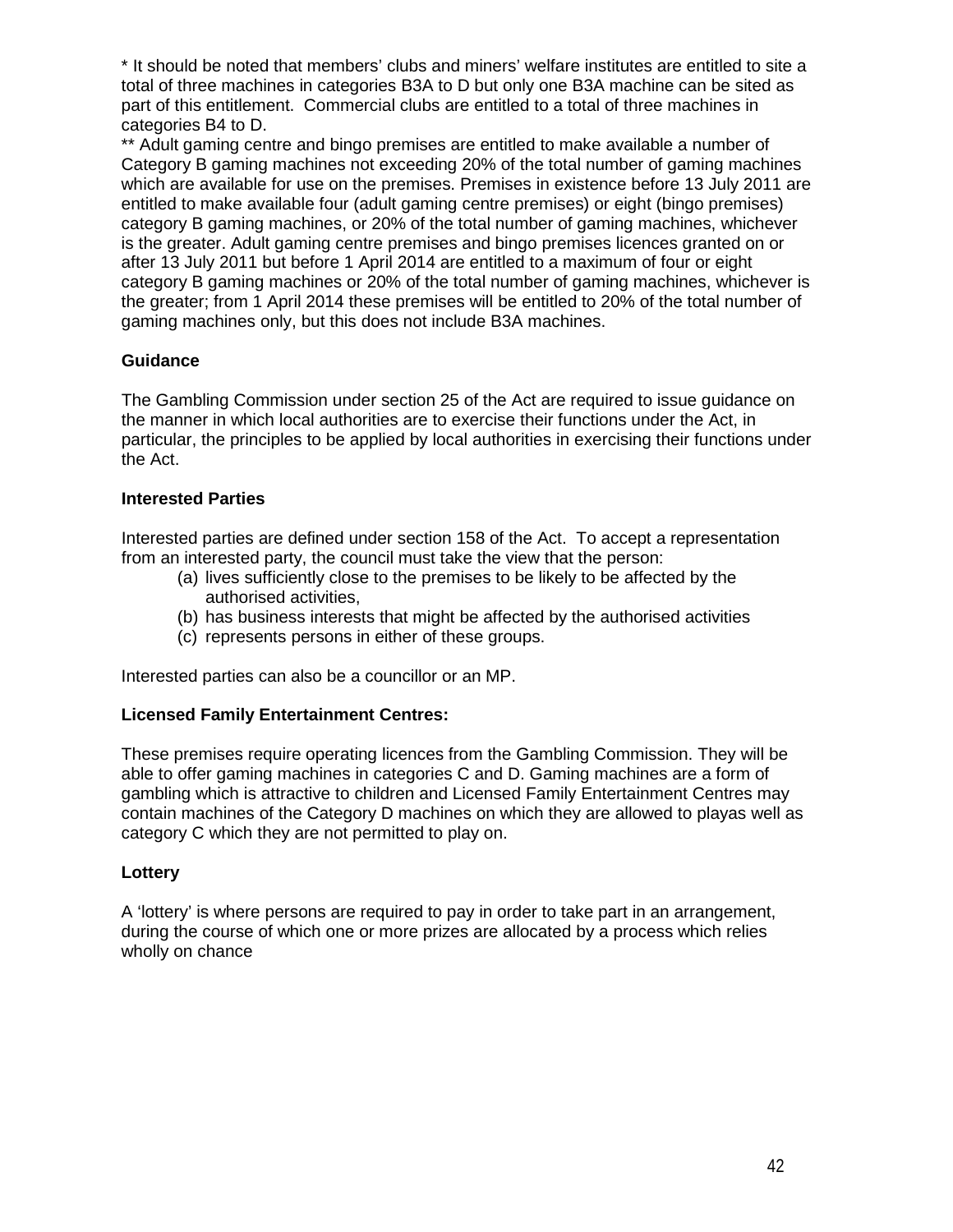## **Operating Licence**

The Act requires that individuals or companies who intend to provide facilities for certain types of gambling must obtain an operating licence from the Gambling Commission. In general, these licences cover the principal commercial forms of gambling operation. Operating licences may be issued for the following forms of gambling:

- A casino operating licence
- A bingo operating licence
- A general betting operating licence
- A pool betting operating licence
- A betting intermediary operating licence
- A gaming machine general operating licence (for an adult gaming centre)
- A gaming machine general operating licence (for a family entertainment centre)
- A gaming machine technical operating licence (to manufacture, supply, install, adapt, maintain or repair a gaming machine or part of a gaming machine)
- A gambling software operating licence (to manufacture, supply, install or adapt gambling software)
- A lottery operating licence.

#### **Premises Licence**

A premises licence issued by a licensing authority authorises the provision of facilities on casino premises, bingo premises, betting premises, including tracks, adult gaming centres and family entertainment centres.

#### **Representations**

In dealing with applications the council is obliged to consider representations from two categories of person, referred to in the Act as interested parties and responsible authorities.

#### **Unlicensed Family Entertainment Centres**

These premises can provide category D machines providing prizes of up to £5 cash or £8 in goods. Stakes are limited to 10p (or 30p for a goods prize). They can also offer prize bingo.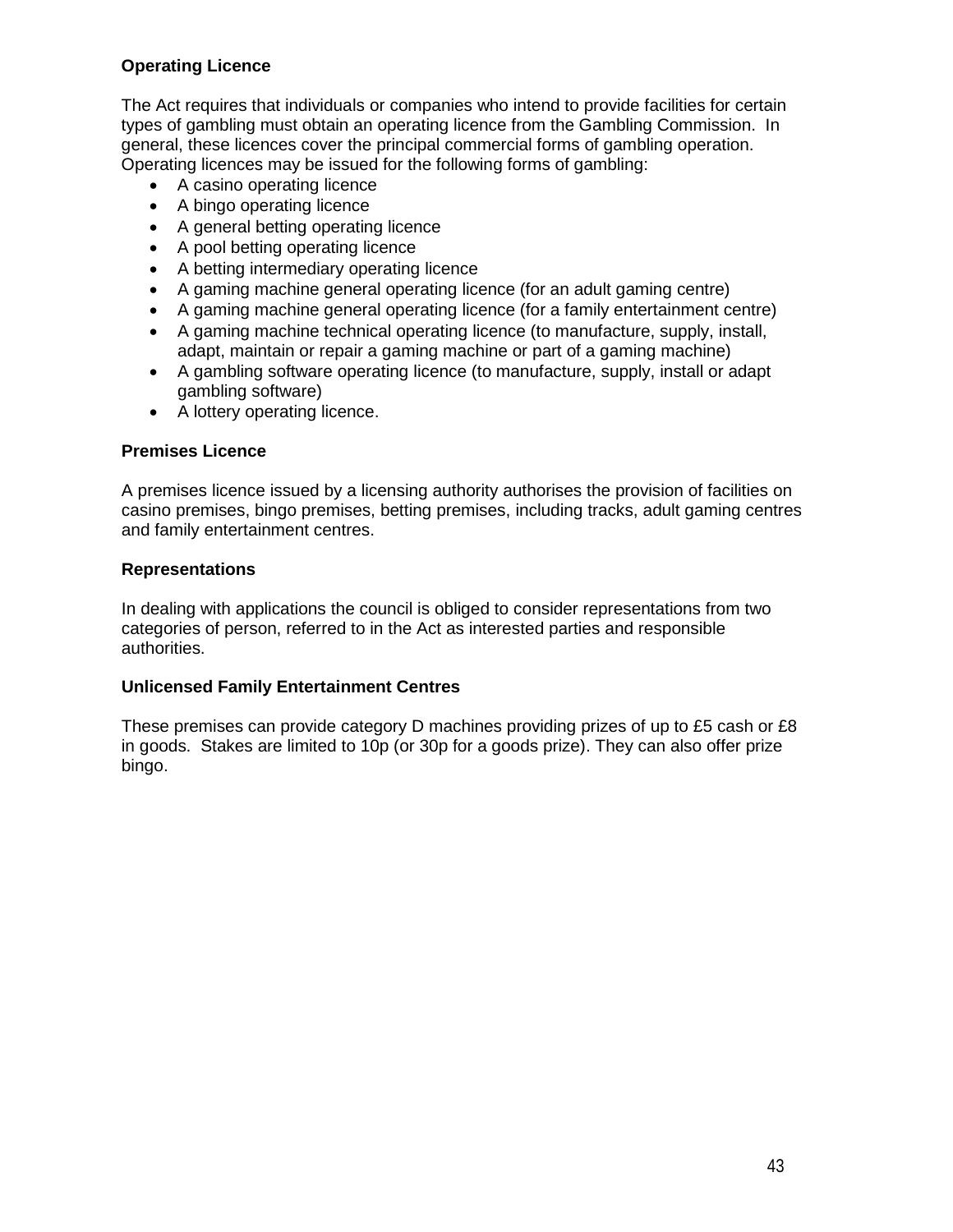## **Appendix 3**

#### **BYELAWS:**

#### **PLEASURE FAIRS (AMUSEMENT PREMISES)**

Byelaws for the regulation of hours during which amusement premises may be open to the public; for the securing of safe and adequate means of ingress to and egress from amusement premises; for the prevention and suppression of nuisances and for the preservation of sanitary conditions, cleanliness, order and public safety at amusement premises; for the prevention of outbreaks of fire which might endanger structures used or intended for use in connection with amusement premises, and for reducing the risk of, and the spread of fire from, such outbreaks; made by the Westminster City Council in pursuance of Section 75 of the Public Health Act 1961, as amended by Section 22 of the Local Government (Miscellaneous Provisions) Act 1976.

- 1. (a) These byelaws shall apply only to pleasure fairs within the meaning of Section 75(2) of the Public Health Act 1961 which are amusement premises:
	- (b) These byelaws shall not apply to premises licensed or registered under Part II of the Gaming Act 1968 or to members clubs and miners welfare institutes registered under Part III of that Act.
- 2. In these byelaws, except where the context otherwise requires, the following expressions have the following meanings respectively, that is to say:
	- (a) "Amusement premises" means any place used wholly or mainly to provide entertainments within the meaning of Section 75(3)(f) of the Public Health Act 1961, and shall include any stationary vehicle, vessel, stall, caravan, trailer or tent where the above applies.
	- (b) "The Council" means the Westminster City Council.
	- (c) "Manager" means the person having control of the entertainments provided within the meaning of Section 75(3)(f) at the amusement premises.

Regulation of opening hours

- 3. (1) The manager shall not keep the amusement premises open between the hours of 12 midnight and 9am.
	- (2) The Council, may by resolution, fix a later hour in substitution for the hour of 12 midnight in this byelaw for the closing of amusement premises or specified classes of amusement premises on specified dates or during specified periods or generally.
- 4. (1) The manager shall give to the proper officer of the Council at least 5 days prior notice in writing of the intention to use any amusement premises specifying therein the dates and place at which such amusement premises are to be used.
	- (2) The notice to be given under this byelaw shall be in addition to and not in substitution for any notice required to be given under any other enactment.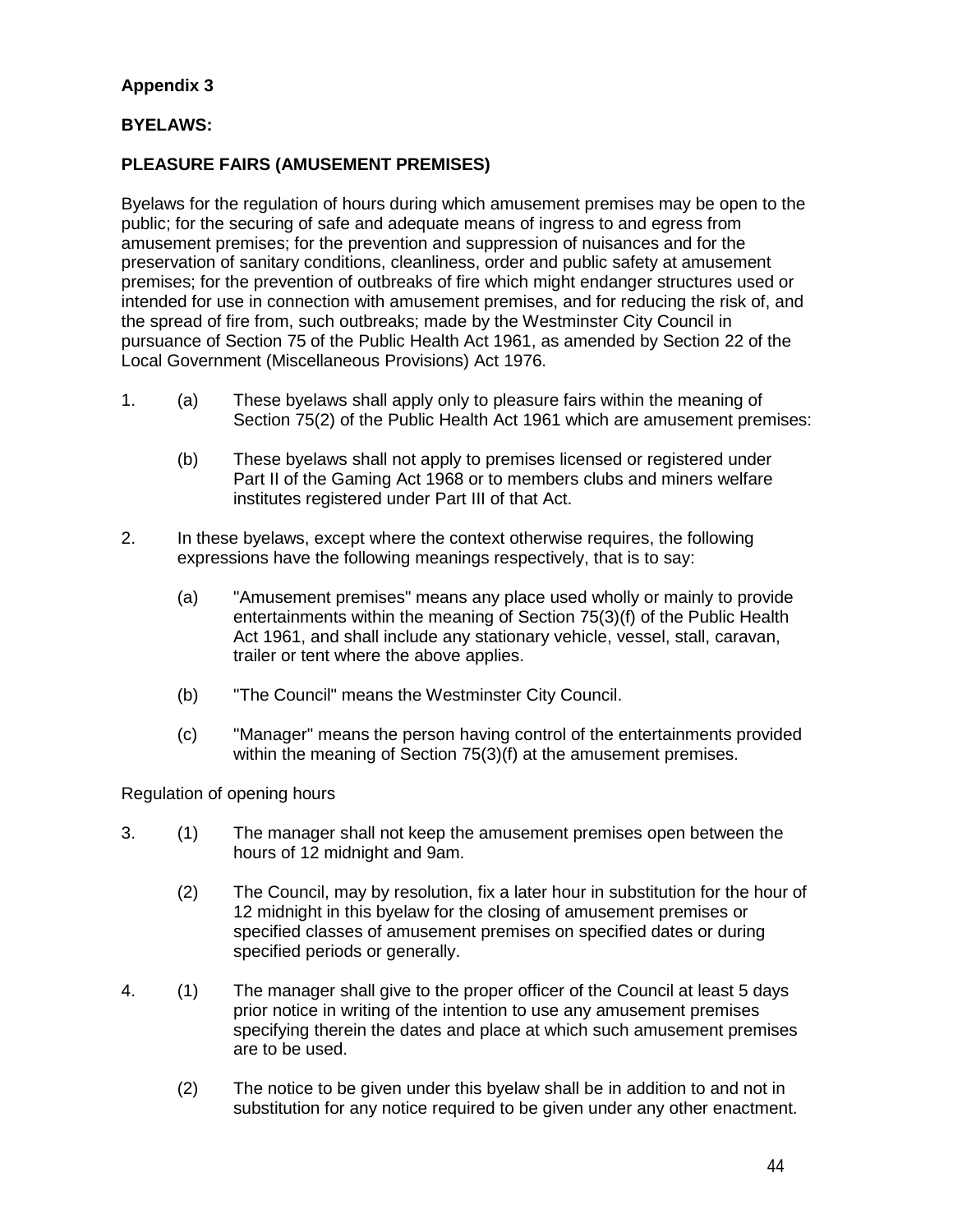(3) In this byelaw "proper officer" means an officer appointed for the purpose of the Council.

Provision for safe ingress and egress

- 5. (1) The manager shall take such steps as are reasonably practicable to ensure that there are provided such entrances and exits to the amusement premises as will enable persons using the amusement premises (including disabled persons) to be safe and free from risks to health and while such persons are present on the premises every exit provided for their use shall be unsecured and free from obstruction.
	- (2) The manager shall cause to be exhibited over each exit from the amusement premises a notice bearing the word 'EXIT' in letters of sufficient size to ensure it is legible at the maximum viewing distance.
- 6. No person shall place or cause to be placed any obstruction in any exit or gangway provided in accordance with these byelaws while any persons are using the amusement premises.

Nuisances, sanitary conditions, cleanliness, order and public safety

- 7. The manager shall ensure that at all times when the amusement premises are open for business, there is in operation such lighting as is adequate to enable persons using the premises to be safe.
- 8. The manager shall ensure that the internal parts of the amusement premises are maintained in good repair and condition in order that persons using the premises shall be safe at all times when the premises are open for business.
- 9. The manager shall take such steps as are reasonably practicable to ensure that:-
	- (a) a sufficient number of unobstructed gangways are provided and maintained in the amusement premises;
	- (b) amusement machines, seats and other furnishings and structures are distributed in order that the amusement premises shall, at all times when they are open for business, be safe for persons using the premises (including disabled persons).
- 10. The manager shall ensure that all parts of the premises (including sanitary accommodation) are kept as clean as is reasonably practicable.
- 11. The manager shall take such steps as are reasonably practicable to ensure that every machine provided at the amusement premises is properly and safely installed.
- 12. The manager shall not knowingly permit:-
	- (a) the amusement premises to be used for soliciting for the purpose of prostitution nor as a habitual resort or place of meeting of reputed prostitutes but this does not prohibit the manager from permitting such persons to remain on the premises for the purpose of using the amusement